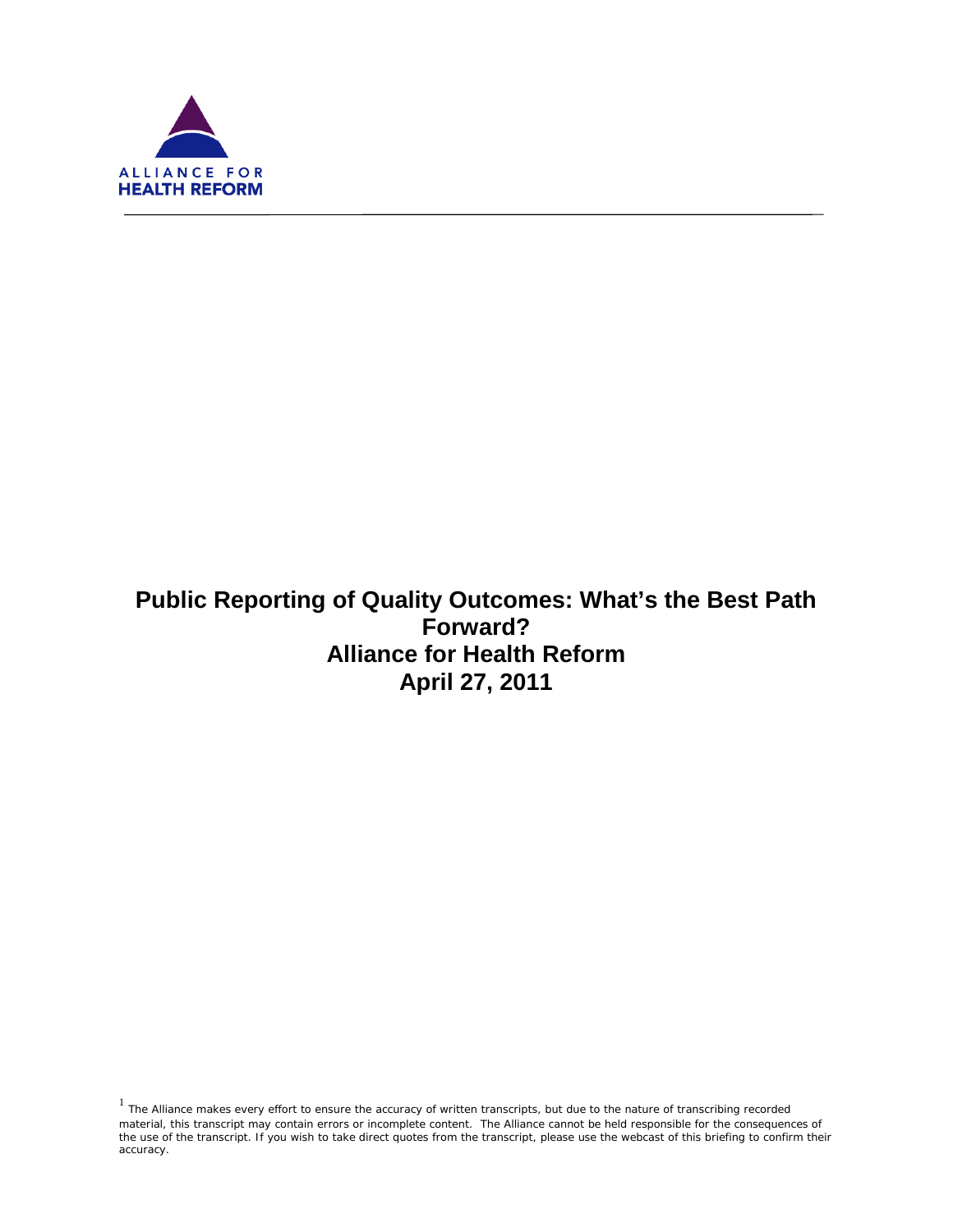[START RECORDING]

**ED HOWARD:** Well they're closing the doors, so the select group inside will have to concentrate on the business at hand. My name's Ed Howard. I'm with the Alliance for Health Reform. I want to welcome you to this program on public reporting on health care quality. Welcome you on behalf of Senator Rockefeller, our board of directors, and I'm really very personally excited about this program.

More years ago than I want to admit, I had an economics professor who was on the board of the Consumers Union and he'd go crazy if we'd found out that we had actually bought something without comparing whatever it was not just in price but in value, which of course means quality, the highest quality for the lowest cost.

The trouble with applying that rule to health care is that there has been precious little information about the quality of care delivered in a particular hospital let alone by a particular physician. Just this month, we read in the *Journal of Health Affairs* that one in every three hospital admissions comes complete with an adverse event of some kind and that there are still 40 wrong site surgeries a month in America.

So today we're going to look very closely at the amounts and reliability of information that's available to the

**2**

<sup>&</sup>lt;sup>1</sup> The Alliance makes every effort to ensure the accuracy of written transcripts, but due to the nature of transcribing recorded material, this transcript may contain errors or incomplete content. The Alliance cannot be held responsible for the consequences of the use of the transcript. If you wish to take direct quotes from the transcript, please use the webcast of this briefing to confirm their accuracy.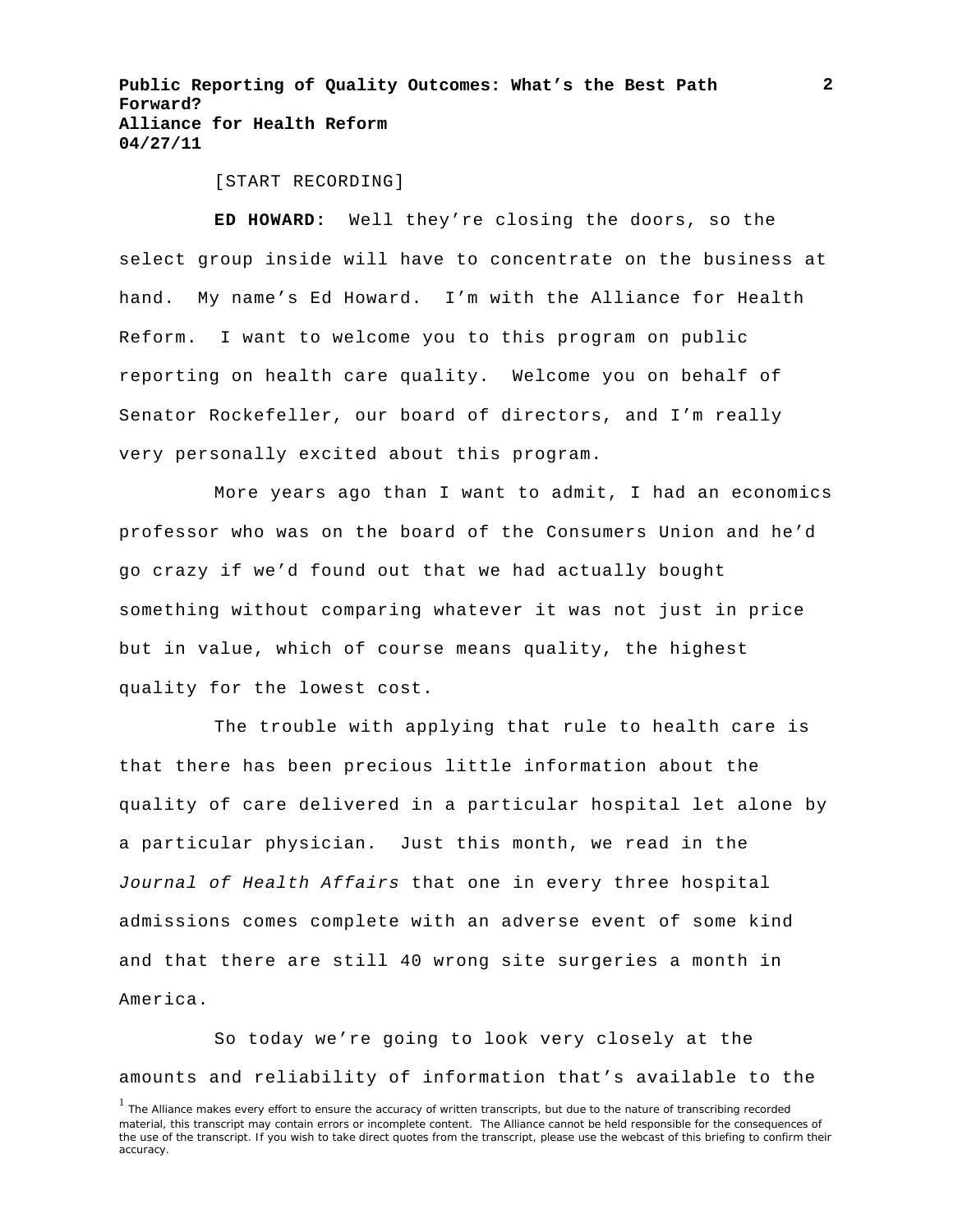public about the quality of care that's being delivered by hospitals and other providers.

Now as you're going to hear more from Anne-Marie and the panelists as well, it's been 25 years since what is now CMS began reporting on hospital mortality rates. Now we have the hospital compare website. Just this month, CMS began reporting on what it calls hospital-acquired conditions.

You may be surprised to learn that some of the same questions raised in the mid-80s about the mortality data are being echoed today in the wake up the new safety information that's being published. Do we have enough good information about the quality of care in a specific hospital? How are we actually using those data? Are employers and purchasers and consumers actually looking at those data? Are there any downsides to public reporting?

So we're going to look at these questions today and we're pleased to have in this enterprise, as a partner and a co-sponsor, the Commonwealth Fund, a 100-year old philanthropy based in both New York and here in Washington. Joining me today as co-moderator is Dr. Anne-Marie Audet, the Fund's vice president for health system quality and efficiency.

It's fair to say that today's briefing would not have happened without Anne-Marie's enlightened advocacy. So we're

<sup>&</sup>lt;sup>1</sup> The Alliance makes every effort to ensure the accuracy of written transcripts, but due to the nature of transcribing recorded material, this transcript may contain errors or incomplete content. The Alliance cannot be held responsible for the consequences of the use of the transcript. If you wish to take direct quotes from the transcript, please use the webcast of this briefing to confirm their accuracy.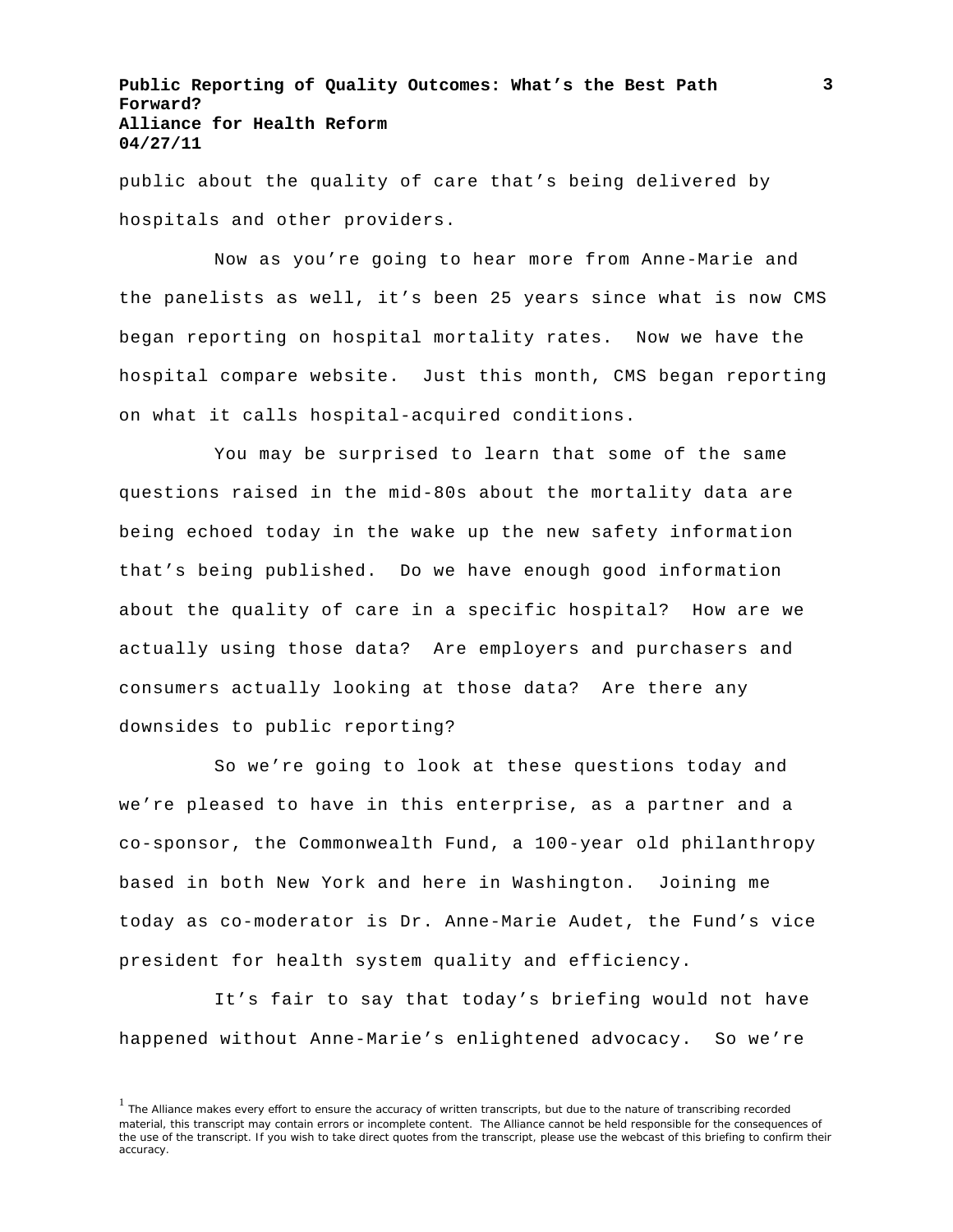very pleased to have her with us today and let me defer to you at this point. Anne-Marie?

**ANNE-MARIE AUDET:** Well good afternoon and I'm also delighted to be here today. I think there's several reasons why this panel is actually very timely. One of them is, of course, that I think we not deny that we're in the midst of significant transformation in the health care delivery system today in the U.S. in both public and private sector. So now more than ever do we need data and information about the progress we're making and trends over time.

So information is really a key lever to transformation and to high performance. In your packet, you have a lot of materials and in 2008, the Commonwealth Fund Commission on a High Performance Health System looked at eight attributes of a high performance health system and transparency and public reporting, the ability to benchmark, and to compare to trend data over time was one of these attributes.

So again, public reporting transparency is a key lever to high performance health system. There's a lot of evidence that this information can be used for at least two paths. One is the path of accountability, how we push the system to improve by providing information to the system and to providers about how well they're doing, how well they're doing to others, how they compare to others.

<sup>&</sup>lt;sup>1</sup> The Alliance makes every effort to ensure the accuracy of written transcripts, but due to the nature of transcribing recorded material, this transcript may contain errors or incomplete content. The Alliance cannot be held responsible for the consequences of the use of the transcript. If you wish to take direct quotes from the transcript, please use the webcast of this briefing to confirm their accuracy.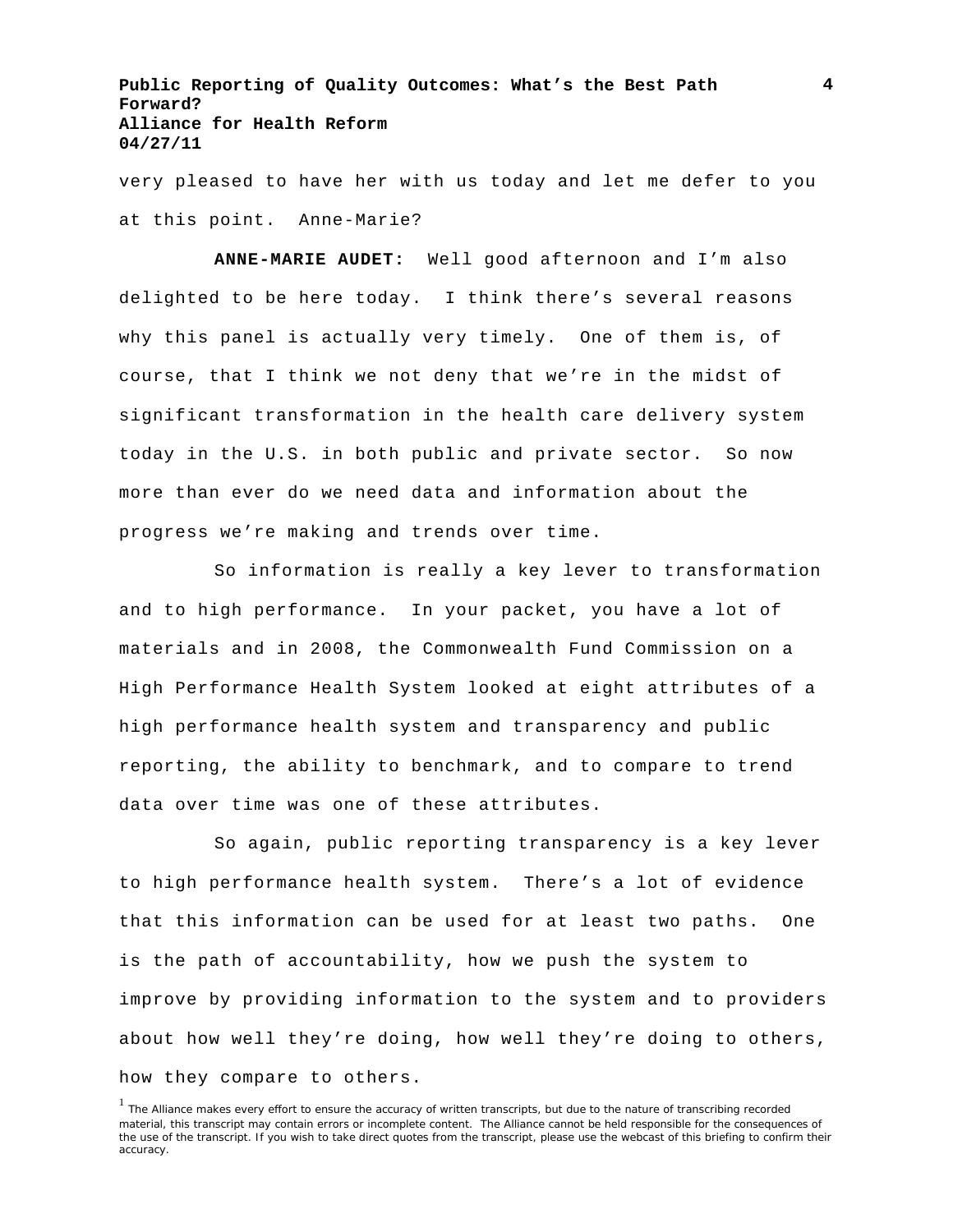So that's the path of accountability and there's a lot of data to show that indeed by publishing information about performance that really fosters quality improvement.

Of course the other path of great importance is the path of selection, how we drive consumers to better understand the quality of care they get and so that they can better select and be pushed towards higher performance and also work with providers to foster better quality. So that's one of the key reasons why we're here today. The second is, as Ed mentioned, it's the  $25<sup>th</sup>$  anniversary, the Healthcare Financing Administration in 1986 first really released information about the quality of care of hospitals in the form of mortality.

In your packets, you have a very nice review of how it was received in the public and the press. Of course, a few weeks ago, we had the hospital-acquired conditions and as Ed mentioned, it's really fascinating to see that the response is perhaps very similar and I had some notes that we've made a lot of progress but there's still areas where the first reaction is always to question the validity of the data, the risk adjustment, etc. and you'll hear from our speakers today about some of these key issues that we need to address.

So I just wanted to briefly, before we get to our guest speakers, say that I think in the past 25 years, that's the other reason that the panel today like this today is really

<sup>&</sup>lt;sup>1</sup> The Alliance makes every effort to ensure the accuracy of written transcripts, but due to the nature of transcribing recorded material, this transcript may contain errors or incomplete content. The Alliance cannot be held responsible for the consequences of the use of the transcript. If you wish to take direct quotes from the transcript, please use the webcast of this briefing to confirm their accuracy.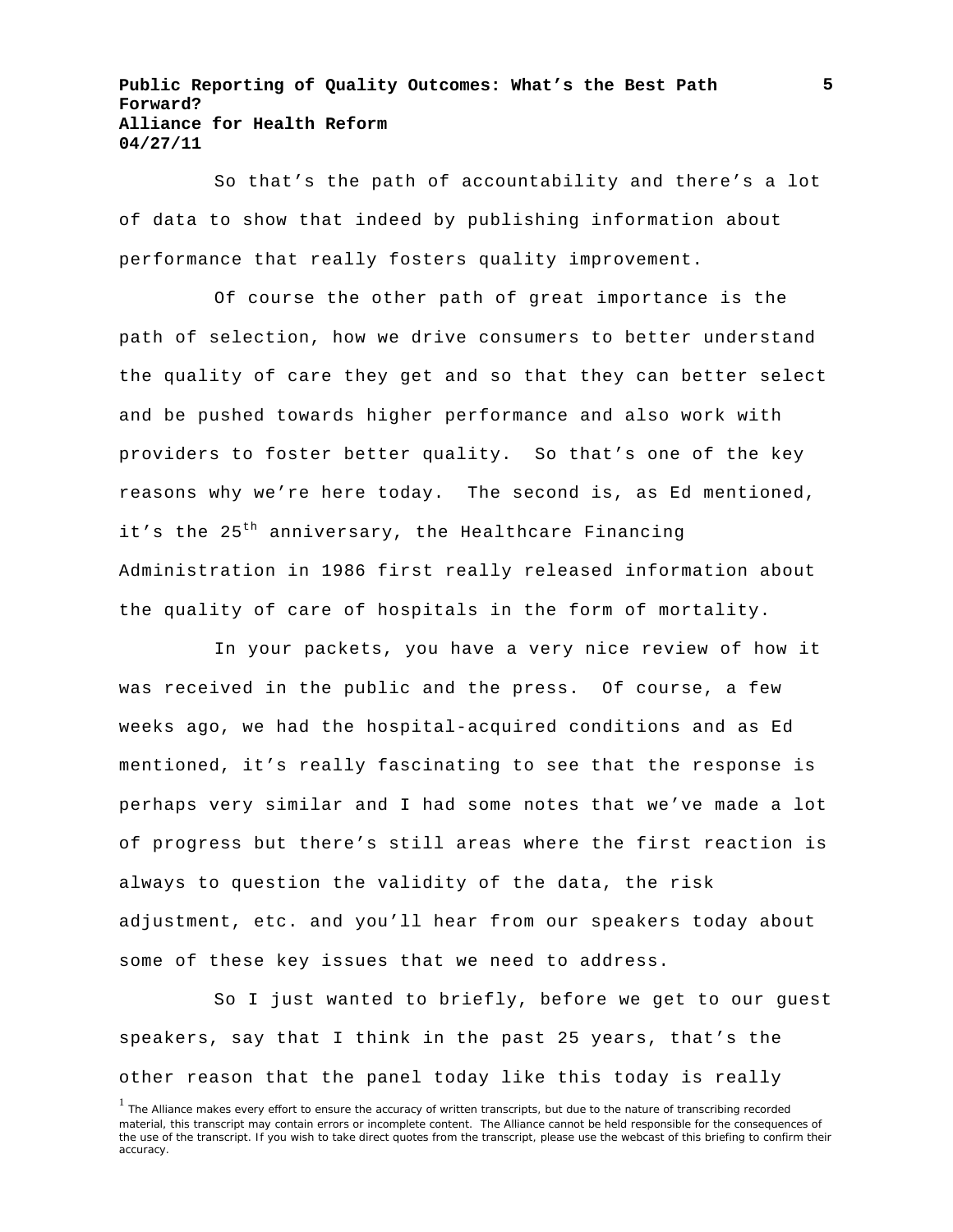interesting is that we now have a historical perspective of where we were in 1986 and where we are a quarter of a century later.

That can help us decide where we want to be in another 25 years and in 25 years, who know what we'll be publishing if we have another panel like this but clearly in 25 years, we now have a solid framework by which we understand what quality is and what performance is. We have the Institute of Medicine Quality Chasm Report that has outlined all of the dimensions of quality, effective care, patient-centered timeliness, equity, efficiency, etc.

We also have made significant strides in our methods, how we measure quality so that it's valid and reliable. We have now a national endorsement mechanism with the National Quality Forum who has done really an immense, has provided immense support for quality measurement endorsement and I have to commend them for pushing the envelope in terms of the standards by which measures are endorsed today.

The number of public reporting and transparent sites has also increased. We now have the National Quality and Disparities Report that's published by the Agency for Health Research and Quality. The Commonwealth Fund also has data available so that we can publish our national and state scorecard that profiles the performance of healthcare system

<sup>&</sup>lt;sup>1</sup> The Alliance makes every effort to ensure the accuracy of written transcripts, but due to the nature of transcribing recorded material, this transcript may contain errors or incomplete content. The Alliance cannot be held responsible for the consequences of the use of the transcript. If you wish to take direct quotes from the transcript, please use the webcast of this briefing to confirm their accuracy.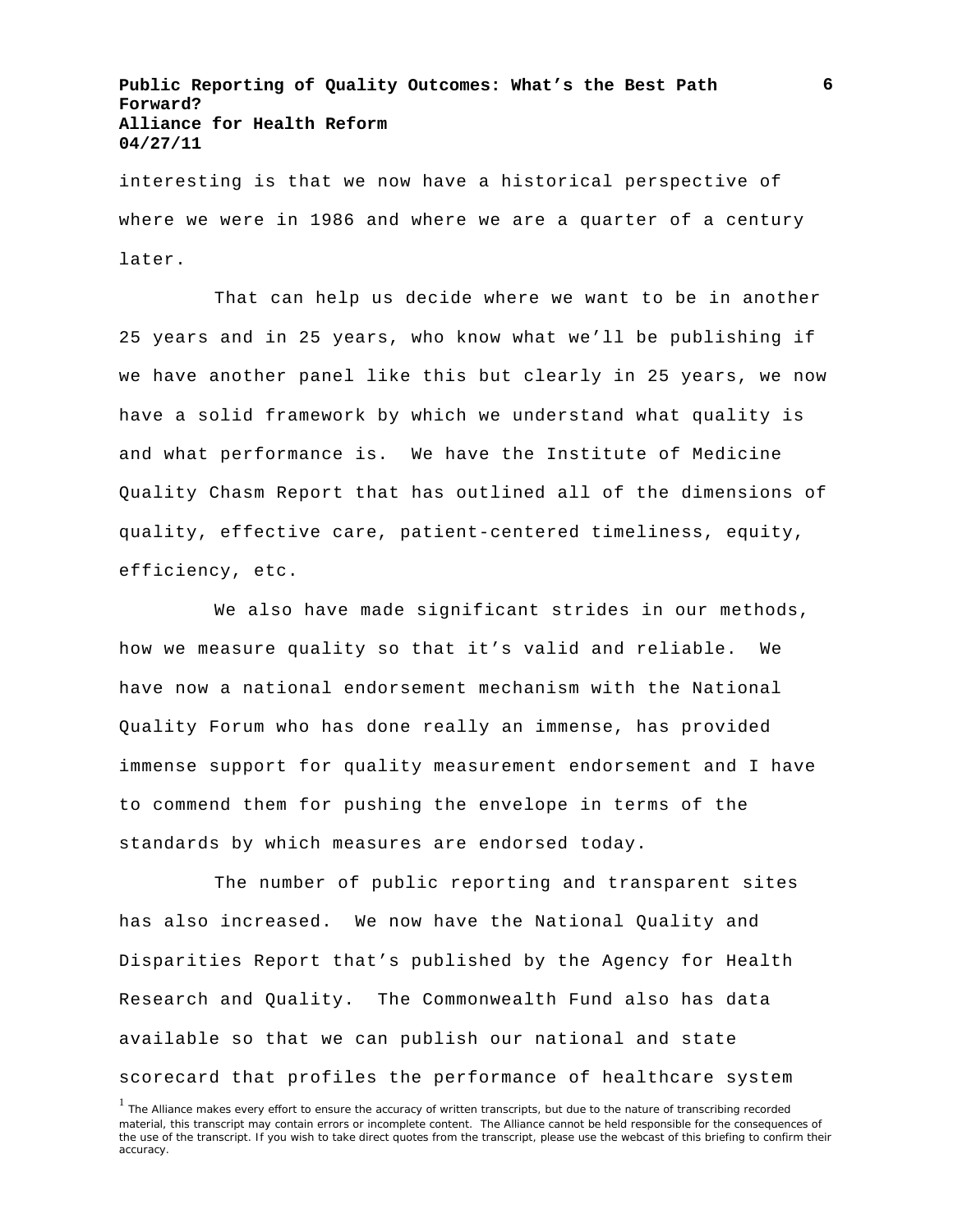across the IOM dimensions. Every year, the NCQA publishes the state of health care quality of health plans.

There's a number of regional initiatives. There are 24 chartered value exchange networks, which are charged with publicly reporting performance in their region and to provide information on quality and cost for providers and for consumers. Perhaps two of the more mature exchanges are those in Massachusetts, the Massachusetts Health Quality Partnership, and the Wisconsin Collaborative.

In both of these states, they published data about quality and cost, about patient experience at the level of the practices, so not only hospitals but physician practices. We offer, of course we have CMS hospital compare, nursing home compare, home health compare, and more recently physician compare.

Of course all of this is in the midst of what we're seeing now in the health care transformation. The Affordable Care Act has a number of provisions that are also going to use that lever of transparency to transform the health care system towards high performance. The Secretary will be publishing data on the performance of the health care system annually.

The exchange, the health plans in the exchange will have to also publicly report on their performance on a number of indicators of quality and of course, the recently released

<sup>&</sup>lt;sup>1</sup> The Alliance makes every effort to ensure the accuracy of written transcripts, but due to the nature of transcribing recorded material, this transcript may contain errors or incomplete content. The Alliance cannot be held responsible for the consequences of the use of the transcript. If you wish to take direct quotes from the transcript, please use the webcast of this briefing to confirm their accuracy.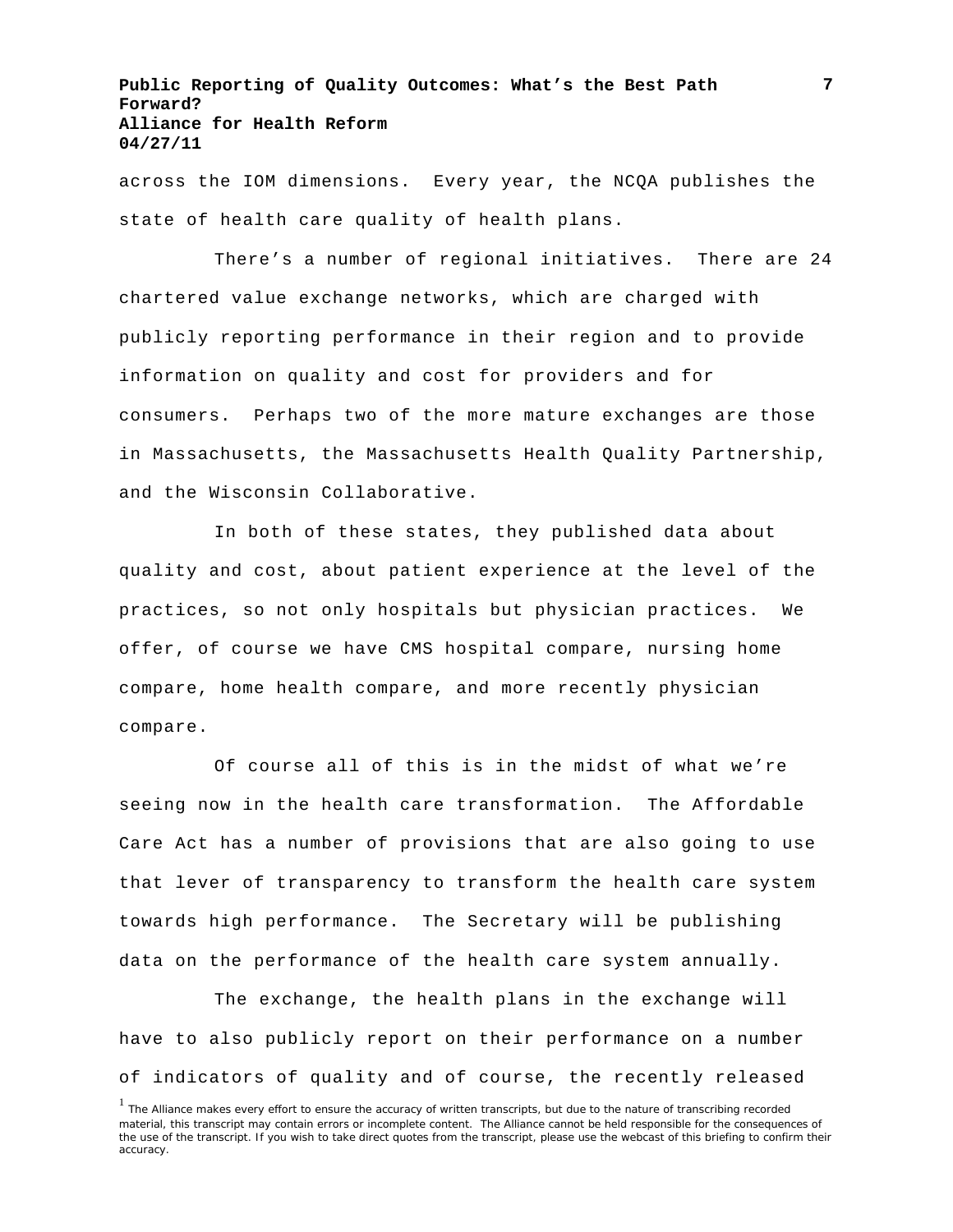shared saving proposed rule making has public transparency and public reporting on a very comprehensive set of performance indicators, five domains, 65 quality indicators. So it will be very interesting to hear what some of our panelists will say about this but nonetheless none to say that there is a lot of pressure now and a lot of opportunity to use public reporting and transparency as a true lever to foster high performance in this country.

So the optimum goal is the three-part aim, better care, better health, and lower costs. So with this, I just wanted to say one last thing and that's the role that the Fund is playing in this area, both in our intramural and extramural grant programs. So we do a support evaluation of various measurement systems.

We're evaluating now the impact of the Wisconsin Health Quality Collaborative for instance but more importantly today I just wanted to have your attention on a site that we've been doing since 2008. That's One of the Best that you have information in your package. One of the Best is a benchmarking and quality improvement tool meant mostly for providers but we also have some consumers who use our tool.

It profiles a quality of care of 4,000 hospitals, 500 health systems, and the key attribute of this is the benchmarking. It allows hospitals and health systems to see

<sup>&</sup>lt;sup>1</sup> The Alliance makes every effort to ensure the accuracy of written transcripts, but due to the nature of transcribing recorded material, this transcript may contain errors or incomplete content. The Alliance cannot be held responsible for the consequences of the use of the transcript. If you wish to take direct quotes from the transcript, please use the webcast of this briefing to confirm their accuracy.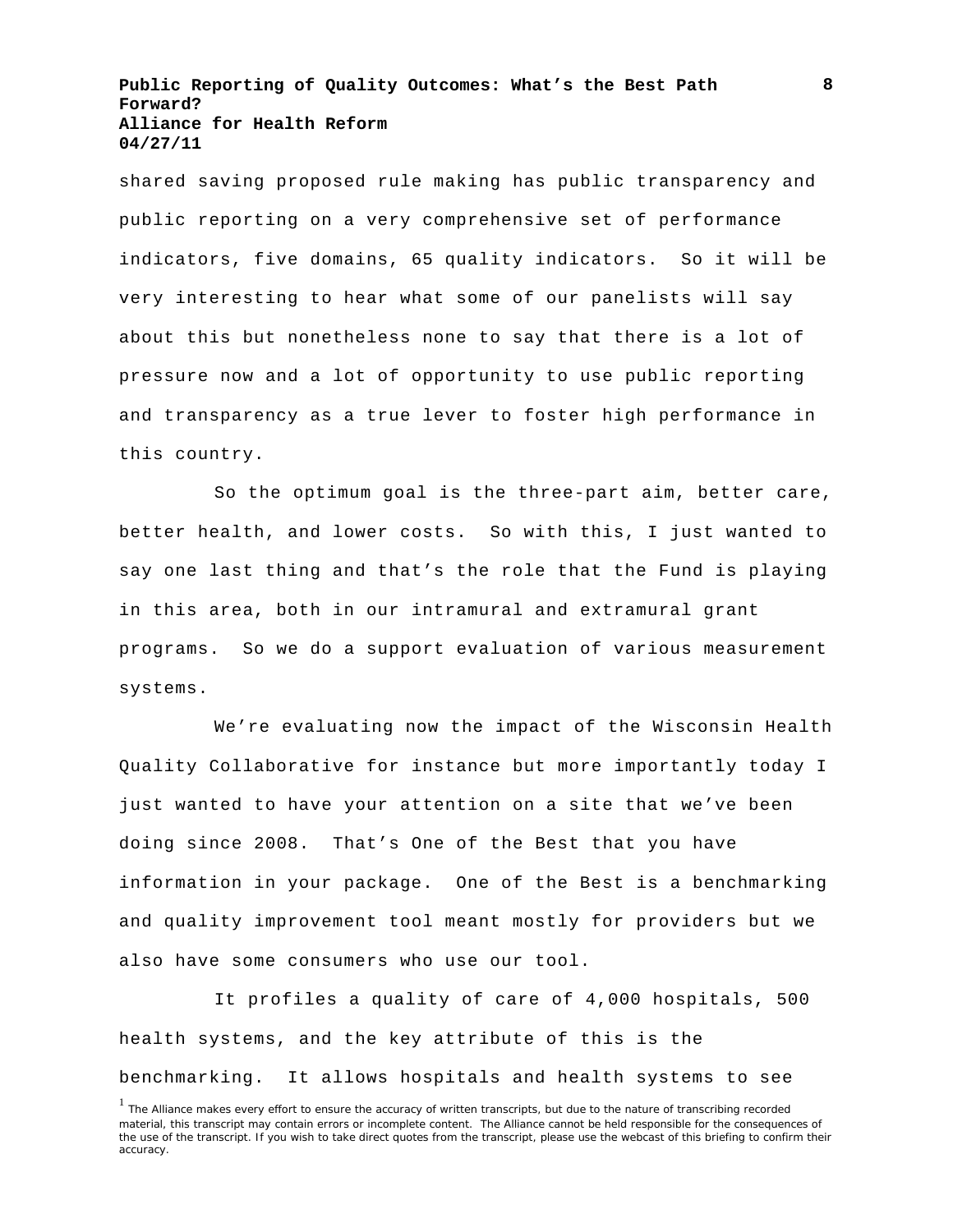how they're doing against each other. It uses a lot of the CMS hospital compare data but in a much more user friendly way.

It provides trends, graphs, and as I mentioned, benchmark and more importantly, once you have identified gaps, it provides tools for you to address those gaps because it's very well to measure but after measurement, you have to do something about it. So we also provide tools and models to help fill those gaps of quality once you've identified them.

We're always limited by the availability of public information. That's why I'm always very interested in getting more measurement available in the public domain. We're hoping to have more information about physicians once physician compare has more information about quality and we're using some of the British excellence (in reference to "U.K.'s National Institute for Health and Clinical Excellence") data on their physician groups. So I would really recommend that you look at this at this side in terms of benchmarking.

We hear from providers and actually one of the CEOs of a major health system in a major metropolitan area was saying that he always had believed that central line-associated bloodstream infections were a biological phenomenon that once you introduced a foreign body in someone, you're bound to have infections and that's true. So he never really thought that achieving zero was possible.

<sup>&</sup>lt;sup>1</sup> The Alliance makes every effort to ensure the accuracy of written transcripts, but due to the nature of transcribing recorded material, this transcript may contain errors or incomplete content. The Alliance cannot be held responsible for the consequences of the use of the transcript. If you wish to take direct quotes from the transcript, please use the webcast of this briefing to confirm their accuracy.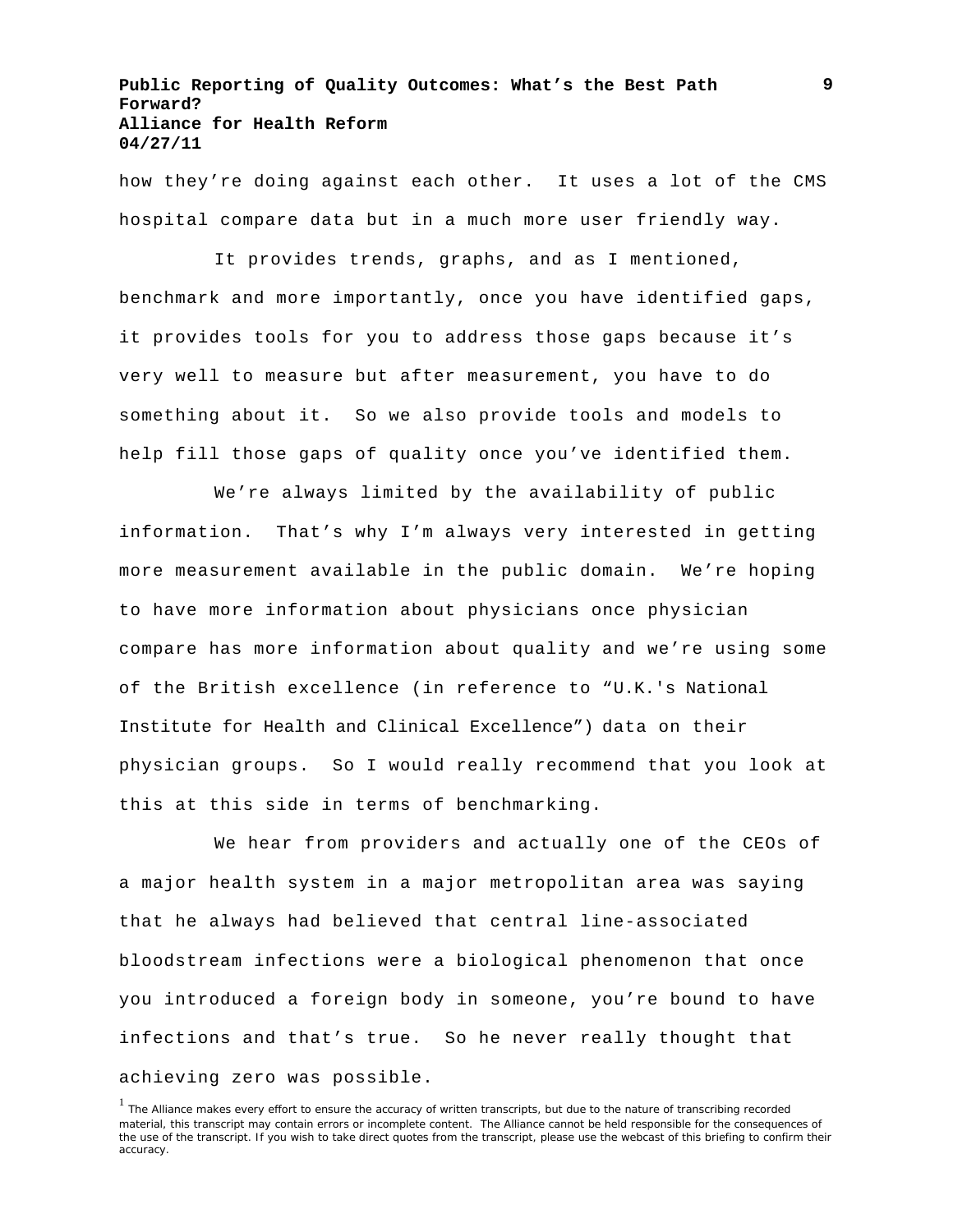They were striving for the lowest rates of infections but zero was perhaps not achievable. It's not until he saw a benchmarking of other organizations that had achieved zero that he totally changed his view of this and in his organizations just went for zero tolerance from any infections. So that's the beauty of benchmarking.

So the panel that we have assembled today is really an exciting panel and it's really delightful that they all agreed to be here today because they really represent colleagues in various different areas of health care that have a wealth of knowledge but also really on the ground experience because they've been here for the past 25 years and they've followed all of this progress and all of this activity around public reporting.

So they bring that real world experience to this topic. So it will be really interesting and important to hear what their vision is of where we've been, more importantly, where we should be in 25 years and what are the challenges and how we can start to address them in this quite opportune moment where we're faced with today.

**ED HOWARD:** Great. Thanks very much Anne-Marie and let me do a little housekeeping here. You have, as Anne-Marie mentioned, some materials in your kits along with a list of other materials that you can find on our website, which is

<sup>&</sup>lt;sup>1</sup> The Alliance makes every effort to ensure the accuracy of written transcripts, but due to the nature of transcribing recorded material, this transcript may contain errors or incomplete content. The Alliance cannot be held responsible for the consequences of the use of the transcript. If you wish to take direct quotes from the transcript, please use the webcast of this briefing to confirm their accuracy.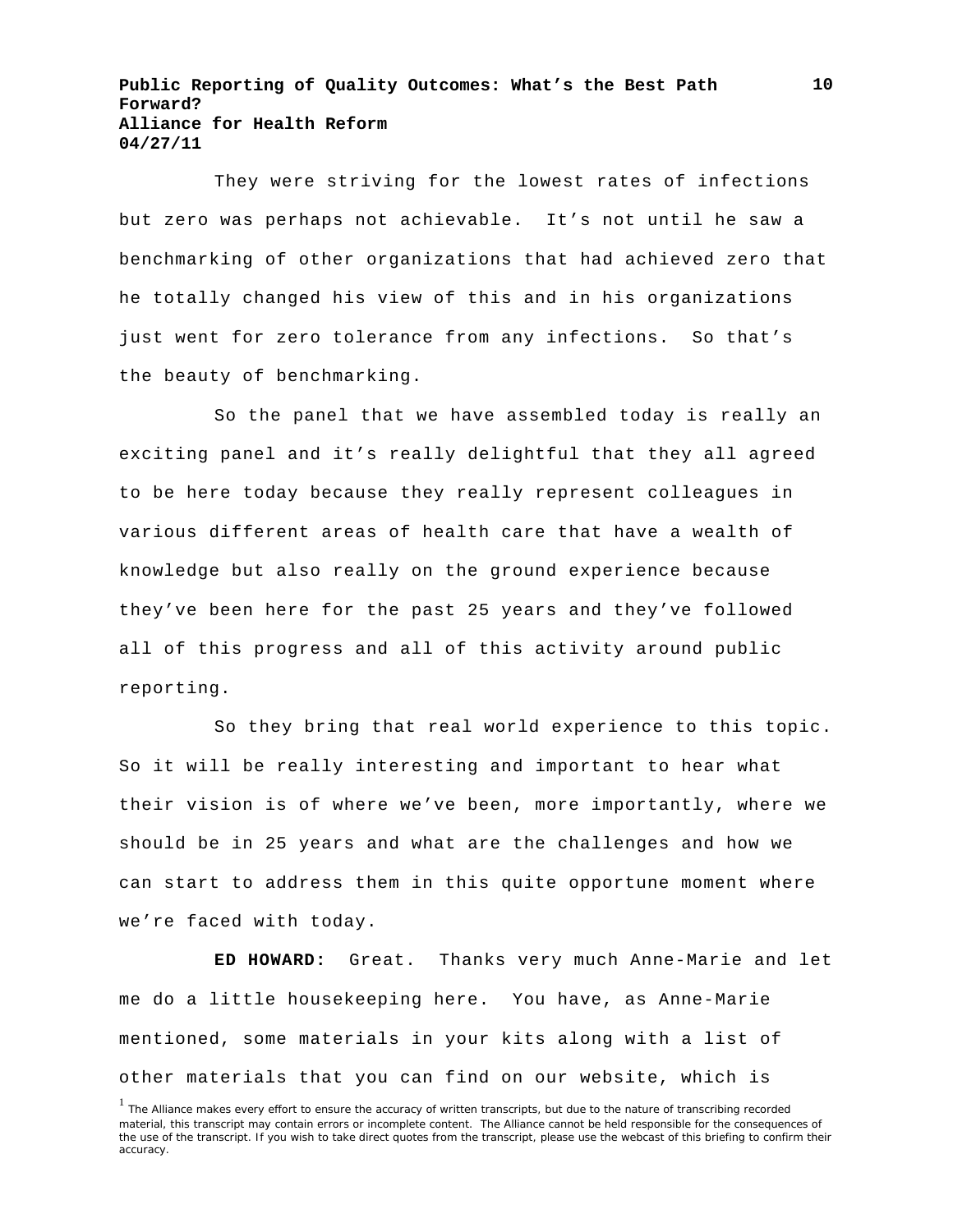allhealth.org. There'll be a web cast available thanks to the good work at the Kaiser Family Foundation, which provides that as a service for all of our briefings.

That would be at their website, kff.org. There'll be a transcript available on our website in a few days and a pod cast, I guess, through the KFF website as well. You have green question cards you can use during the Q&A portion of the program. There are microphones you can use to ask your questions in your own voice and that's enough overhead. Let's get to the meat of the program. Oh, evaluations. Take note of the blue evaluation form if you would, in your kits, and please fill it out so that we can make these programs even better for you.

As Anne-Marie said, we have a great panel and we're going to start off with a great panelist. That would be Tom Scully. He's senior counsel in the D.C. office at the firm Alston & Bird with the practice centered on health care, regulatory, and legislative issues and health policy and strategies. Now some of you may know before joining Alston & Bird, Tom was administrator of the Centers for Medicare and Medicaid Services where he was in charge from 2001 to 2004.

He has a long history of public service. He was on the White House staff under President George H.W. Bush among other posts and while he was at CMS, Tom initiated the first public

<sup>&</sup>lt;sup>1</sup> The Alliance makes every effort to ensure the accuracy of written transcripts, but due to the nature of transcribing recorded material, this transcript may contain errors or incomplete content. The Alliance cannot be held responsible for the consequences of the use of the transcript. If you wish to take direct quotes from the transcript, please use the webcast of this briefing to confirm their accuracy.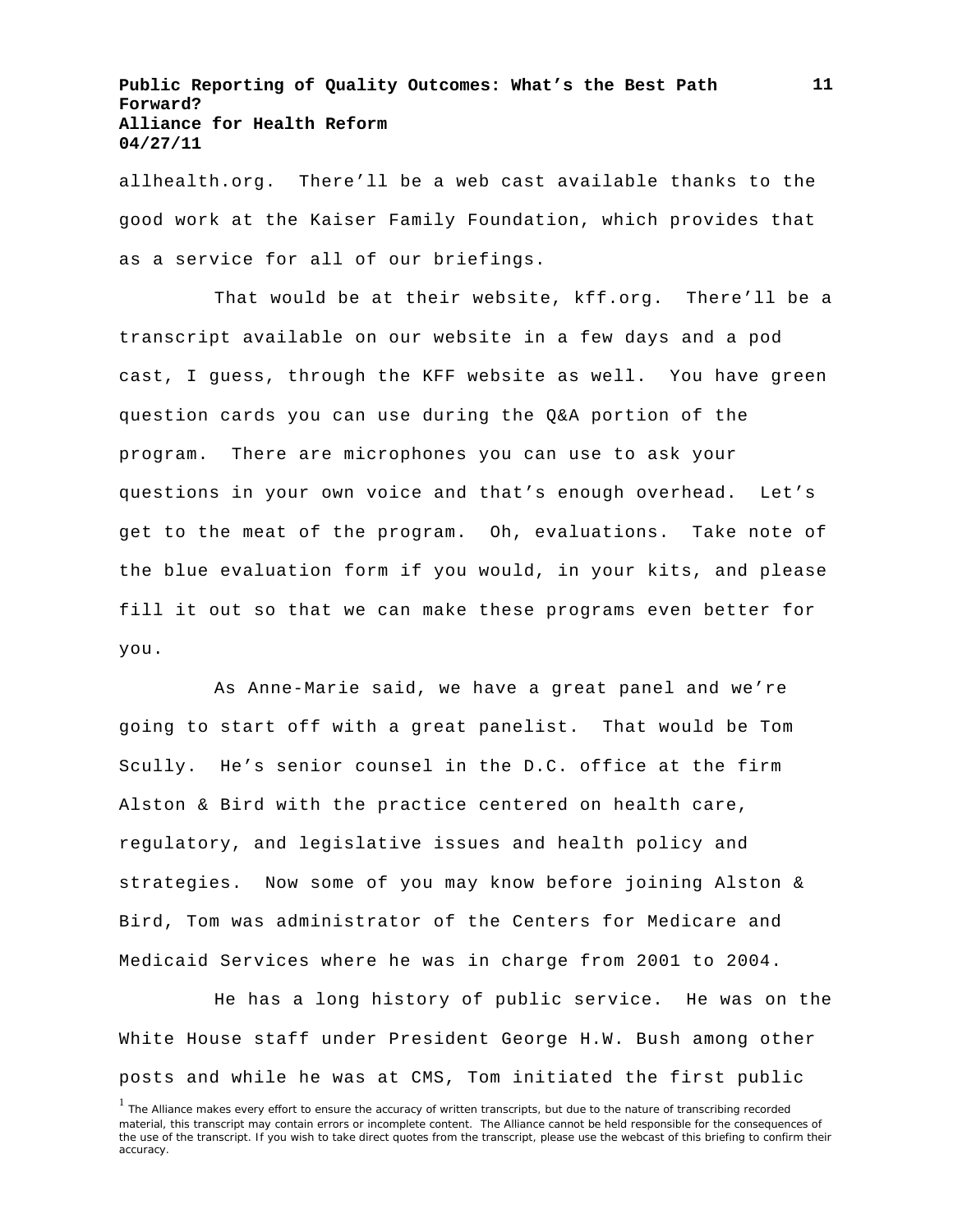reporting and disclosure of comparative quality information among hospitals and nursing homes and home health agencies and dialysis centers and God knows who else. They love you for it for every time [Laughter]. Tom thank you for being with us. It's nice to welcome you back.

**THOMAS SCULLY:** Thanks. I do have some slides that I'll run through quickly but maybe just for a little history, I do spend part of my time, a little less than half at Alston & Bird in Washington but I'm also a partner at Welsh Carson, which is a private equity firm in New York that's the biggest private investor in health care in the U.S.

I mention that because most of my slides are plagiarized voluntarily with this help from, we own a company called Arden Healthcare, which includes the Loveless [Lovelace?] system in Albuquerque and the Hillcrest system in Tulsa, a couple million dollars of acute care hospitals. So a lot of my slides come from what we've done as a company and since Welsh Carson owns them and I'm on the board, I just thought I'd mention that, so I do spend three days a week.

So for those of you who don't see me much anymore, it's because I'm in New York three days a week and you're probably all much happier though but I'm still in Washington a couple days a week. Anyway just for a little history because this was not easy and I don't want Nancy mad at me because she's done a

<sup>&</sup>lt;sup>1</sup> The Alliance makes every effort to ensure the accuracy of written transcripts, but due to the nature of transcribing recorded material, this transcript may contain errors or incomplete content. The Alliance cannot be held responsible for the consequences of the use of the transcript. If you wish to take direct quotes from the transcript, please use the webcast of this briefing to confirm their accuracy.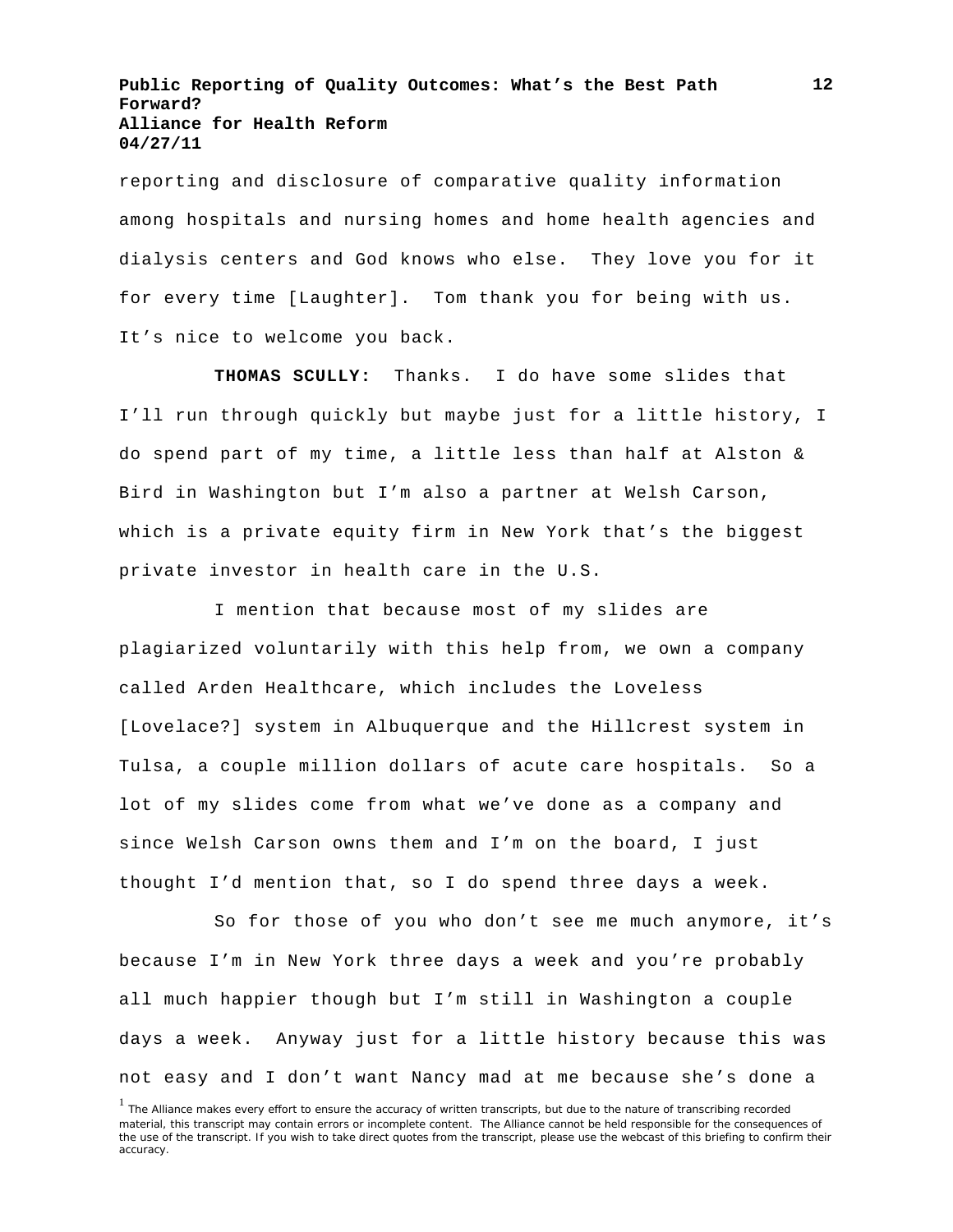great job at [inaudible], but this stuff was not easy to come by. I was a Senate staffer in 1986 so I guess we're all showing our age here, when Bill Romper was the HCFA administrator under President Reagan. He was the guy who first put out the forced hospital mortality data and it was almost ended up in his mortal wounding.

He got clobbered for it and he's still a good friend of many of ours and he could tell you this day probably the number one thing he got pounded for at HCFA back then was putting out un-risk adjusted mortality but I'm a zealot on this stuff for a lot of reasons.

I wish I'd done more in the first White House when I did a little at OMB but I was also the President of the Federation of American Hospitals from 1994 to 2000, which is the for-profit hospitals and believe it or not, the guy who first got me into hospital quality measures, which may even surprise Ed Howard was back then, HEA was run by a guy named Rick Scott, who's now the governor of Florida.

Believe it or not the first person I ever saw actually putting together really detailed hospital quality data was HEA during that time and I encouraged them. They wouldn't give it to anybody else. I said hey you ought to put this out to everybody.

<sup>&</sup>lt;sup>1</sup> The Alliance makes every effort to ensure the accuracy of written transcripts, but due to the nature of transcribing recorded material, this transcript may contain errors or incomplete content. The Alliance cannot be held responsible for the consequences of the use of the transcript. If you wish to take direct quotes from the transcript, please use the webcast of this briefing to confirm their accuracy.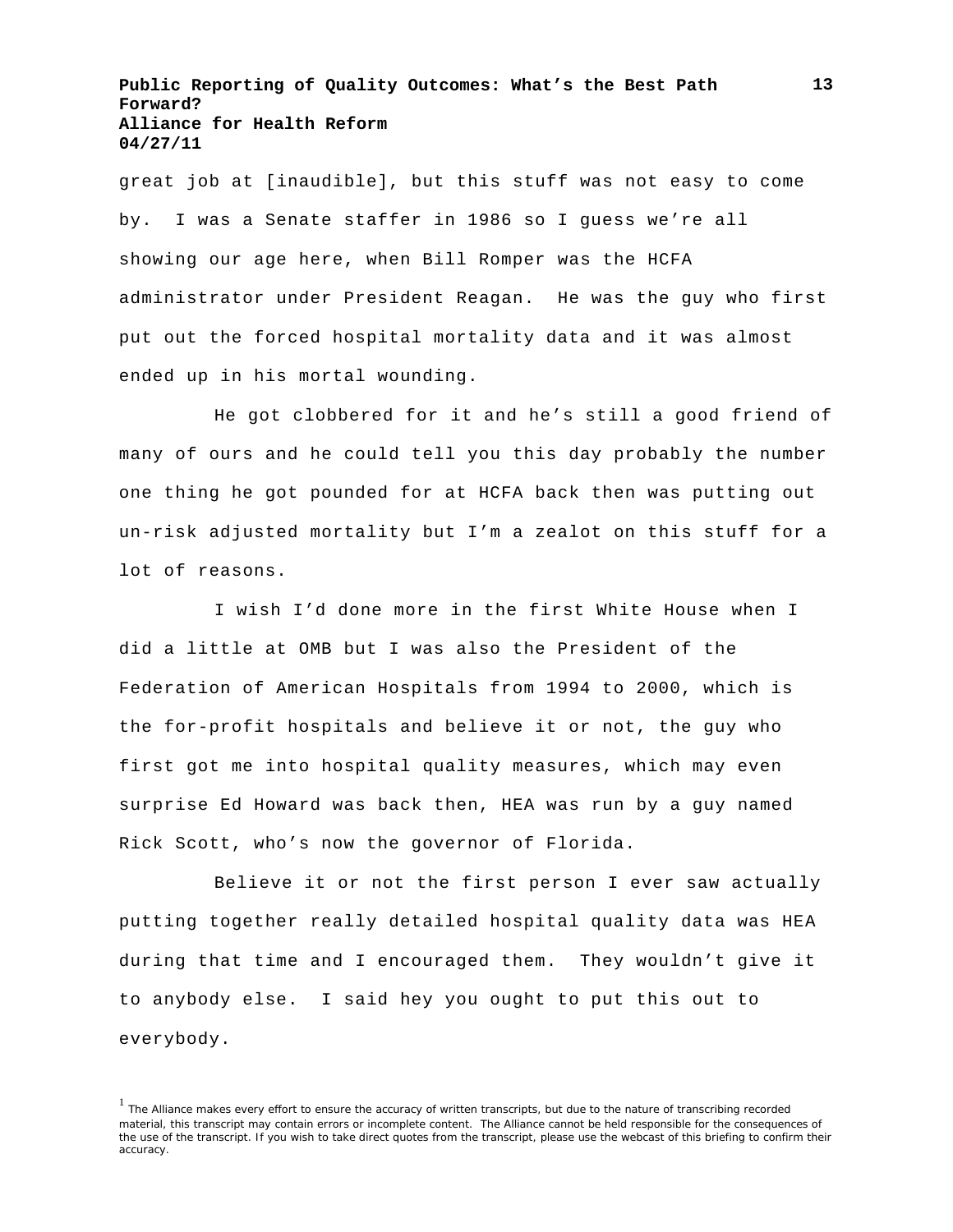It was only used internally and I pushed a lot of the federation members to do it. They didn't want to do it. So when I got into HCFA, which I took over in the spring of 2001, I said hey for two bucks an hour, I'm going to have fun and do this. So I started pushing them to put out the hospital quality data because they knew they had it and at the time, the HEA and the federation, most of the hospitals were dead set against it. They pushed back very hard and said we're going to do this voluntarily.

So we had 10 voluntary hospital quality measures that I encouraged the HEA and the federation to do during 2001 and 2002. I see Stu Gutterman out there, was then at CMS, he remembers all this torture. I think they were all doing the best of intentions but they were nervous about it and we had 10 voluntary hospital quality measures.

I think we had 1,000 hospitals doing one. It was kind of a joke. So being Republican, we believe in voluntary stuff. so we stuffed something in the 2003 bill that said this was totally voluntary. You don't have to volunteer but if you don't give us the information, we're going to voluntarily pay you two-tenths of a point less than the market basket [Laughter] and magically it was actually originally .4, then it went to, well just to be accurate, that's ancient history.

<sup>&</sup>lt;sup>1</sup> The Alliance makes every effort to ensure the accuracy of written transcripts, but due to the nature of transcribing recorded material, this transcript may contain errors or incomplete content. The Alliance cannot be held responsible for the consequences of the use of the transcript. If you wish to take direct quotes from the transcript, please use the webcast of this briefing to confirm their accuracy.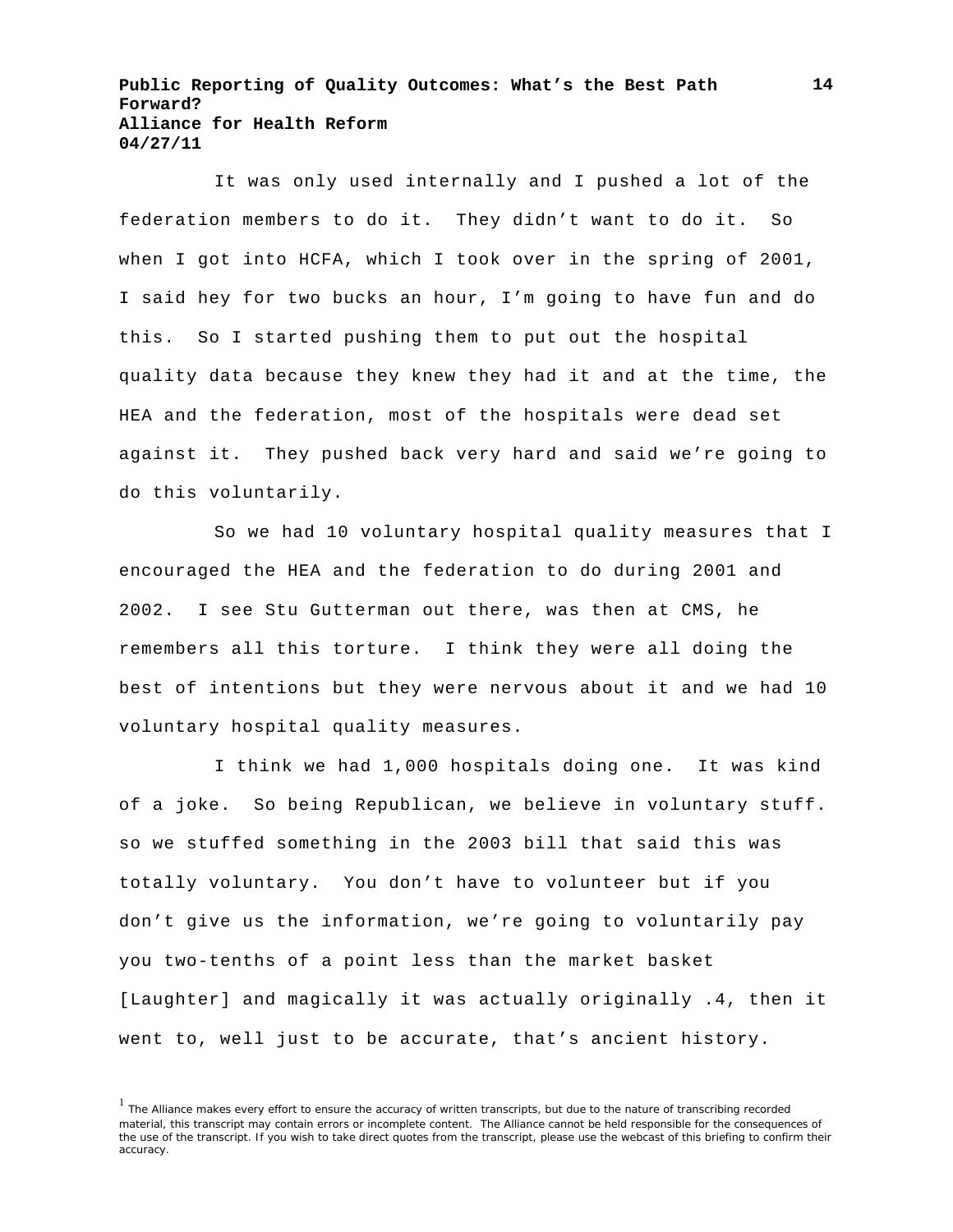So we voluntarily collected and everybody was angry at first. We just stuffed it in the 2003 bill along with the Medicare drug benefit and a few other things.

People went nuts originally but it really works. Now in between there, we also, Stuart knows because he helped with it, we actually called up Premiere out of the blue and Herb Koon was there at the time, and volunteered Premiere, which I think helped a lot to come in and then Premiere basically started with about 500 hospitals, the beginnings of the hospital quality measures.

They got a lot of flack for it but I think it helped them a lot but Premiere, actually probably with CMS, put out the first set of hospital quality measures in 2002 and to their credit that really broke the ice with both the HEA and the federation but you can understand the hospitals were nervous about it. I don't blame them but I think in hindsight and I'm going to get into this, I think it's worked out very well but it's not easy. Bill Romper almost got killed.

Ed may remember this but the day after I get confirmed as the CMS administrator was a hell of a lot easier to get confirmed back then. I went to some speech the Chamber of Commerce and announced that I was going to really bring in hospital quality measures. I was going to put it in the newspaper. I mean we were

<sup>&</sup>lt;sup>1</sup> The Alliance makes every effort to ensure the accuracy of written transcripts, but due to the nature of transcribing recorded material, this transcript may contain errors or incomplete content. The Alliance cannot be held responsible for the consequences of the use of the transcript. If you wish to take direct quotes from the transcript, please use the webcast of this briefing to confirm their accuracy.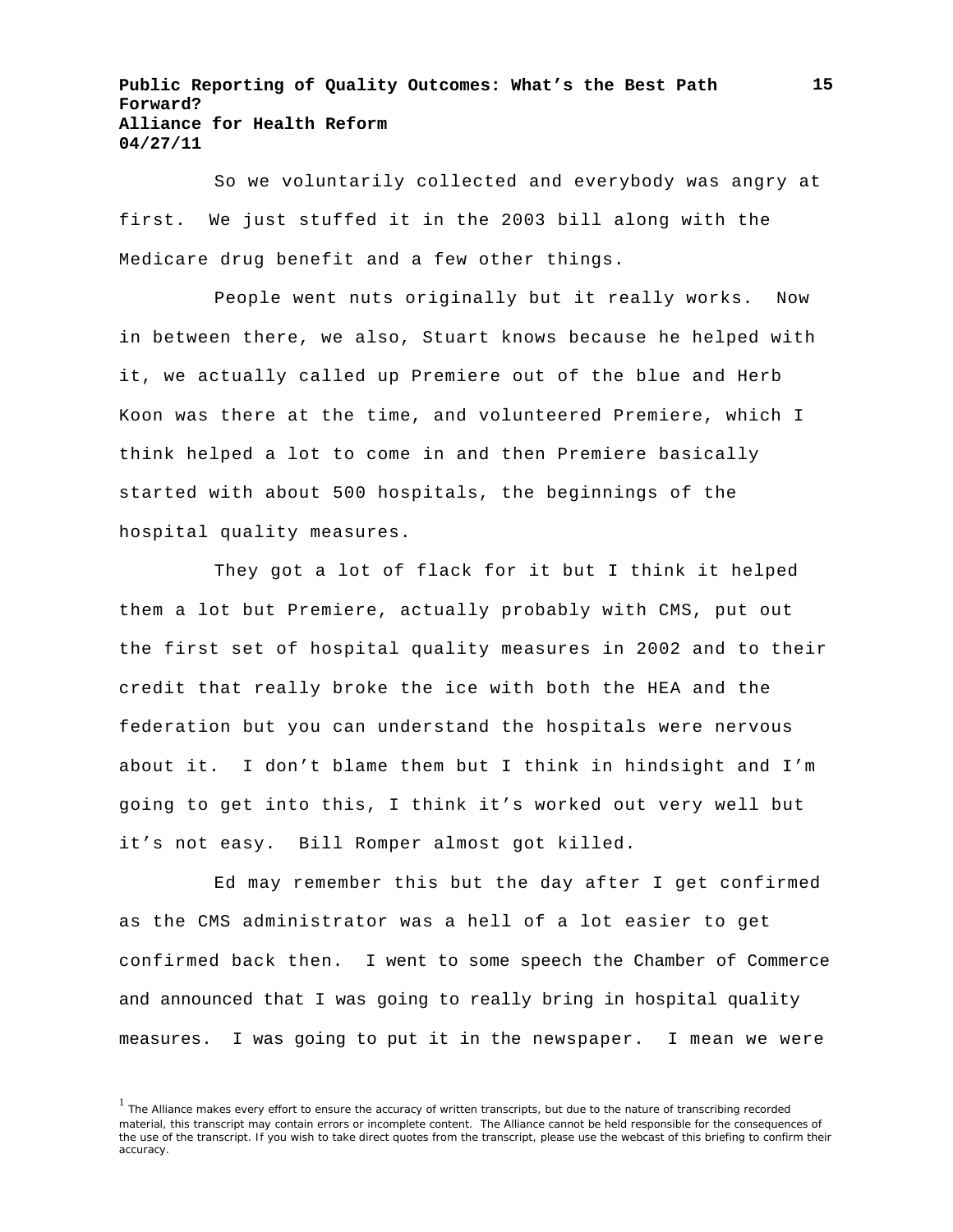going to put hospital quality measures in the newspaper and put all these things out.

Of course I hadn't checked with anybody so I didn't tell Secretary Thompson until I made the White House. The next day it's in the front page of *The Washington Post*, it said "U.S. to Measure Hospitals," which almost resulted in me having a one-day tenure as the CMS administrator [Laughter] so since nobody knew about it. So my point is this stuff has never been easy. I'm a zealot about it. I think it's totally the right thing to do. It's been going on for a long time.

It's now ingrained in the culture of hospitals and my own view is that's a very, very good thing but it wasn't without a certain amount of pain. I think the HEA and the CHA and the federation and others have really, really gotten engaged and helped this work the last six, seven years deserve a lot of credit but like any change, it was initially pretty scary and a lot of people were very much against it. Anyway let me run through this, I think I'll go through some of these but the Premiere hospital then was probably started with core quality measures. We also had a little controversy. We started H-caps back then.

When I first started doing hospital, I didn't even know this, Stuart again remembers this but I said hey Medicare's paying all these contractors to collect hospital quality

<sup>&</sup>lt;sup>1</sup> The Alliance makes every effort to ensure the accuracy of written transcripts, but due to the nature of transcribing recorded material, this transcript may contain errors or incomplete content. The Alliance cannot be held responsible for the consequences of the use of the transcript. If you wish to take direct quotes from the transcript, please use the webcast of this briefing to confirm their accuracy.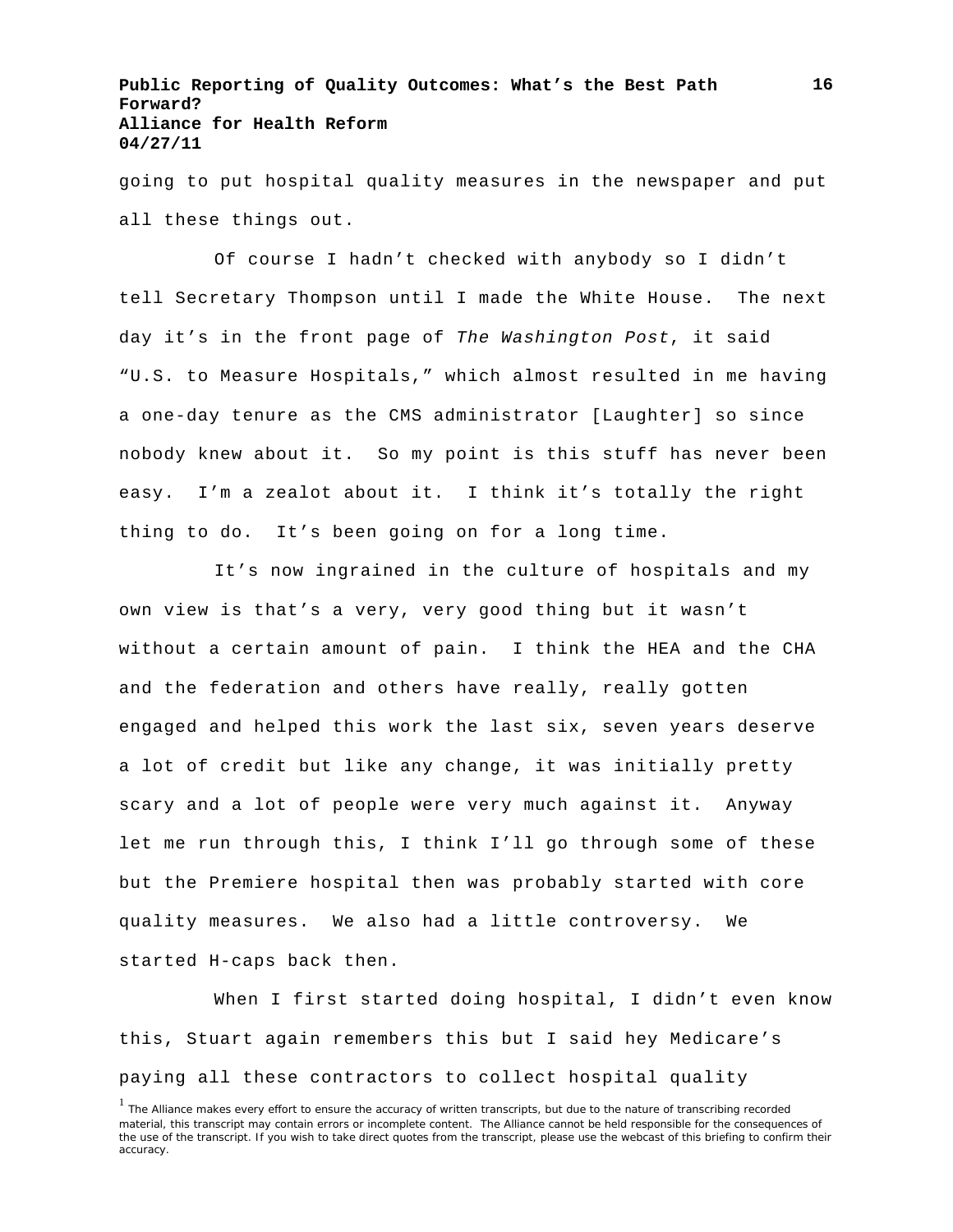measures on how happy you are when you leave a hospital, why don't we put it out in public? I didn't realize that there were about 25 contractors that had to develop these businesses.

So I had the equivalent of World War I with a couple of these groups including, what's the guy's name, he's in Omaha, Press Ganey he was good actually, all these guys that have done this, I didn't realize they all had word, but we put our hospital quality measures and it worked out pretty well. The next year, we started putting full-page ads in every paper in the country rating nursing homes and you can imagine none of these guys liked any of this and they all went a little nuts but it's all worked out pretty well. I think it's extremely popular.

So just to give you a little history about it, it's been going on for a long time and it's been fairly painful but just to drop to my slides here, I'm on the board of Arden Healthcare. We have a pretty good size hospital but this is not something that happened 10 years ago. It's already driving change. Every quarter, we have a meeting. We spend two hours with our medical director going through comparisons and I only put a few slides in here I picked out of our last board meeting where we had 120 slides. I picked out about five but this is really driving change already in health care.

<sup>&</sup>lt;sup>1</sup> The Alliance makes every effort to ensure the accuracy of written transcripts, but due to the nature of transcribing recorded material, this transcript may contain errors or incomplete content. The Alliance cannot be held responsible for the consequences of the use of the transcript. If you wish to take direct quotes from the transcript, please use the webcast of this briefing to confirm their accuracy.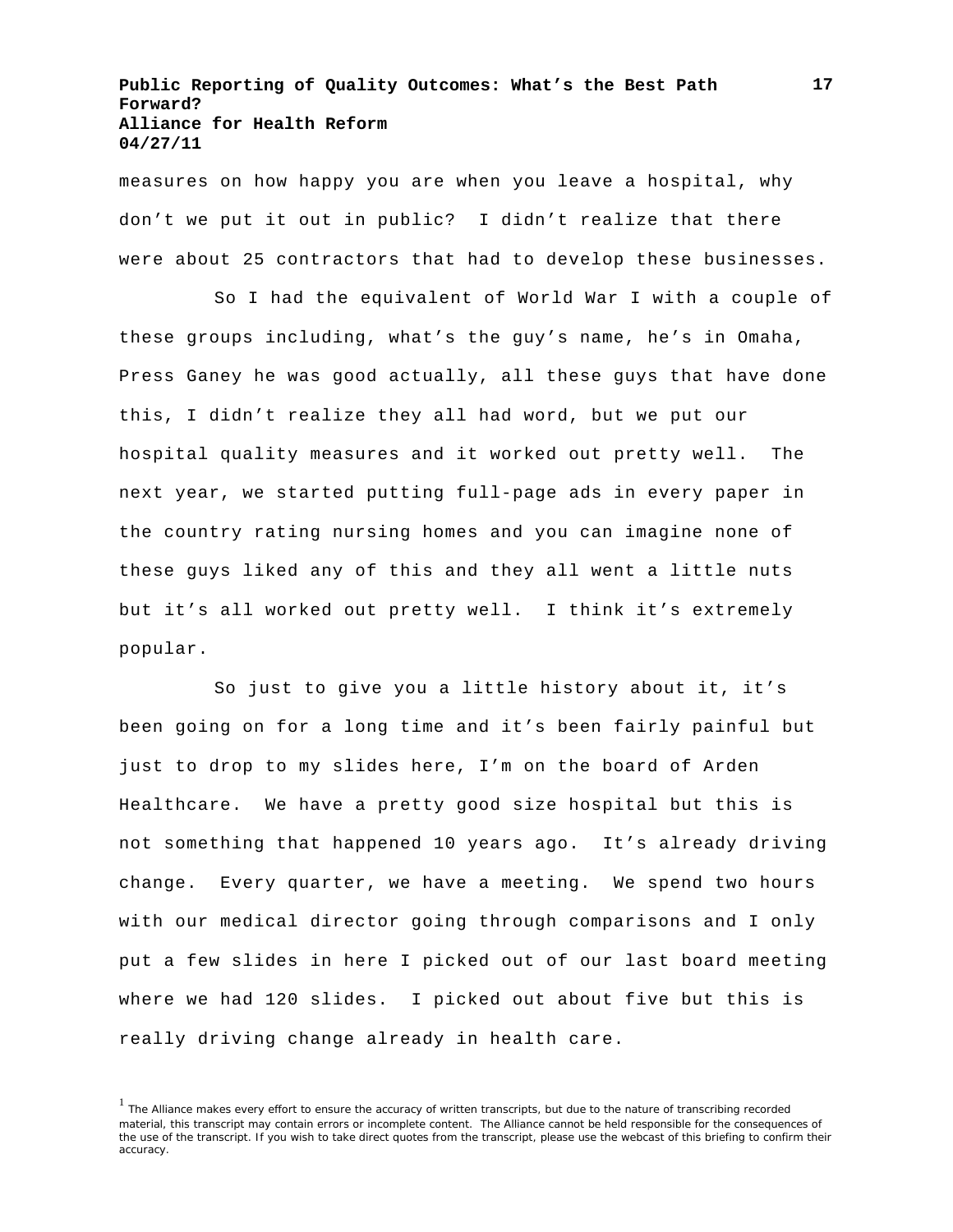People are looking at blood infections and looking at rehospitalizations and it drives doctors. It drives patients. It drives from the top to the bottom. It drives big changes in hospitals. I can tell you it does in ours and I'm certain it does in everybody else's. It's clearly the right thing to do and it's not a futuristic thing. This is driving change today.

Again I wouldn't torture you with our whole board book and most of these I stole from SLEE [misspelled?], but there's nothing bad about this. You can argue about accuracy and obviously everybody's always going to be worried about how accurate it is and are we ever going to get it perfect? No. We're never going to get risk guesses perfect either but they're a hell of a lot better than we used to do with managed care plans.

In my view, there's no such thing as a public hospital quality measure or a health outcomes for patient that's a bad thing. It's all good. It's all positive and it's really good results for hospitals. This is one example of Loveless [Lovelace?] and again, there are hundreds of these year over year measuring what Loveless [Lovelace?], which is in Albuquerque, does of one of the core measures and I won't torture you with it but they were about 60 of these bar charts in our last board book on every hospital quality measure

#### around.

 $<sup>1</sup>$  The Alliance makes every effort to ensure the accuracy of written transcripts, but due to the nature of transcribing recorded</sup> material, this transcript may contain errors or incomplete content. The Alliance cannot be held responsible for the consequences of the use of the transcript. If you wish to take direct quotes from the transcript, please use the webcast of this briefing to confirm their accuracy.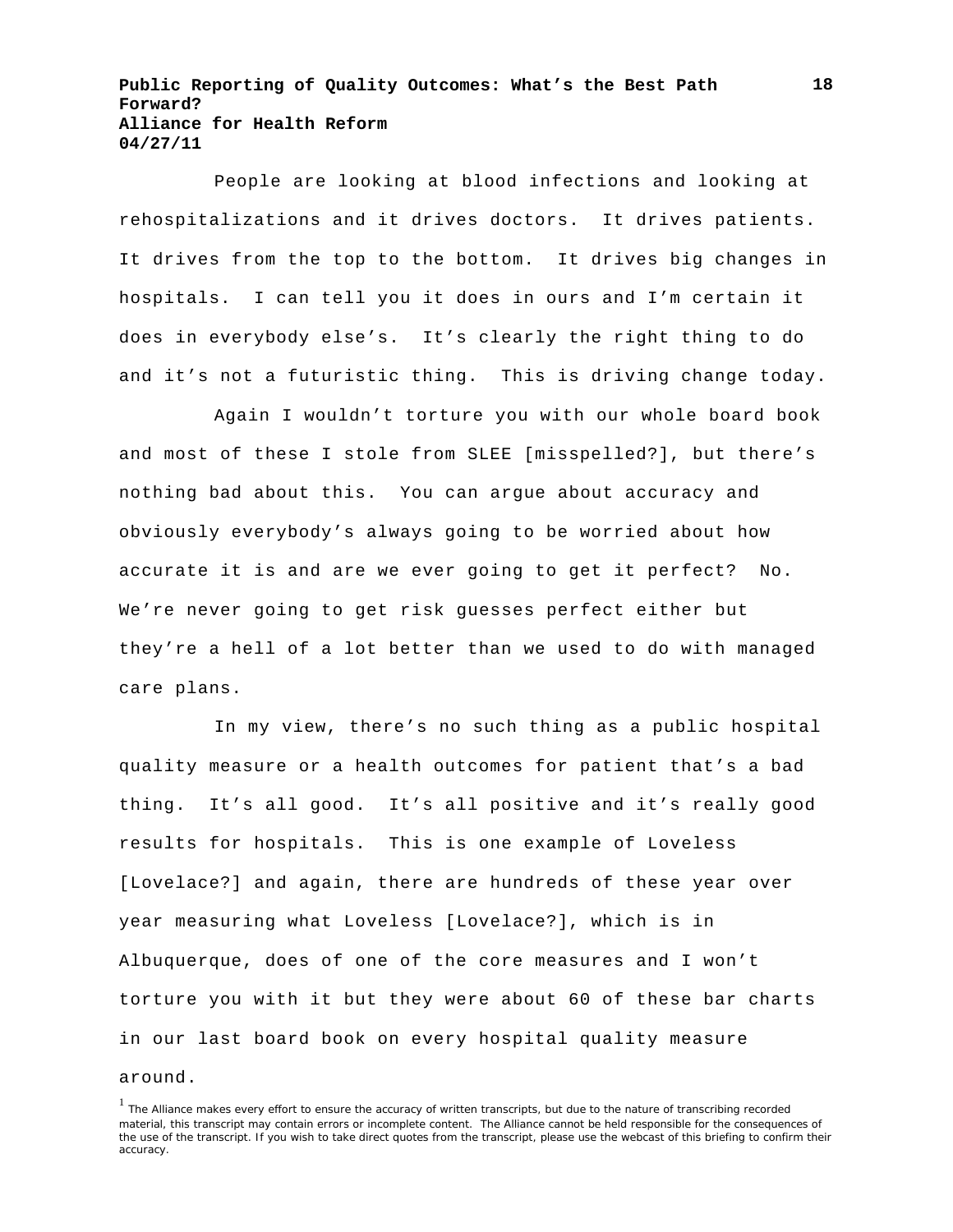Hospital-acquired conditions, this is a timeline and another one of our big hospitals over time, where you can see the patient in the hospital and every doc sees that and obviously there's some spikes there but the trend line has gone down and that's what you want. When you talk to docs and you talk to patients and you talk to nurses about this, it drives change.

When you show docs and nurses they're making mistakes, when you show them of our seven hospitals in Albuquerque, one's doing a much better job than the other that drives change. When you tell the CEO of the hospital that by the way, your bonus isn't going to be the same thing this year because your infection rates are higher, there's no reason that drives change, all the stuff is good and all results and good things.

Falls and other trauma rates per 1,000 patient days, now is that probably still higher than some people would like? Yes but the trend rate is going down and we watch this. You can see month by month by month over the years, and Steve Langarten is our medical director, beats up everybody in the hospitals we own about this.

It unquestionably drives behavior and it's not the kind of behavior that people had a few years back. Falls and trauma rates per, this is the Albuquerque Women's Hospital and you can again see other spikes there, yes but people didn't sit in

<sup>&</sup>lt;sup>1</sup> The Alliance makes every effort to ensure the accuracy of written transcripts, but due to the nature of transcribing recorded material, this transcript may contain errors or incomplete content. The Alliance cannot be held responsible for the consequences of the use of the transcript. If you wish to take direct quotes from the transcript, please use the webcast of this briefing to confirm their accuracy.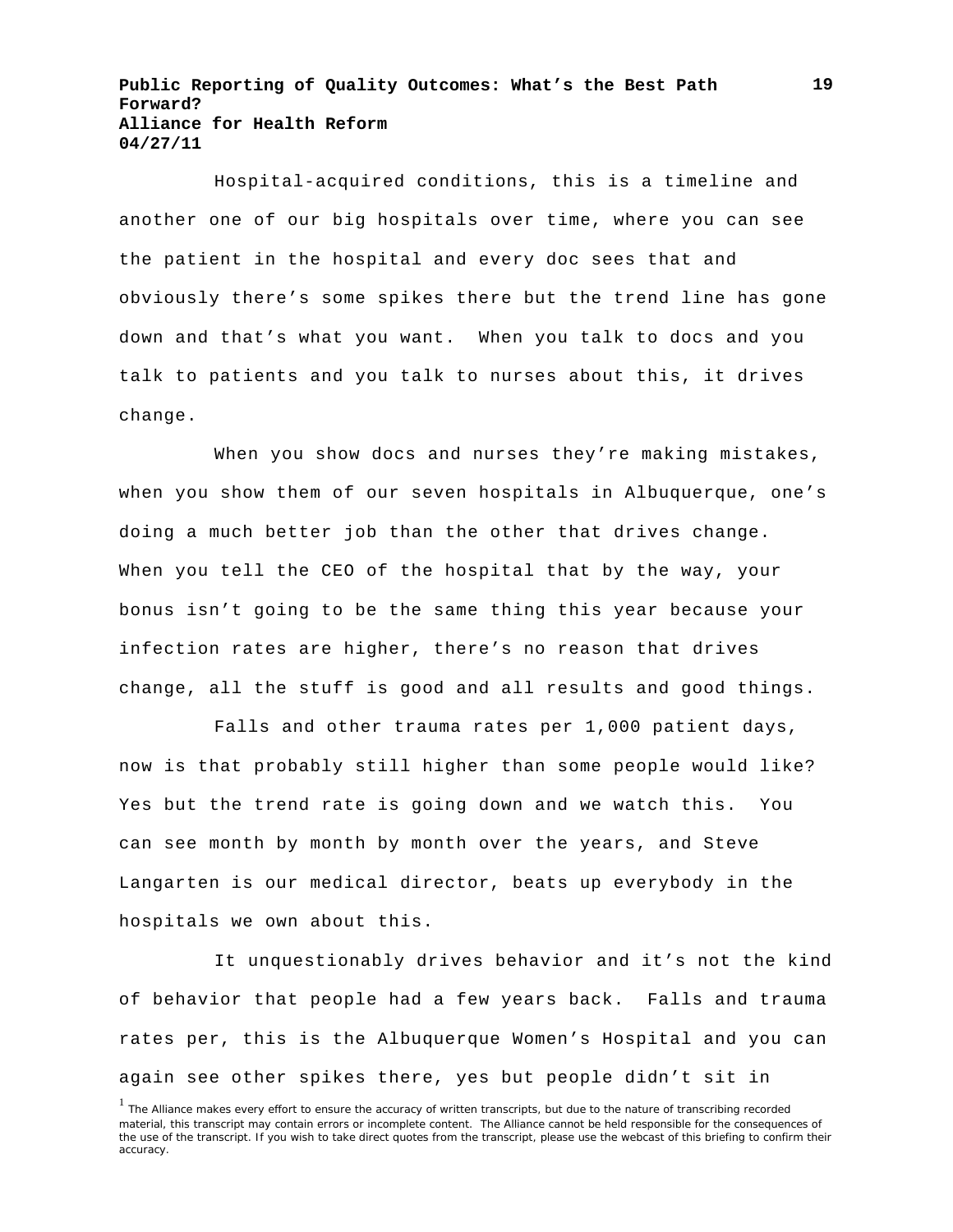board meetings five years ago talking about this stuff. They didn't measure it. They didn't have it and they didn't drive decisions and now it does.

I think I got one or two more but readmissions, every hospital in the world's worried about this in the next couple days. These are a couple of big ones, AMI and I won't get into the details on this because I'll take everybody else's time but hospitals weren't measuring this. They're measuring for a variety of reasons, as I was saying, because there are great people trying to do the right thing and they're also worried they're going to get paid less in a couple of years and it doesn't drive it down.

So as I used to say as a regulator, it's not the money. It's the money [Laughter]. When you tell them they're going to get paid less, shockingly, they're a hell of a lot more focused on readmissions but everybody's measuring it and worrying about it and that drives a lot of behavioral changes.

Again, this is H-caps, which is hospital quality measures and I probably shouldn't have put on one of our competitors here but as you can see, when you're going out and talking to everybody in your hospital from 2008 to 2010, one of the patient satisfaction measures, and they're all going up, nobody knew what they were three or four years ago.

<sup>&</sup>lt;sup>1</sup> The Alliance makes every effort to ensure the accuracy of written transcripts, but due to the nature of transcribing recorded material, this transcript may contain errors or incomplete content. The Alliance cannot be held responsible for the consequences of the use of the transcript. If you wish to take direct quotes from the transcript, please use the webcast of this briefing to confirm their accuracy.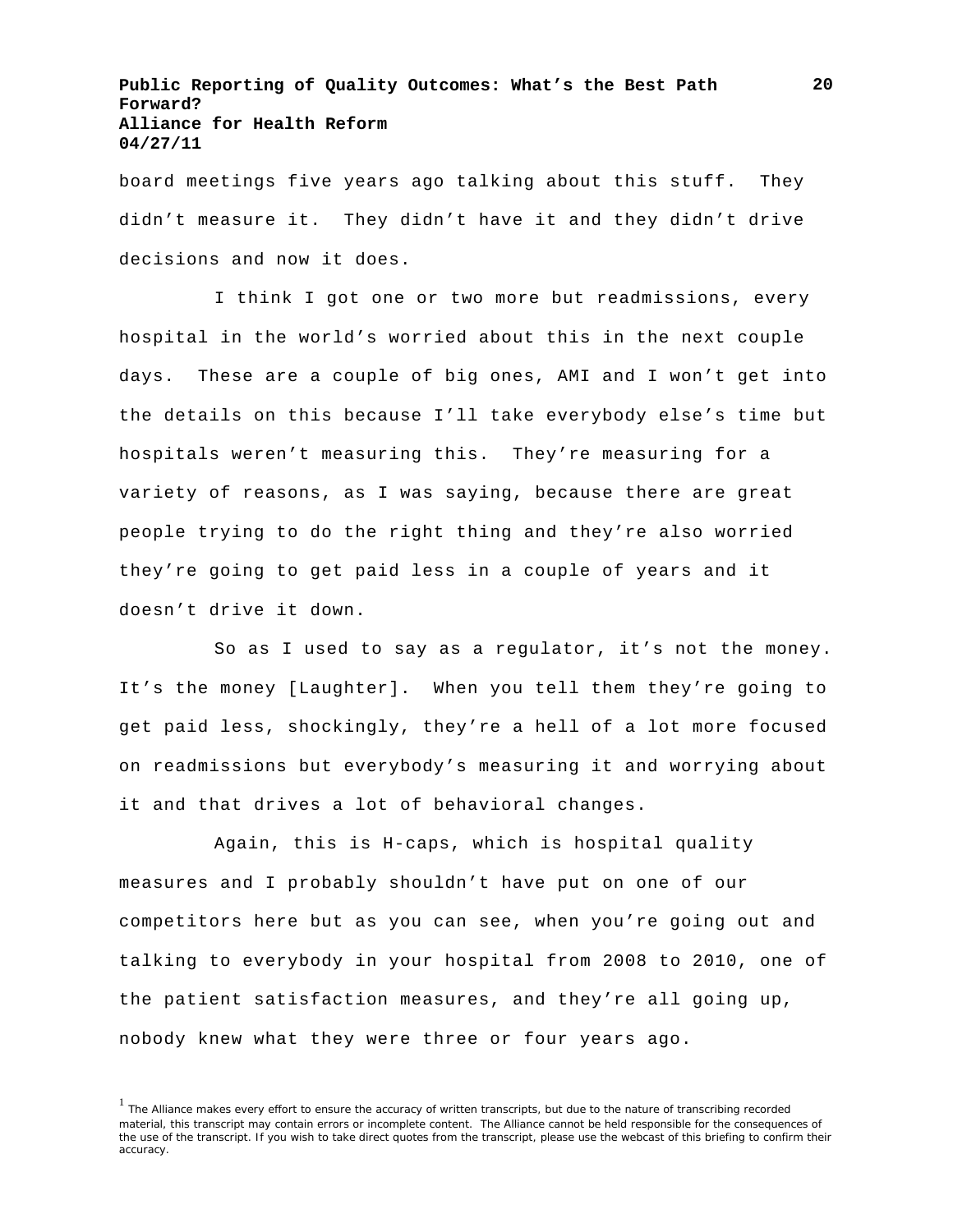Well that's a big deal. That's nurses respond to your calls, patients, they get out of hospitals. These are basically public polling and they're not quite as quality-based to the quality measures but they're important. When you're running a hospital, you can see the success of our hospitals is directly related to how happy the patients are when they check out. This is all good stuff and none have existed in 2003 or 2002 or certainly not in the 90s. It's driving big changes.

So what is the framework this is creating? I think this may be, I have one more quick one after this, is that we're getting to a framework we're going to have quality measures and what are these going to do? When you measure quality and do it in a way that's satisfactory to the HEA who should be worried about it, you can start paying people based on that.

The real change comes when you start adjusting the money, when you can tell people you're going to get paid differently based on your health outcomes, whether it's the start program for Medicare, advantage plans and we own a big Medicare Advantage plan too, or whether it's nursing homes, or whether it's home health agencies, or whether it's hospitals, it's definitely the right thing to do.

It's definitely driving good change, and there's on, in my argument, position, there's no way around it. So value paid

<sup>&</sup>lt;sup>1</sup> The Alliance makes every effort to ensure the accuracy of written transcripts, but due to the nature of transcribing recorded material, this transcript may contain errors or incomplete content. The Alliance cannot be held responsible for the consequences of the use of the transcript. If you wish to take direct quotes from the transcript, please use the webcast of this briefing to confirm their accuracy.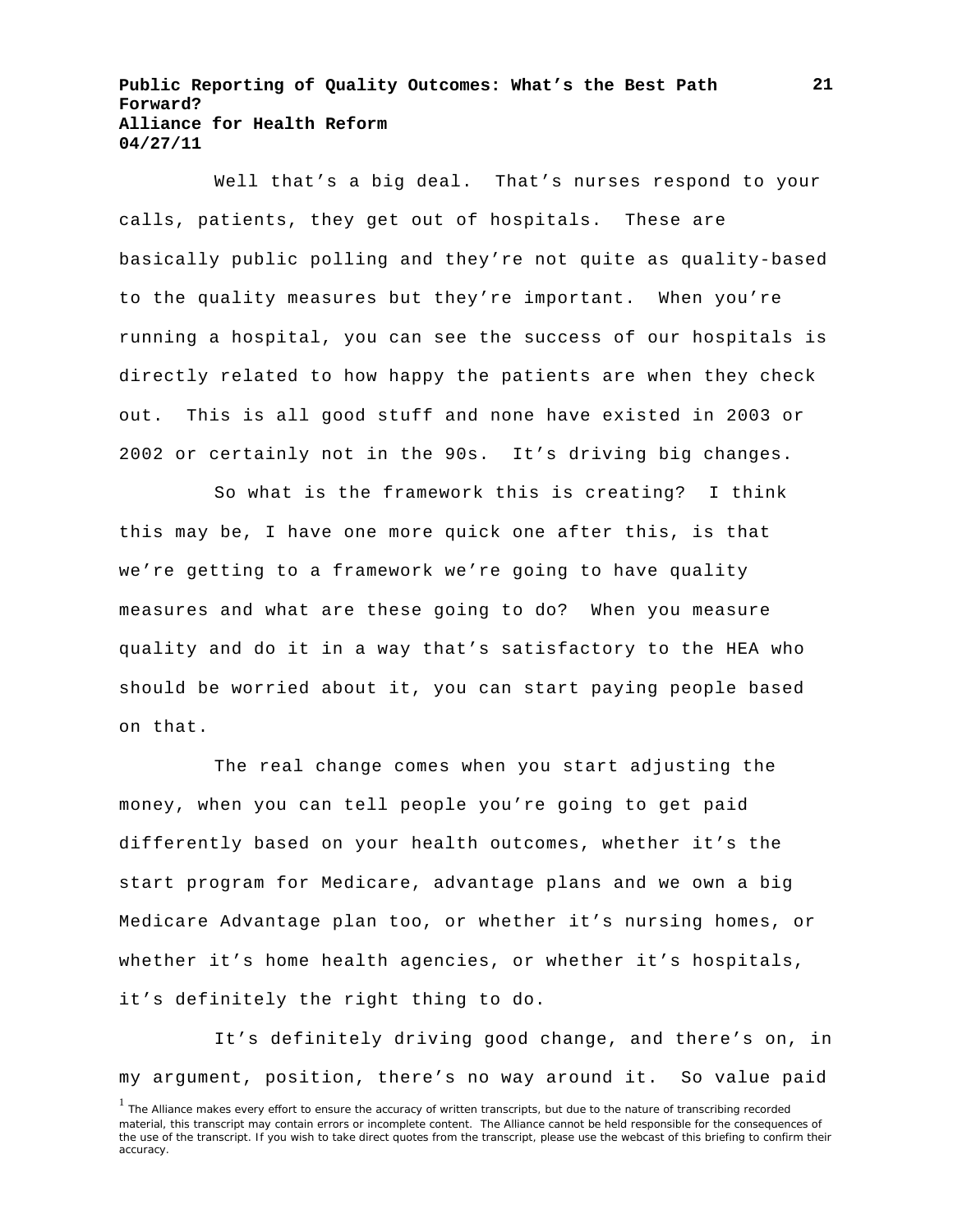purchase is a great thing. Preventing readmissions is great for patients, some hospitals are focused on. ACOs I won't get into but we're moving towards a much bigger bundled world.

I'm in favor of a totally bundled world. I mean I guess my view is we ought to do pre-acute bundling and postacute bundling and acute bundling and bundle them all together and call it Medicare Advantage and get the government the hell out of the program.

That's my view but that's an ultimate bundled world but we're all going to much more bundled payments and when you get bundled payments, you have to measure quality and you have to measure outcomes and clinical effectiveness research, which gets a lot of people in trouble including my friend, Don Berwick, who's unfortunately gotten in trouble for it.

If you really believe in comparative payment and measuring things and paying people differentially in health care, there's no way in hell you can do it without clinical effective research. In fact, this research, I did it every day at CMS. Everybody does it every day at CMS. It's just the fact of life and all these things are all part of the same discussion. That's as fast as I can go. Thank you.

**ED HOWARD:** Not bad. Pass that to Gerry. Thanks Tom. We have another return visitor on the panel that would be Gerry Shea. He's assistant to the President of AFL-CIO where he

<sup>&</sup>lt;sup>1</sup> The Alliance makes every effort to ensure the accuracy of written transcripts, but due to the nature of transcribing recorded material, this transcript may contain errors or incomplete content. The Alliance cannot be held responsible for the consequences of the use of the transcript. If you wish to take direct quotes from the transcript, please use the webcast of this briefing to confirm their accuracy.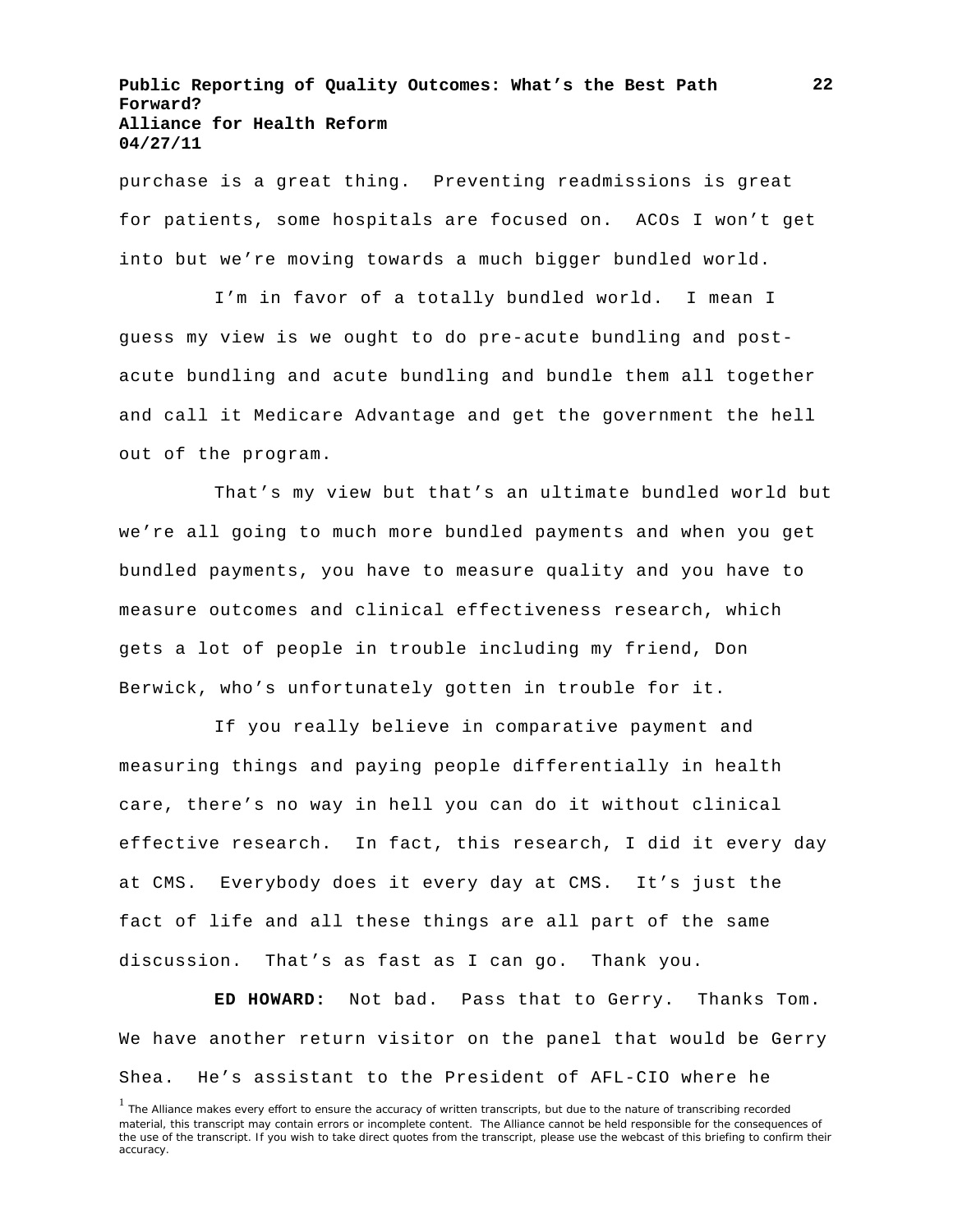leads the Federation's work on health care and retirement security. He's an official of the National Quality Forum and the Joint Commission.

He's on the board of the Hospital Quality Alliance among other quality initiatives. He's been a member of MedPac and its predecessor and before joining the AFL, Gerry spent 21 years with the Service Employees' union. He knows a little bit about this stuff. So we're very pleased to have you with us again.

**GERRY SHEA:** Thank you so much Ed and I agree with most of what Tom Scully says including the part about how fast he can talk [Laughter] but I'll do my best to keep up the pace. Public reporting really has been the lynch pin of the kind of improvements that Tom showed in his slides, very substantial improvements, and while many of us carry around the numbers about what we yet need to do, the hundreds of thousands of people every year who get injured or killed in the care process because of preventable errors.

In fact, we've made an enormous amount of progress. It is also the lynch pin, public reporting's also the lynch pin of our hopes to transform the delivery of care and in the process, to make it affordable. We have no other approach to dealing with health costs in this country, in my opinion, other than to

<sup>&</sup>lt;sup>1</sup> The Alliance makes every effort to ensure the accuracy of written transcripts, but due to the nature of transcribing recorded material, this transcript may contain errors or incomplete content. The Alliance cannot be held responsible for the consequences of the use of the transcript. If you wish to take direct quotes from the transcript, please use the webcast of this briefing to confirm their accuracy.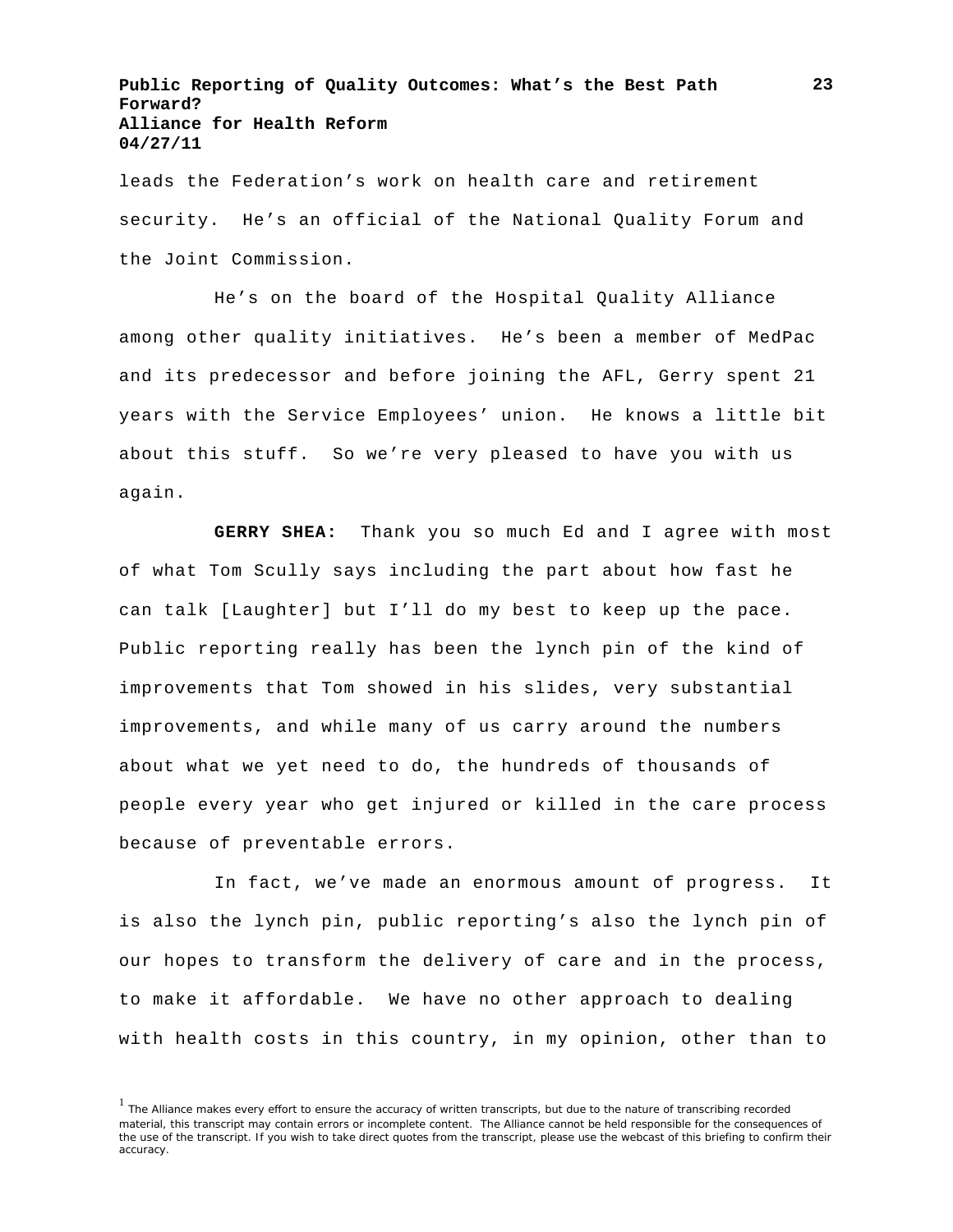transform the delivery of care and it does hold very substantial promise.

I'm delighted to be here with a few organizations that have done so much and do so much for health care, the Alliance for Health Reform and the Commonwealth Fund, just tremendous contributions, both of them in many different situations over the years. I'm pleased to be on this panel.

I haven't had a chance to work with Blue Cross Blue Shield or David in person but I know about Blue Cross Michigan work and it's terrific. I have had a chance to work with Tom Scully and Nancy Foster and you got the sense from what Tom said of how much ground he covered and some of the trouble he got in while he was doing that.

He really pioneered this and along with Secretary Thompson who back then took a fair amount of risks himself to move this forward, it really started seriously on the road what got derailed back in the mid-80s, got resumed in the early 2000's in the Bush administration and we are very grateful for it but before Tom took his very non-regulatory approach of withholding people's money [Laughter] if they didn't report, there was a voluntary effort and Nancy Foster is one of the unsung heroes of that because lots of hospitals did report on a voluntary basis.

<sup>1</sup> The Alliance makes every effort to ensure the accuracy of written transcripts, but due to the nature of transcribing recorded material, this transcript may contain errors or incomplete content. The Alliance cannot be held responsible for the consequences of the use of the transcript. If you wish to take direct quotes from the transcript, please use the webcast of this briefing to confirm their accuracy.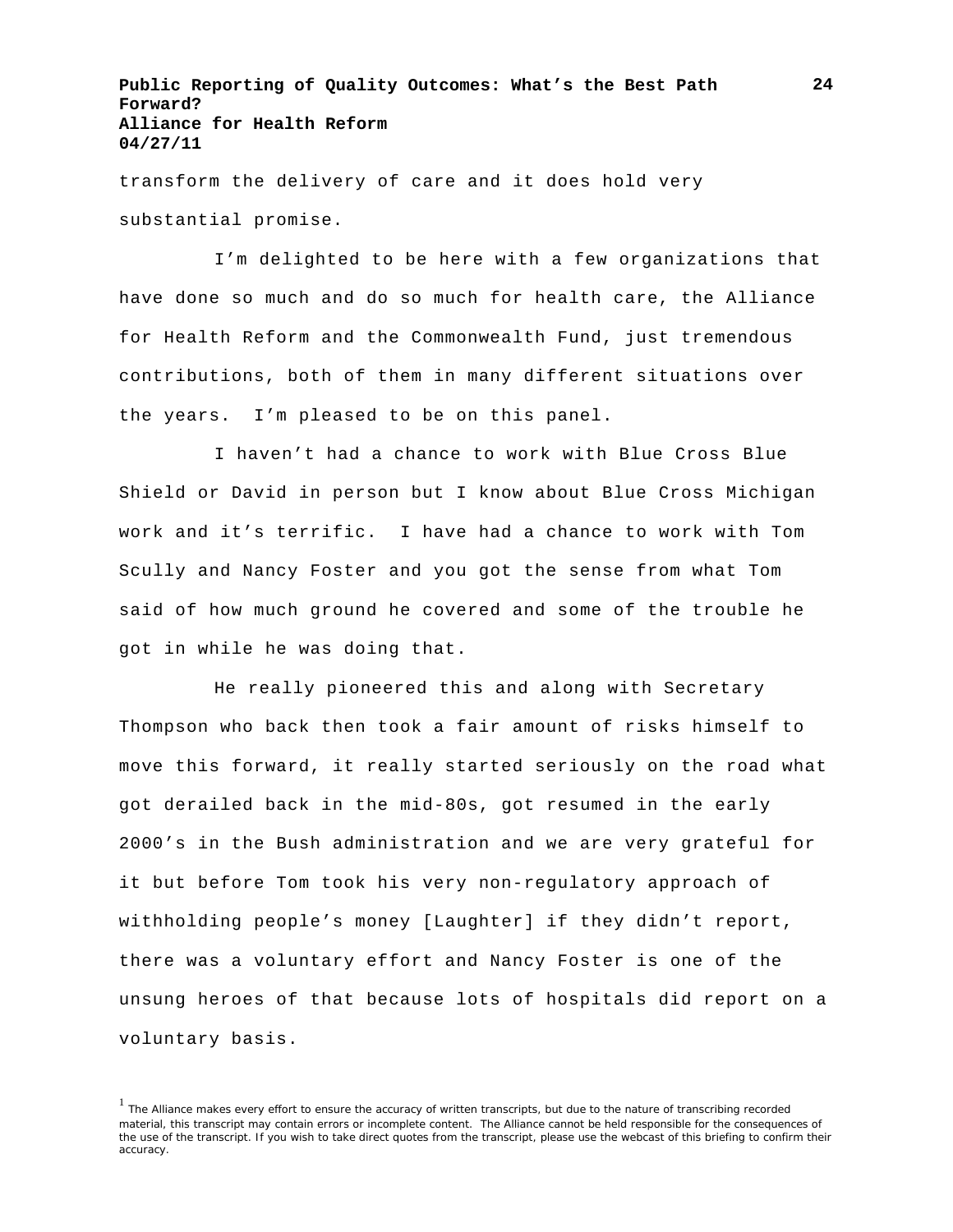I think they actually were even a little bit better off than Tom alludes to even though going to requirement was the proper step. We got a lot of hospitals to report because Nancy called every one of them, as far as I can tell, and talked with them through this process and said well this is just coming. We might as well face up to it. So hats off to her.

So this is my three kind of general categories of what happened based on public reporting. One is it drove major improvements in hospitals as well as other parts of health care and it is very much a function of the light of day but not just because there have been some dark corners of our health care system, there have been and there are today all too many instances of situations that aren't fully explained to the patients who are involved but more so because people really didn't know how bad the situation was in terms of safety and quality until we started to publicly report the measures.

It also led, it was the foundation for purchasers to be, for the first time, to be serious parts of the whole health care equation. Until then, as my corporate colleagues would put it, we paid the same amount in the private sector for every health care procedure whether it was great world class care, pretty good adequate care, marginal care, or downright dangerous care.

<sup>&</sup>lt;sup>1</sup> The Alliance makes every effort to ensure the accuracy of written transcripts, but due to the nature of transcribing recorded material, this transcript may contain errors or incomplete content. The Alliance cannot be held responsible for the consequences of the use of the transcript. If you wish to take direct quotes from the transcript, please use the webcast of this briefing to confirm their accuracy.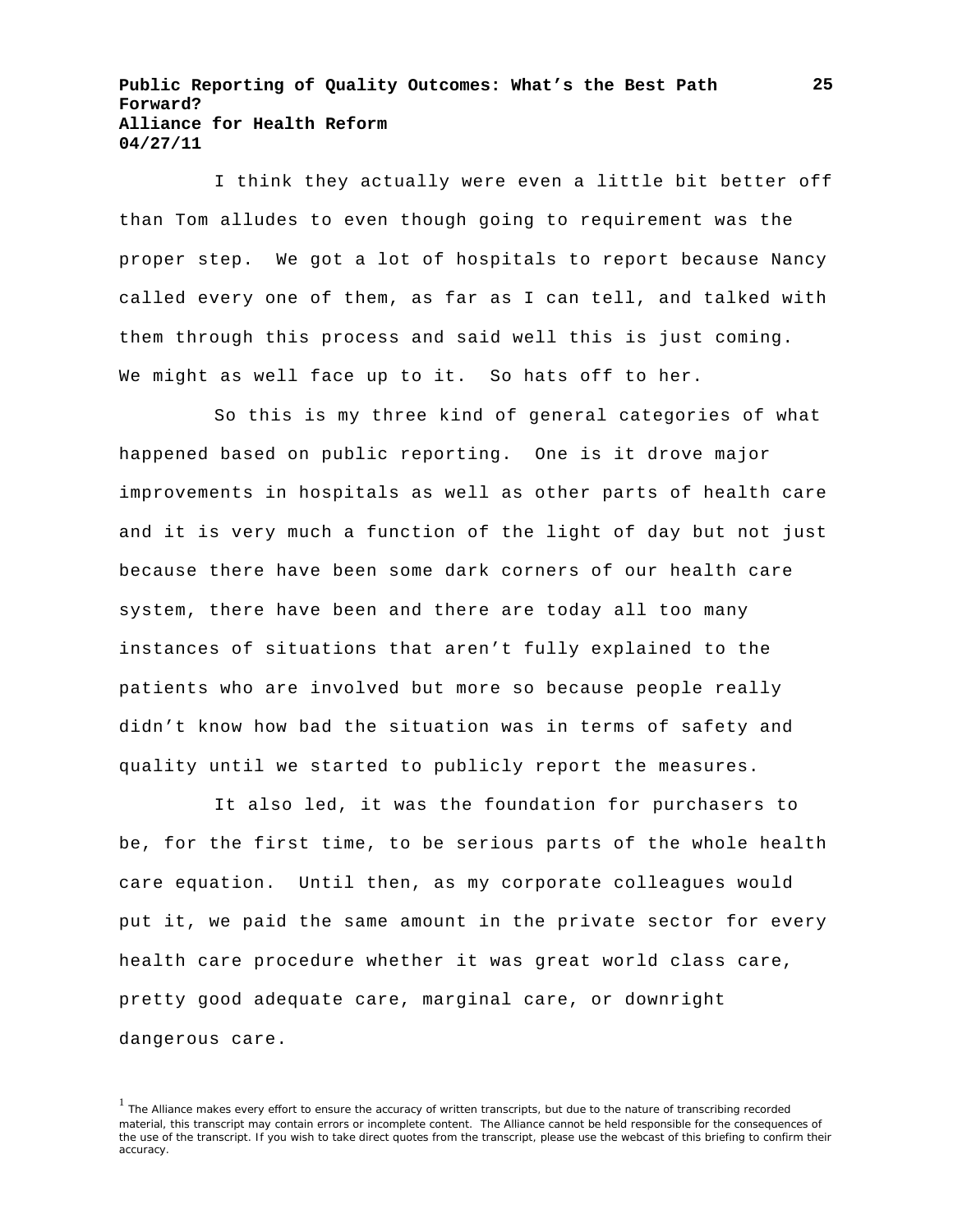We paid the same amount and we didn't know which was which. That, to a great extent, is what has led to the effort today to base purchasing on measures of qualities but a long time to get from there to here and we're just beginning this but that is a huge step and it, importantly, brought private purchasers as well as Medicare and state Medicaid agencies and state governments into this process in a significant kind of way. So purchasers got a seat at the table for their first time and along with them, us consumer types as well.

Then the third area is consumer engagement, which to a great extent, has been the holy grail of public reporting, the notion early on that if we just explain to people like *Consumer Reports* might do for lots of purchasing that we all do, if we just explain to people what the rating was for health care then we would all be able to make informed decisions. In fact that hash turned out to be a very difficult goal and one that we haven't nearly reached today. I'm going to finish with a couple comments about where I think we need to go.

This is an, illegible on the screen, chart but it's one of my favorites so I get to put my favorite slides in presentations. Some of you have been visited by this before when a group of us may have visited your offices if you're in the Congressional staff while the Affordable Care Act was being debated because a whole bunch of groups that have been involved

<sup>&</sup>lt;sup>1</sup> The Alliance makes every effort to ensure the accuracy of written transcripts, but due to the nature of transcribing recorded material, this transcript may contain errors or incomplete content. The Alliance cannot be held responsible for the consequences of the use of the transcript. If you wish to take direct quotes from the transcript, please use the webcast of this briefing to confirm their accuracy.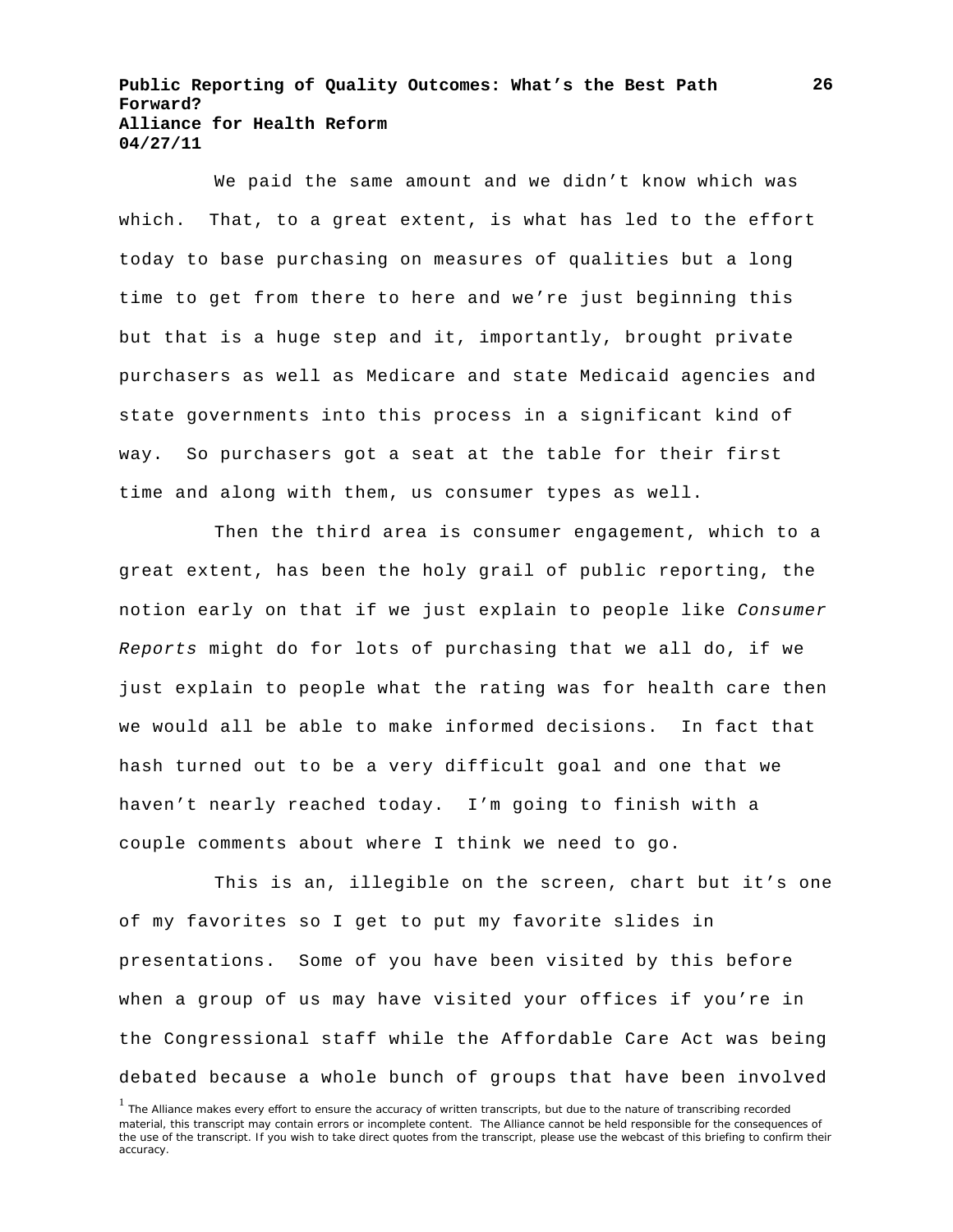in this quality reporting effort got together under the banner stand for quality and we ran around and knocked on doors saying when you're writing this little piece of legislation, please build in what we believe we've learned over the last 12 years or so about trying to improve quality.

So we just used this timeline and the only thing I really want to point out is that the beginning of this really is the Institute of Medicine report.

There were earlier efforts but the beginning of the consensus that we could really do better in health care, the consensus among the leaders in health care was the Institute of Medicine reports and the reaction was wow, we really can do better. The statistics weren't new.

They'd been around for a while but it was one of those moments where they just came together and the result was and continues to this day to be a remarkable process of collegial cooperation among providers, purchasers, physicians, government, nurses across the board because people all were just simply driven by this. We can do a lot better than this.

There are lots of examples about how we analogize that and so forth but that was kind of the driving point of this and then of course at the end of this timeline, there is the Affordable Care Act, which thanks to your good efforts, many of you, did incorporate a lot of what we believe we learned about

<sup>&</sup>lt;sup>1</sup> The Alliance makes every effort to ensure the accuracy of written transcripts, but due to the nature of transcribing recorded material, this transcript may contain errors or incomplete content. The Alliance cannot be held responsible for the consequences of the use of the transcript. If you wish to take direct quotes from the transcript, please use the webcast of this briefing to confirm their accuracy.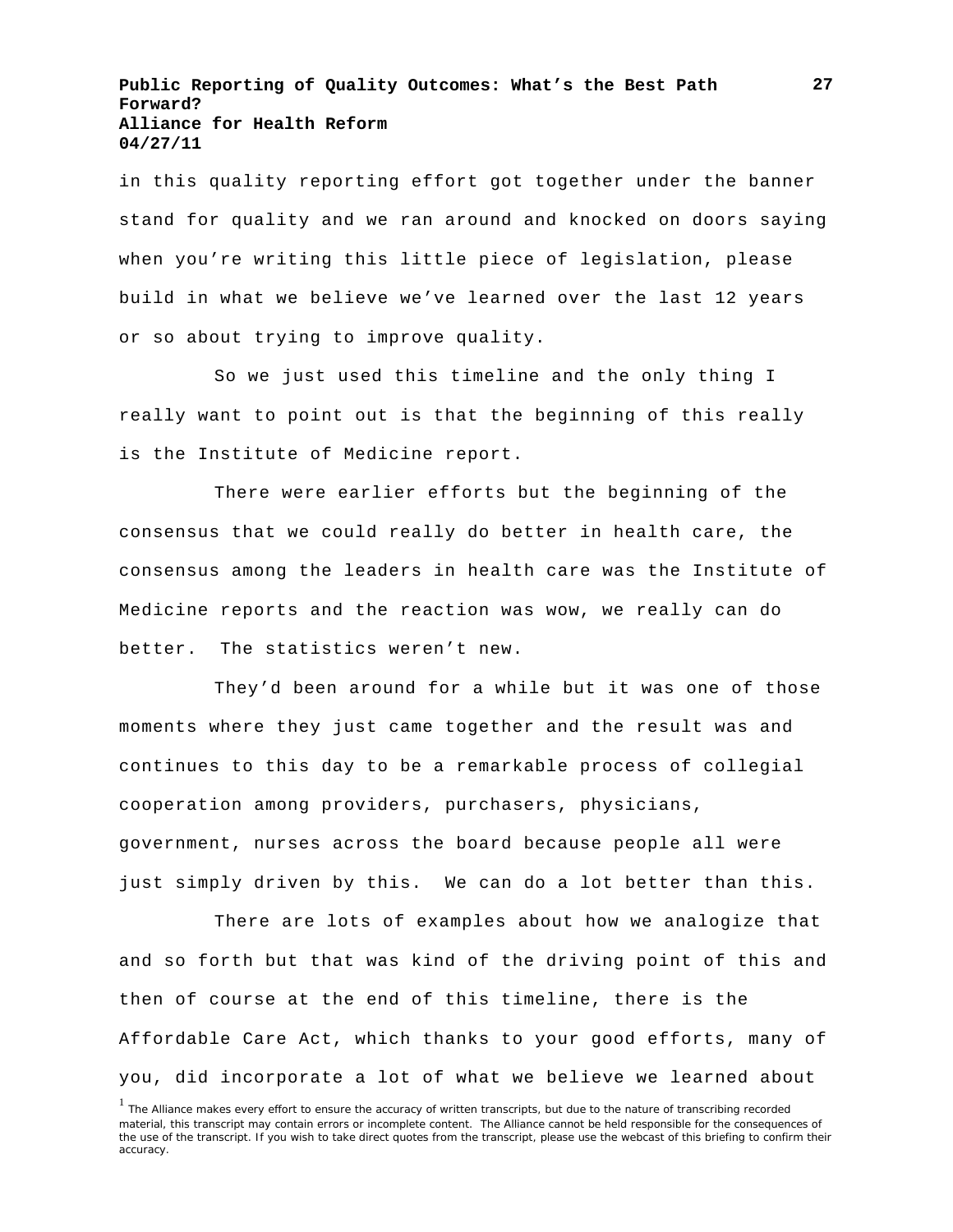quality measurement and improvement over those years. This chart, like a few others, is from the Joint Commission.

You'll see the little logo on the bottom. I think it just does a nice job of comparing then and now. It's important to understand that shortly after the IOM report came out, there weren't quality measures basically. There were a few but this is a brand new field I mean relatively speaking. It is complicated, costly, difficult to develop measures that you can really get a consensus on because it's tricky business.

This is health care after all. So we've grown this up but we started virtually from nothing. Now some people would even say, my colleagues at the Joint Commission concluded well maybe we have too many measures or not the right kind of measures. So I think Nancy might talk a little bit about that.

We didn't have uniform data collection. We've gotten to that point. We've gone from little improvement to major improvement, again Tom's slides and the experience, of course, with measures has accumulated to a great extent. Then you have, in the last column, what we next hope to do, which is very ambitious but then this whole enterprise has been since the beginning.

I'm going to use one improvement chart because I like it so much, again thanks to the Joint Commission. The Joint Commission has classified their measures. They currently

<sup>&</sup>lt;sup>1</sup> The Alliance makes every effort to ensure the accuracy of written transcripts, but due to the nature of transcribing recorded material, this transcript may contain errors or incomplete content. The Alliance cannot be held responsible for the consequences of the use of the transcript. If you wish to take direct quotes from the transcript, please use the webcast of this briefing to confirm their accuracy.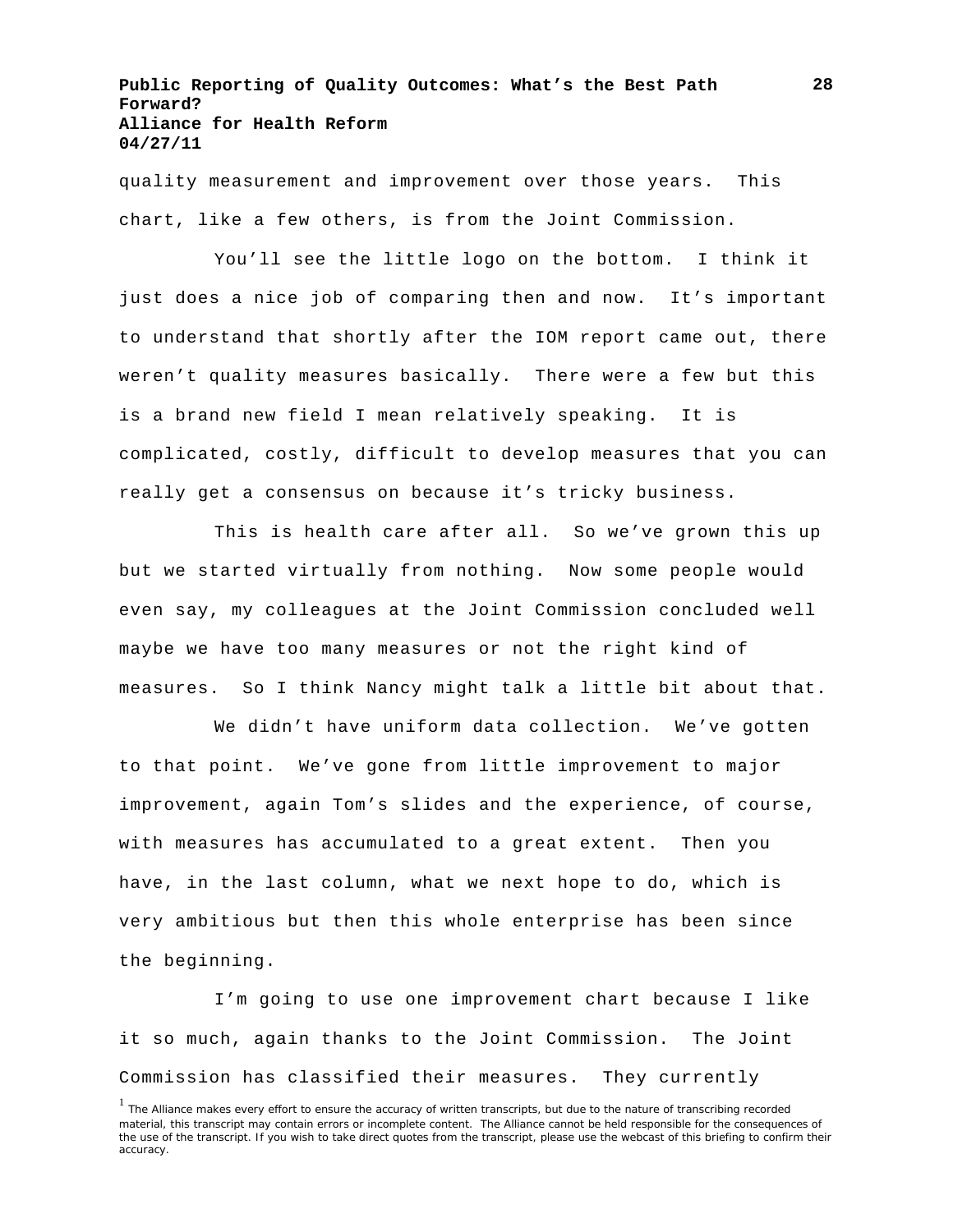collect about 28 measures of quality. They classified those as being the most, the highest performing measures, the ones that indicate the quality, the best, what they call accountability measures. There are 22 of them.

This shows what public reporting has done. This is, of those 22 measures, the composite of those measures what percentage of hospitals achieve 90-percent on a scale of 100, compliance with those measures. You can see it goes from very low in 2003-2004 to about 90-percent today. Now we need to not have 22 measures but a couple of hundred measures that easily get reported and collected because we're going to automate all this we hope so that we can move on.

These are just sort of break it up by clinical area, I just want to make the point with this, this is about the recent patient safety initiative that the Secretary announced a couple of weeks ago and the point I wanted to make is look at that little goal between 2010 and 2013, our goal is to reduce preventable hospital-acquired conditions by 40-percent.

That's pretty ambitious but the people who came up with these numbers to analyze it at CMS think that's doable. Similarly with preventable readmissions, we think we can get it down by 20-percent and then the bottom here, in case you wondered what the stuff that is a very conservative estimate is that the savings could be \$35 billion a year each year.

<sup>&</sup>lt;sup>1</sup> The Alliance makes every effort to ensure the accuracy of written transcripts, but due to the nature of transcribing recorded material, this transcript may contain errors or incomplete content. The Alliance cannot be held responsible for the consequences of the use of the transcript. If you wish to take direct quotes from the transcript, please use the webcast of this briefing to confirm their accuracy.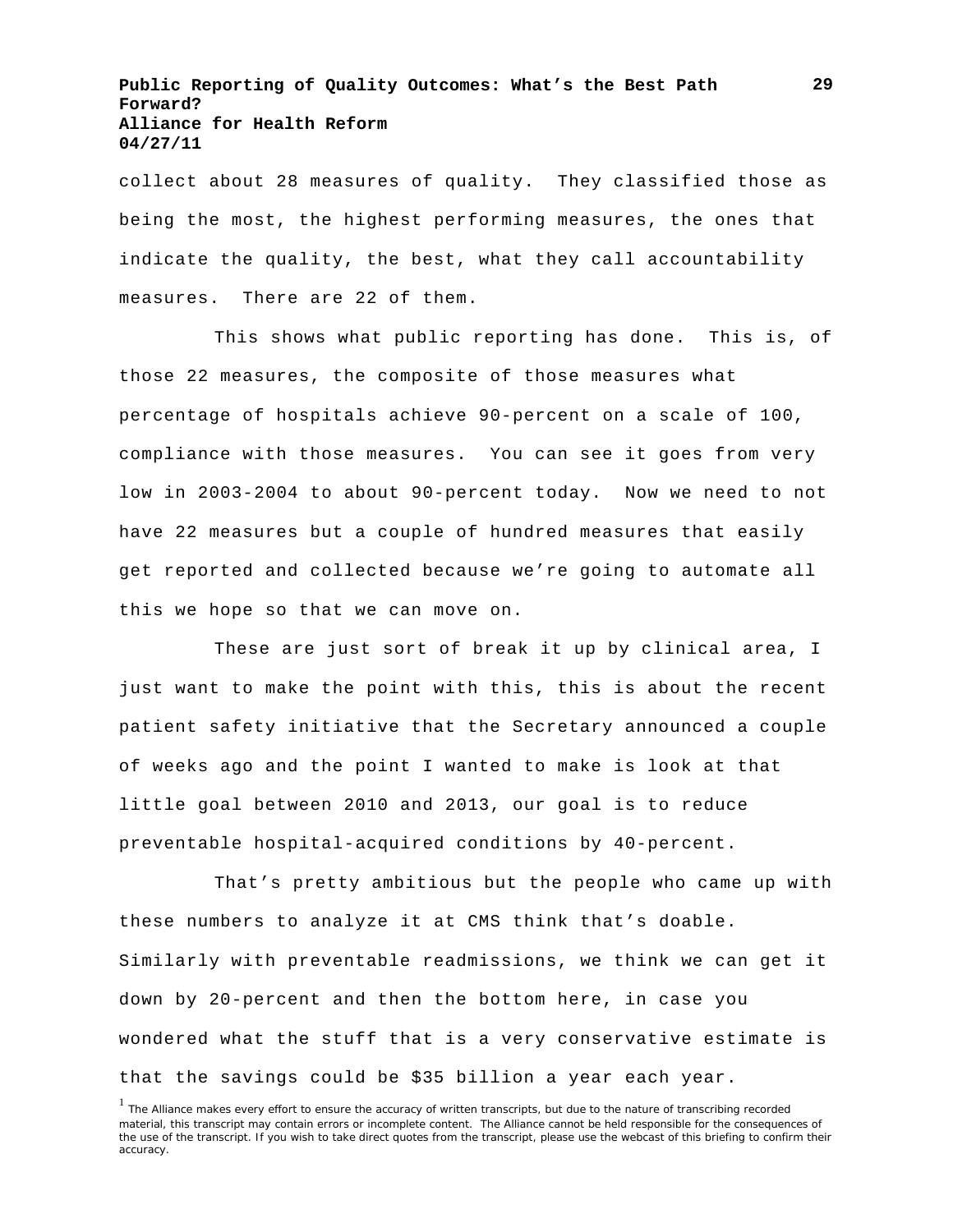This chart comes from CMS and it is, it just lists the existing CMS programs and the planned CMS programs under the Affordable Care Act that relate quality performance to payments a long way from Tom Scully's bright idea at the Chamber of Commerce one day so that in 2017, if you add up these numbers and there's some pluses and minuses because they phase out some old programs as they bring in new ones, nine-percent of Medicare payments will be varied. They will be at-risk based on hospitals' performance and hospitals will be paid based on how well they do this. So the point here is just this is a lot of money. Thank you.

Then it's not just that hospitals or, in the future, physicians are going to be measured on the quality of care and paid within the Medicare system. The new models of care or the, if not new then the models of care that are heavily promoted in the Affordable Care Act, which really are the most powerful tools, I think that we have, for improving care and lowering costs or controlling costs over time, are based on this quality measurement stuff.

Without it, you can't do these things because you wouldn't know where you were going and yet, we're about to embark on an enormous venture to enroll a lot of people in patient-centered medical homes and accountable care

#### organizations.

<sup>&</sup>lt;sup>1</sup> The Alliance makes every effort to ensure the accuracy of written transcripts, but due to the nature of transcribing recorded material, this transcript may contain errors or incomplete content. The Alliance cannot be held responsible for the consequences of the use of the transcript. If you wish to take direct quotes from the transcript, please use the webcast of this briefing to confirm their accuracy.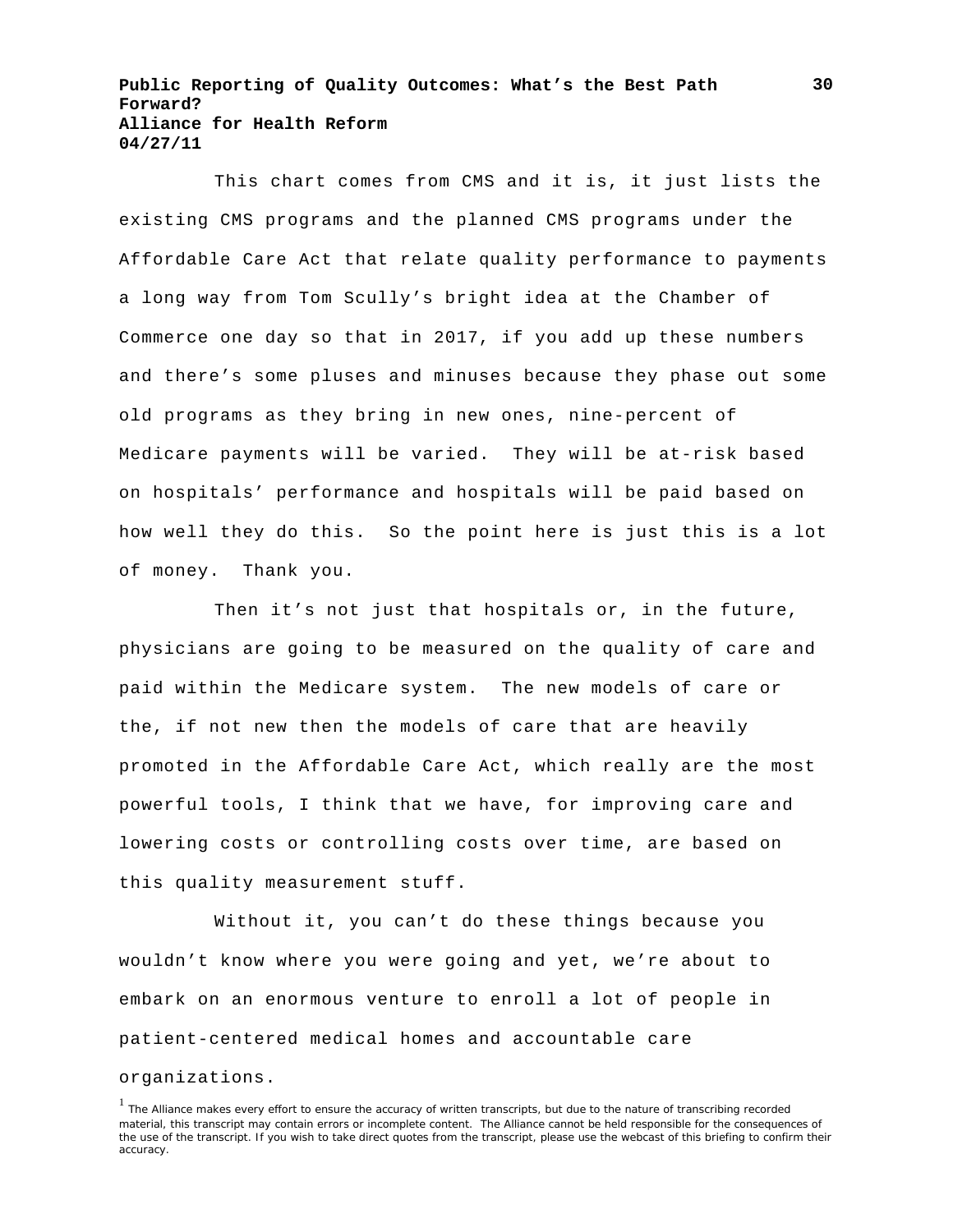These are basically primary care practices with extra resources sort of blown up to a bigger scale, bigger in primary care, patients out of medical homes, and even bigger yet in accountable care organizations, these are new frontiers but I'll just point out that IBM, which has been experimenting and promoting patient-centered medical homes for years, estimates that they save nine to 10-percent per employee per month for members who are in medical care homes and their studies of people who are in those homes show not only a lower cost but much higher quality, much fewer hospitalizations, lower use, vastly lower use of emergency rooms, and much greater patient satisfaction. This is all based on being able to measure quality.

I was surprised but very impressed to see a note from the IBM folks two weeks ago saying they just sent out their RFPs for all of their health care coverage for 2012 and their position is primary medical homes that's all we want to fund going forward.

If you don't have them yet and you're an insurance company, you want our business, go create them. They're creatable. In primary-centered medical homes, we'll pay primary care physicians grouped in an organization, with certain attributes, more money to be able to deliver and coordinate care.

<sup>&</sup>lt;sup>1</sup> The Alliance makes every effort to ensure the accuracy of written transcripts, but due to the nature of transcribing recorded material, this transcript may contain errors or incomplete content. The Alliance cannot be held responsible for the consequences of the use of the transcript. If you wish to take direct quotes from the transcript, please use the webcast of this briefing to confirm their accuracy.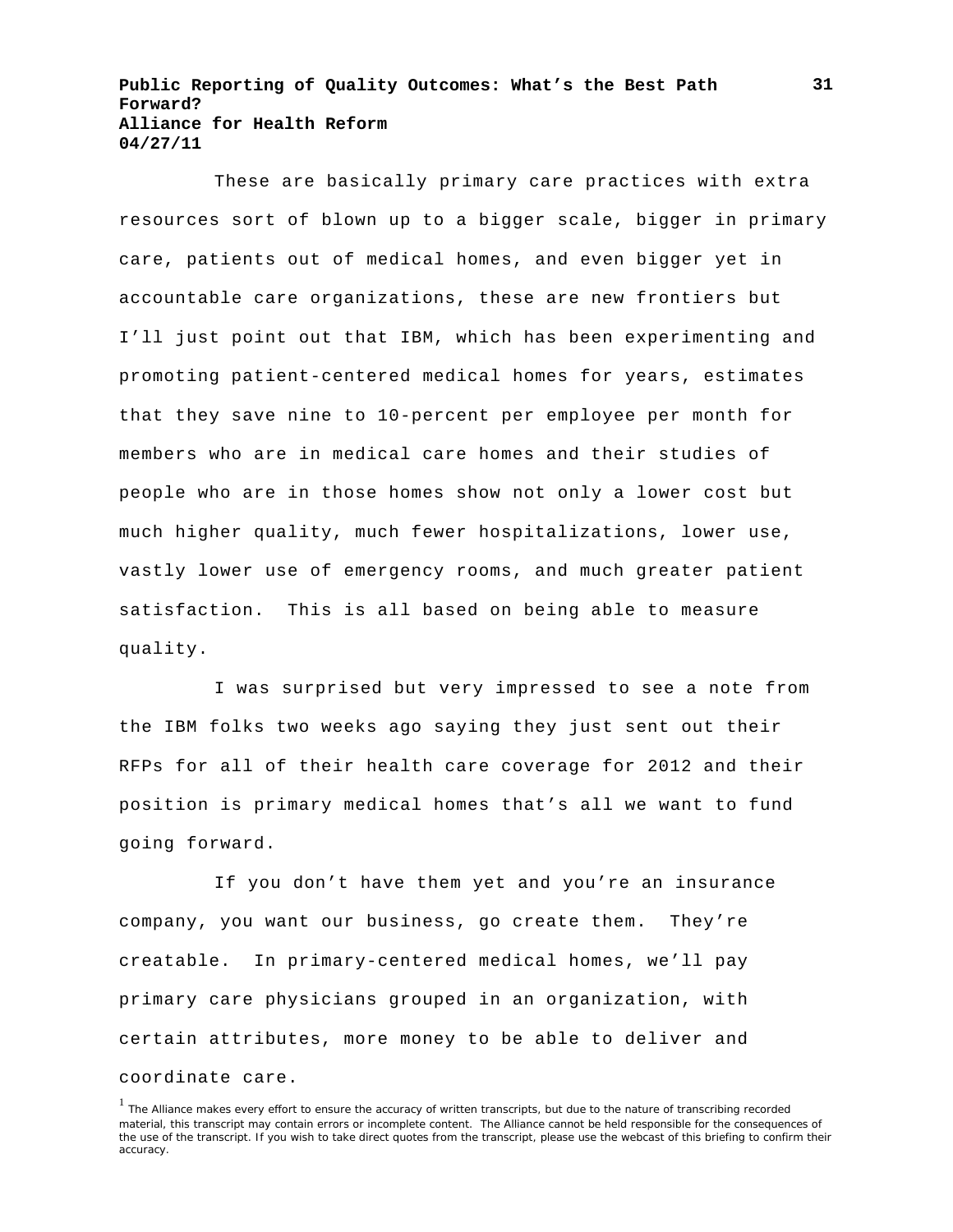So the last point is the consumer engagement one and this has been the elusive goal. I have a lot of experience with this. Unions started with some industries, auto is a good example, in the early 80s to give out report cards and we thought report cards would really drive change in health care.

Since then we've tried many different variations in unions and union funds about how to get people to relate to quality measures that we knew were valid. Basically the response among our members, the people that I talk to in our local leadership, has been this is a nice idea. Why don't you try a little bit harder? They just haven't worked.

We haven't found the right way to do this but there is some important research that was done and one of my colleagues who's here in the audience from the Consumer Purchaser Disclosure Project sent me a note last night about a study I hadn't seen from the California Health Foundation that did extensive consumer interviews about what they wanted in public reporting and interestingly, what people reacted to most was they wanted information about patient safety.

There's enough word out there about this infection problem. We've all had the experience, unfortunately, with family members about infections problems or other hospitalacquired conditions so the people really, they want to see this addressed.

<sup>&</sup>lt;sup>1</sup> The Alliance makes every effort to ensure the accuracy of written transcripts, but due to the nature of transcribing recorded material, this transcript may contain errors or incomplete content. The Alliance cannot be held responsible for the consequences of the use of the transcript. If you wish to take direct quotes from the transcript, please use the webcast of this briefing to confirm their accuracy.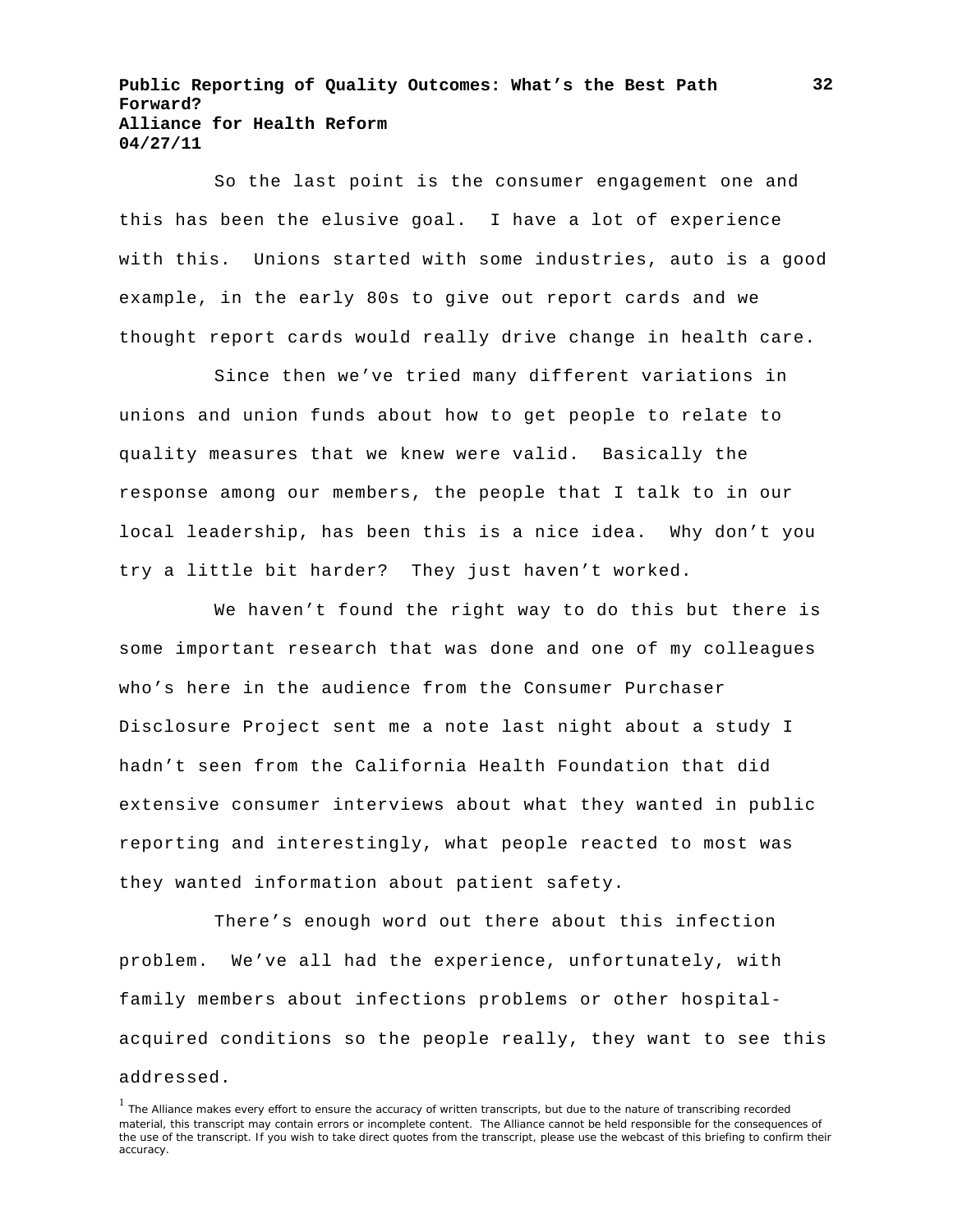Secondly, people were interested in patients' experience in going to hospitals, which is, as Tom said, not the most clinical measures but is really important to all of us because we kind of trust the other people who've gone before us in these hospital settings and then third is clinical information, not that clinical information is less important.

It is this old adage that just like with plane safety, when you get on the plane, you don't ask the pilot about the wiring details. You assume that somebody has certified that this plane runs correctly. That's sort of what's going on with clinical care but it also indicates just how much of an education, John, that we've done.

I think, as we move forward with these models here, we have a tremendous opportunity to really get to much better patient engagement and for my money that will require embedding the discussion about quality measures in their patient experience.

Clinicians have to have time and they need to be paid to talk to their patients about how decisions are made in health care or should be made in health care and why quality measures are so important is just an essential part of trying to get to this next level and I hope that we're going to at least seriously try that in the future. Well I guess I didn't do what Tom Scully did.

<sup>&</sup>lt;sup>1</sup> The Alliance makes every effort to ensure the accuracy of written transcripts, but due to the nature of transcribing recorded material, this transcript may contain errors or incomplete content. The Alliance cannot be held responsible for the consequences of the use of the transcript. If you wish to take direct quotes from the transcript, please use the webcast of this briefing to confirm their accuracy.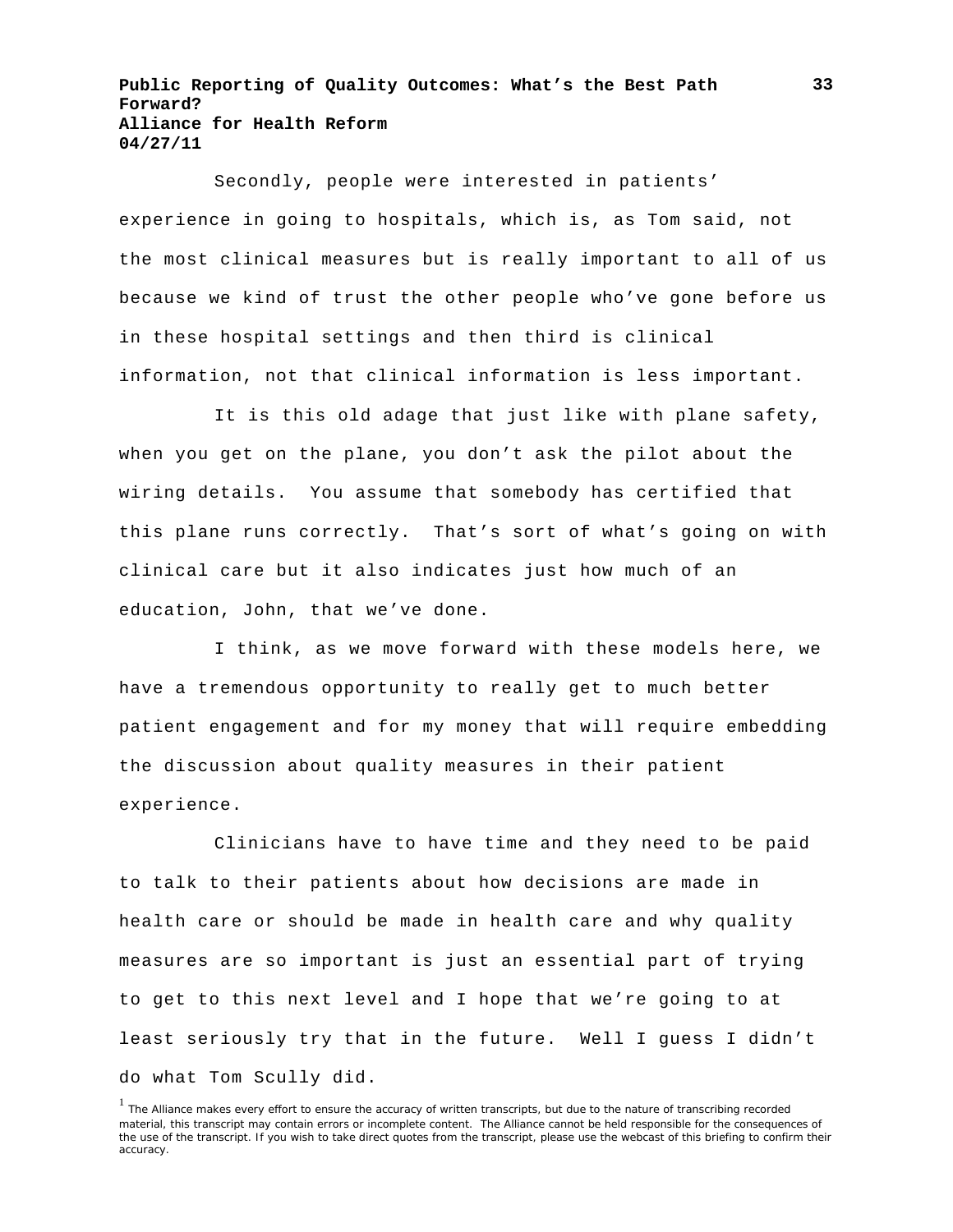**ED HOWARD:** You need to talk faster. Tom can give you lessons. A couple of quick points before we move on, one is that the California Healthcare Foundation study that Gerry mentioned is listed on your sheet in your materials, the materials list as it were. Second, with respect to ACOs, you should get the early warning that two weeks from Friday on May  $13<sup>th</sup>$ , we will be doing a program with our friends from the Commonwealth Fund, as a matter of fact, and the famous Stu Gutterman has been referred to several times already, on ACOs.

So put that down on your calendar and respond when you get the notice. I forget what the third one was. Oh as a matter of fact, Nancy's slides and Tom's slides are not in your packets but they will be on our website so you can check back and get them there at allhealth.org.

So as promised, we next turn to Nancy Foster. She's the Vice President for Quality and Patient Safety Policy at the American Hospital Association. She is AHA's point person for the quality alliance, the hospital quality alliance, which is a private/public effort to provide information to consumers on the quality of care in American hospitals.

She's also very active in a host of quality initiatives. She advises hospitals and policy makers on ways to improve quality, patient safety, including regulatory standards, and before coming to AHA, Nancy was the Coordinator

 $<sup>1</sup>$  The Alliance makes every effort to ensure the accuracy of written transcripts, but due to the nature of transcribing recorded</sup> material, this transcript may contain errors or incomplete content. The Alliance cannot be held responsible for the consequences of the use of the transcript. If you wish to take direct quotes from the transcript, please use the webcast of this briefing to confirm their accuracy.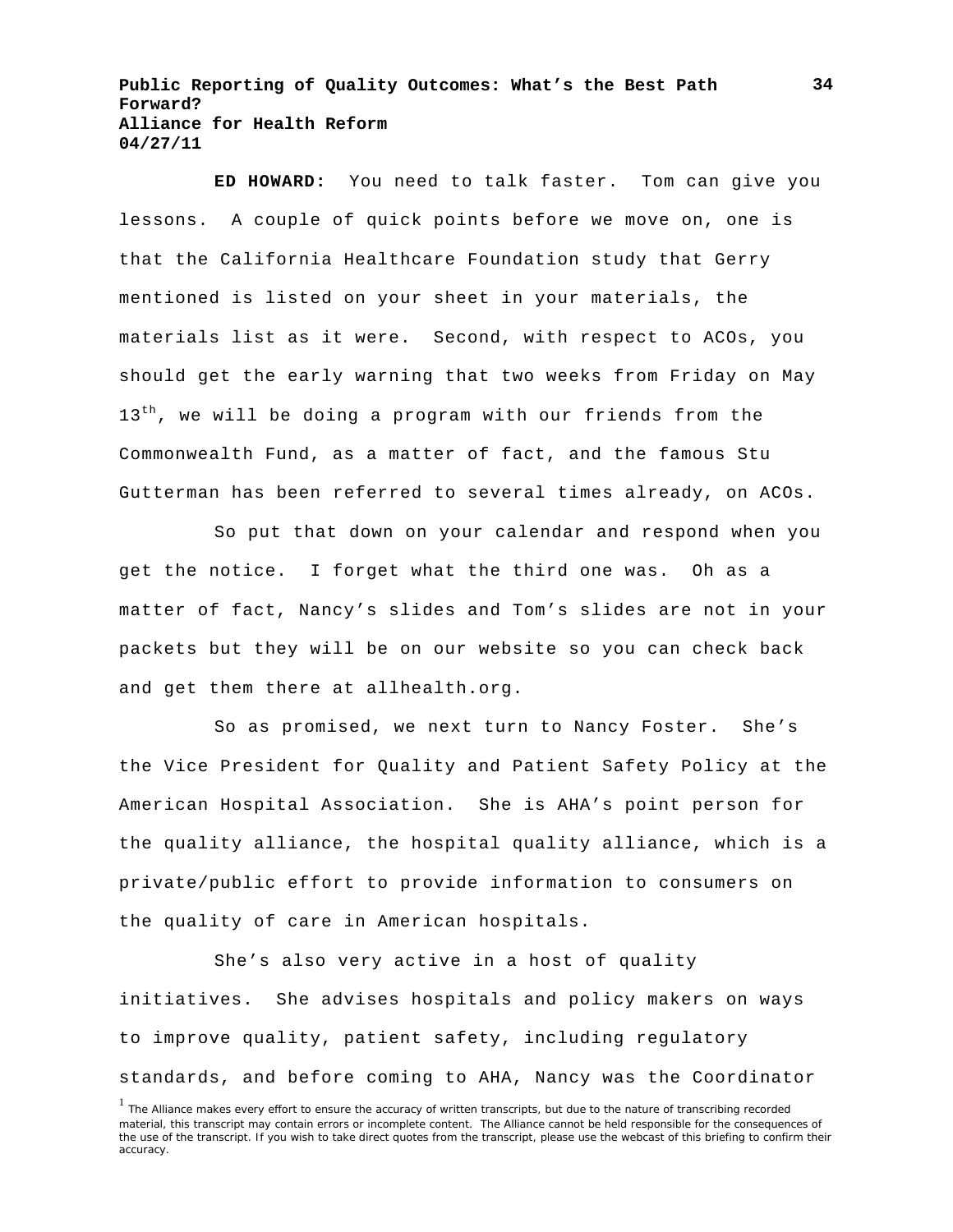of Quality Activities at the Agency for Healthcare Research and Quality, AHRQ. So Nancy, thank you very much for joining us today and we look forward to hearing from you.

**NANCY FOSTER:** Thank you Ed. Thank you very much and like my fellow panelists, I'm truly delighted to be here not only to address this audience, this critically important audience but also to be part of a discussion that is coordinated by the Alliance and the Commonwealth Fund on yet another critical topic. You all have led the way in really helping to address and highlight different points of view about so many critical topics in health care.

So I thank you for all the work that you have done and I thank Gerry for his earlier comments, his kind comments. He has really been one of the premier voices of patients at the table in so many of these important quality discussions and it has been critically important because while some of us who enjoy playing with data a lot would be having debates on whether we can actually accurately count how many angels are dancing on the head of that pin, Gerry would be the voice reminding us to come back to the important stuff of how we're going to advance care for patients. I thank you for that.

So let me get on with my remarks but I have to say while as grateful as I am to Gerry for his comments, I was three weeks into my job at the American Hospital Association

<sup>&</sup>lt;sup>1</sup> The Alliance makes every effort to ensure the accuracy of written transcripts, but due to the nature of transcribing recorded material, this transcript may contain errors or incomplete content. The Alliance cannot be held responsible for the consequences of the use of the transcript. If you wish to take direct quotes from the transcript, please use the webcast of this briefing to confirm their accuracy.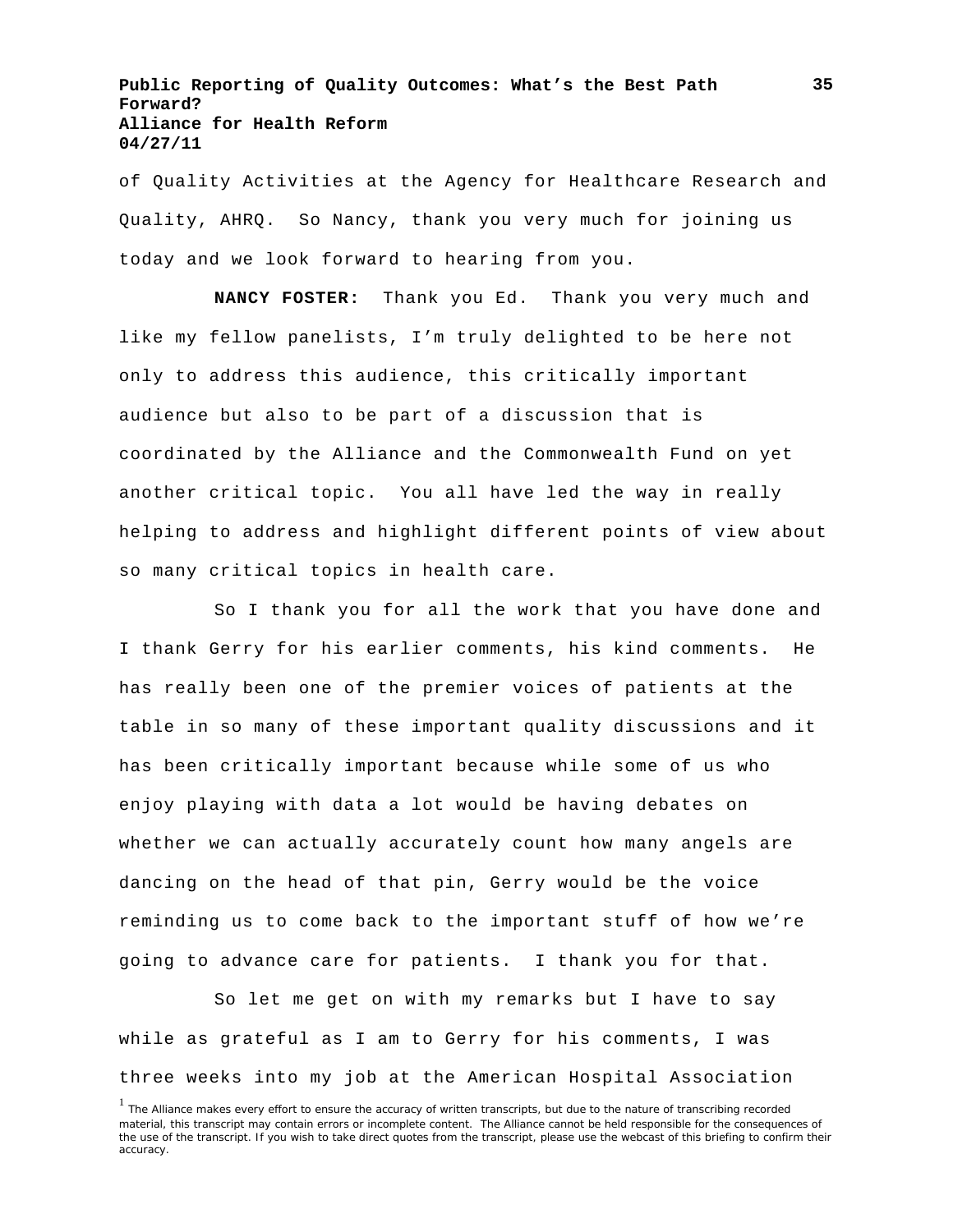when my boss turned to me and said we need to get all of the important players together in a room and talk about how we're going to do public reporting better, how we're going to really make a difference about all of this, using all of the data that's being collected?

That could not have happened if it had not been for the leadership of the AHA board and the federation board of trustees and the Association of American Medical College's board of trustees because all three organizations came together to say let's see if we can get people in the room and talk about what we could do together better rather than the independent actions we were all taking. It was that conversation that I think created a foundation for much of the work that went on and the work that later became the hospital compare website.

So when you hear me talk, realize that it is in fact the hospital CEOs in your states that have agreed to essentially show their report cards, that have agreed to do what that guy on the Pizza Hut commercials talks about not being thrilled about doing when his boss says I've asked on every pizza box for people to rate, whatever his name is, chicken.

It's that kind of transparency that we're talking about and it does take some courage to do. It does take some

<sup>&</sup>lt;sup>1</sup> The Alliance makes every effort to ensure the accuracy of written transcripts, but due to the nature of transcribing recorded material, this transcript may contain errors or incomplete content. The Alliance cannot be held responsible for the consequences of the use of the transcript. If you wish to take direct quotes from the transcript, please use the webcast of this briefing to confirm their accuracy.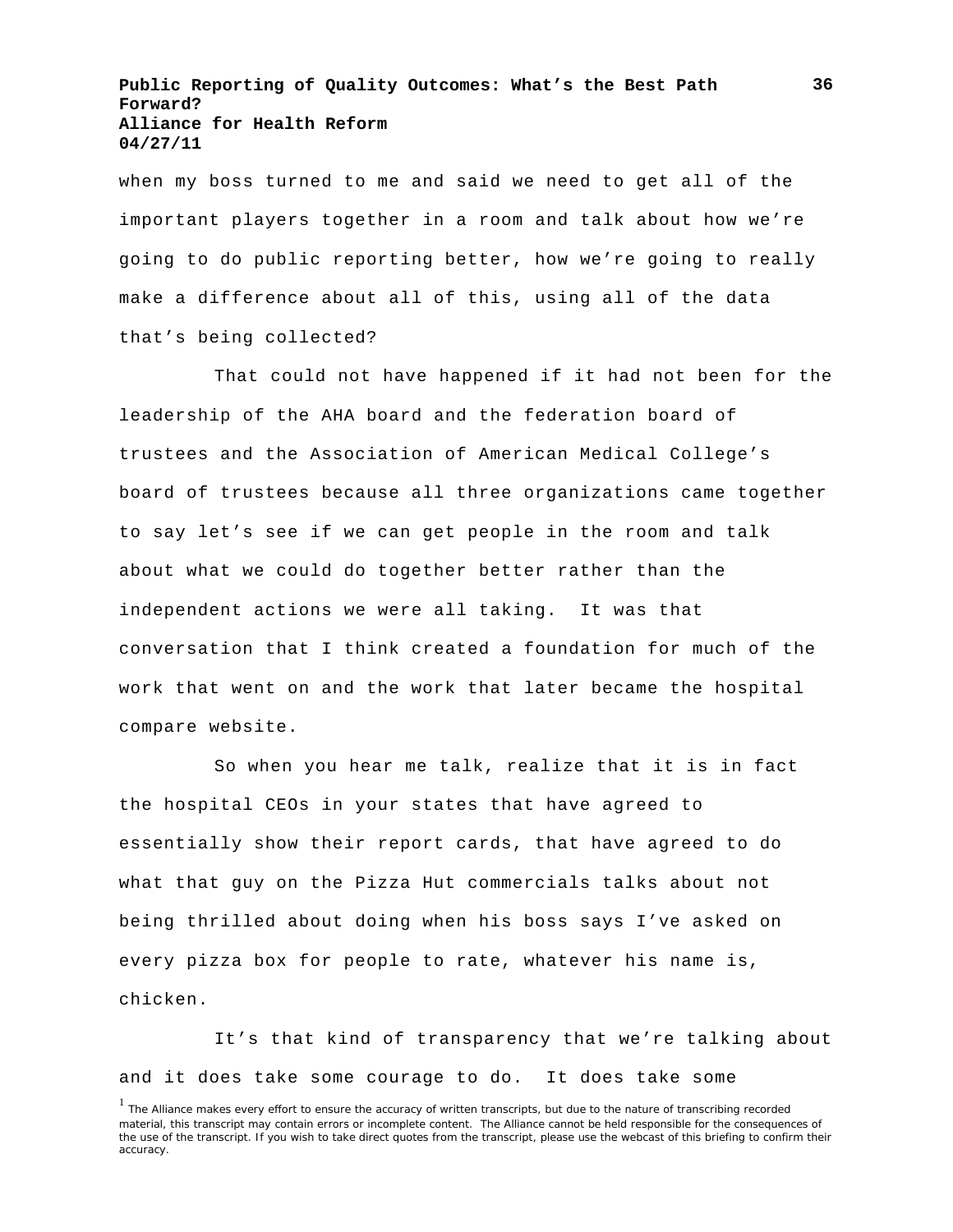willingness to admit that you have flaws but hospitals are fully committed to doing this because it is so extraordinarily helpful to them in their efforts to improve the work that they do.

I'd have to say the mantra that has continued since this work began, the constant refrain that I'm hearing from hospital leaders is really make sure that the data that we are sharing is scientifically sound, it's actionable, it's fair, and it's important. Let me talk a little bit about each of those and as Tom has already alluded in the institution, which he is familiar, the data that are being publicly shared are in hospitals all across this country driving board discussions.

They're driving actions on the leadership teams. We have little evidence yet that the data has actually influenced a lot of consumer decisions but I can tell you it's influenced a lot of discussions, a lot of action within hospitals. That's what's led to the improvements that Gerry referenced in the documents that he was showing in the slides he was showing.

Interestingly enough, a lot of this work has been through collaboratives, that is hospitals coming together to learn from each other more rapidly than they could learn independently. I raise that issue because by tying it to value-based purchasing, which we believe is a good idea, but

<sup>&</sup>lt;sup>1</sup> The Alliance makes every effort to ensure the accuracy of written transcripts, but due to the nature of transcribing recorded material, this transcript may contain errors or incomplete content. The Alliance cannot be held responsible for the consequences of the use of the transcript. If you wish to take direct quotes from the transcript, please use the webcast of this briefing to confirm their accuracy.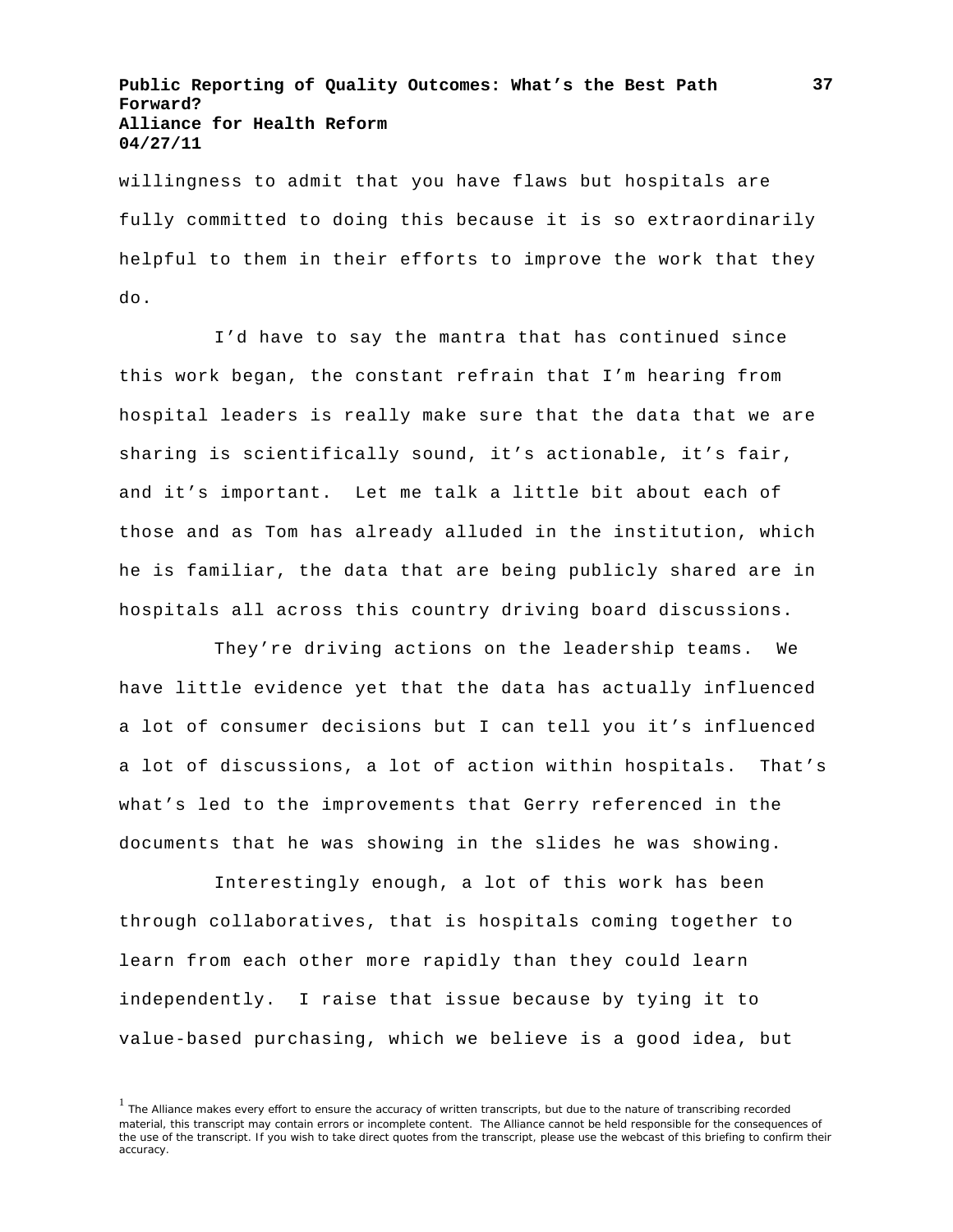you do create that tension around are we really competitors or are we collaborators?

It would be interesting to see how that plays out over the next few years. Well when we talk about measures being scientifically sound. What we really want is to know is whether these measures are looking at reasonably expected outcomes that is something that you could actually expect me to achieve and/or they're looking at processes that have been clearly linked to better outcomes. Please don't send us after improvement on measures if it's not really going to make a difference in patient lives. That's the tension here. It may be easy to collect but if it's not going to make a difference in the patients I serve, why bother is sort of the attitude.

We'll talk a little bit more about the reliability of data collection and there's some issues around that. That's one of those issues Anne-Marie referenced. It's always been with us, will continue to be with us, and whether or not that we have relevant numerators and denominators. Our preference is strongly that we use all payer data.

So let me just talk a little bit about the soundness of measures and where I think we need some additional work. Good outcome measures would have evidence of preventability. Well Anne-Marie referenced the central line bloodstream infections, the prevention of this terrible thing that can be very deadly

<sup>&</sup>lt;sup>1</sup> The Alliance makes every effort to ensure the accuracy of written transcripts, but due to the nature of transcribing recorded material, this transcript may contain errors or incomplete content. The Alliance cannot be held responsible for the consequences of the use of the transcript. If you wish to take direct quotes from the transcript, please use the webcast of this briefing to confirm their accuracy.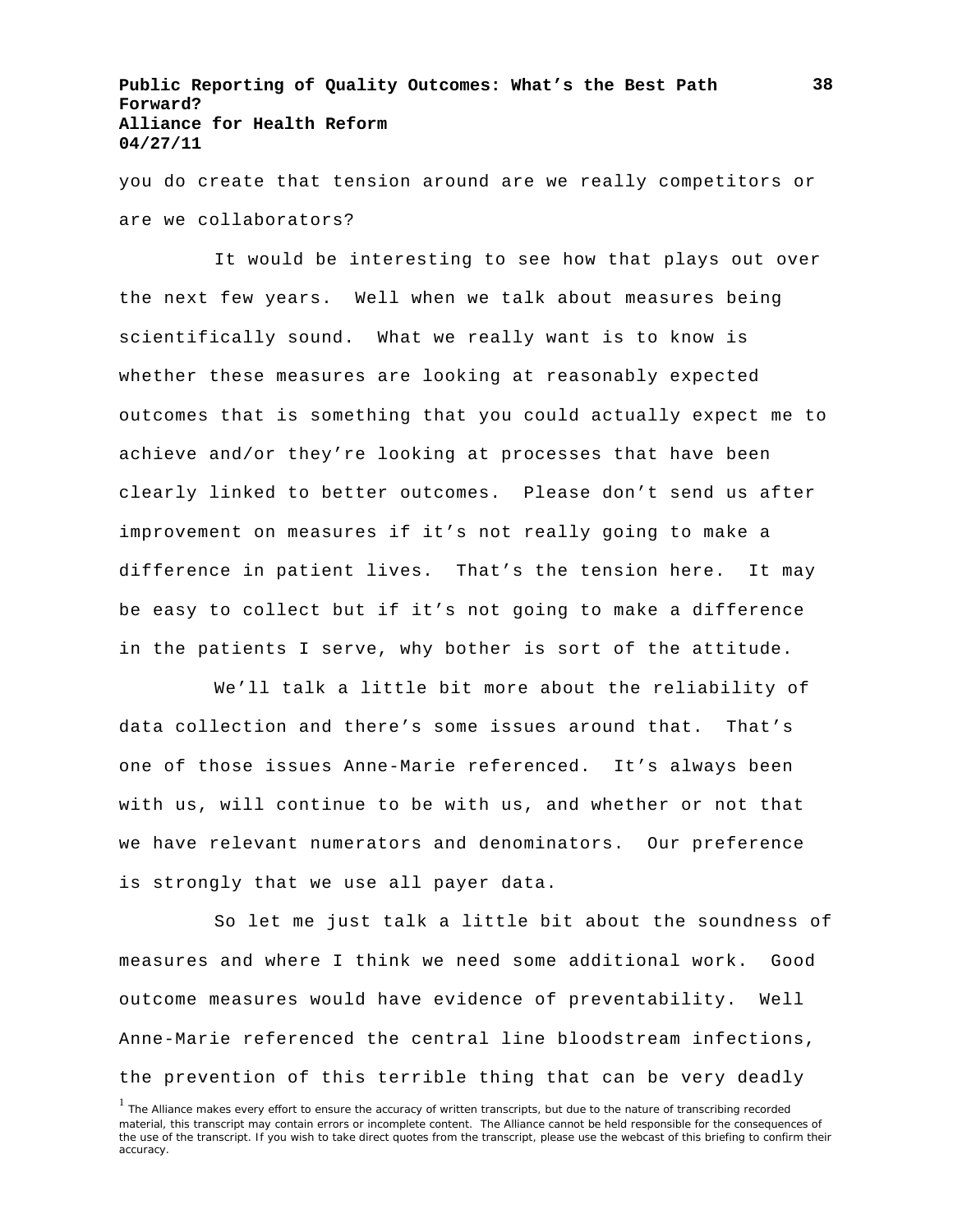to patients. It's really an important thing to measure. It's critical to get that right and we're working hard to make sure that happens.

We have a good sound data collection stream. The data are not yet publicly available on hospital compare but the data have already started to flow in to the CDC's national health care safety network. So we're going to have really good solid, credible, reliable information on this particular adverse event.

We also now have and you can click and get it on the CMS website, data on basically the same thing, vascular catheter-associated infections collected through claims data. What I would tell you is it's not as reliable. It's not as clinically found. There are a whole list of reasons for that. we could talk about it but the tension for hospitals is couldn't we wait just a few more months and get the really reliable data that we want to use, that we are using already internally to drive improvement versus publishing data that's Medicare patient only, not all patients, and not as reliable? That's sort of the tension you feel in the room.

We can come back to talking about whether the numerators and denominators are sound or not but essentially the way the HAC rate, the hospital-acquired condition rate is constructed here, the hospitals that rise to the top are those

<sup>&</sup>lt;sup>1</sup> The Alliance makes every effort to ensure the accuracy of written transcripts, but due to the nature of transcribing recorded material, this transcript may contain errors or incomplete content. The Alliance cannot be held responsible for the consequences of the use of the transcript. If you wish to take direct quotes from the transcript, please use the webcast of this briefing to confirm their accuracy.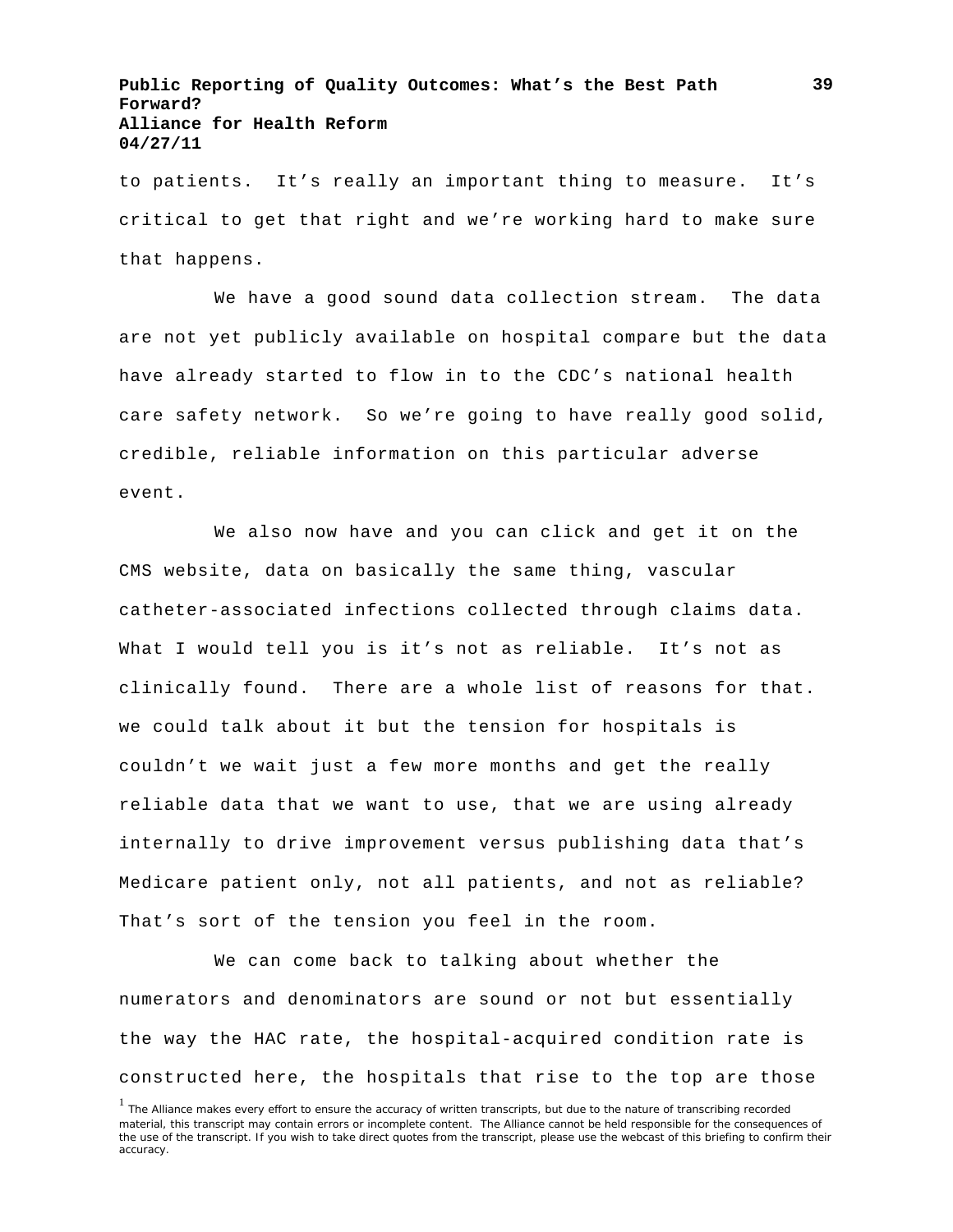that have very small numbers of Medicare patients or that have high numbers of patients who actually have a central line, who have a disproportionate number of their patients that are exposed to this particular risk because those hospitals that have few patients, relatively few patients with central lines, don't have as many chances to create a central line infection.

Actual, for us, means you really got to have good science that will show us what we can do to change the outcomes or at least give us some basis for how we will move forward. The science doesn't have to show us how to get to zero but it's got to show us how to get from here we are to someplace better than that because otherwise you'll just cause a lot of churning and a lot of frustration and that the changes within the influence of the organization.

One of our hospitals in Ohio is sharing with me a great example that they went back, in an effort to try and reduce their surgical site infections, and one of the common denominators that they found is for the majority of patients that ended up with a surgical site infection in their hospital, they came into the hospital with blood glucose levels, sugar levels out of control right?

If you get the patient with the sugar level out of control, they were finding very little they can do to effectively prevent that infection and yet for elective

<sup>&</sup>lt;sup>1</sup> The Alliance makes every effort to ensure the accuracy of written transcripts, but due to the nature of transcribing recorded material, this transcript may contain errors or incomplete content. The Alliance cannot be held responsible for the consequences of the use of the transcript. If you wish to take direct quotes from the transcript, please use the webcast of this briefing to confirm their accuracy.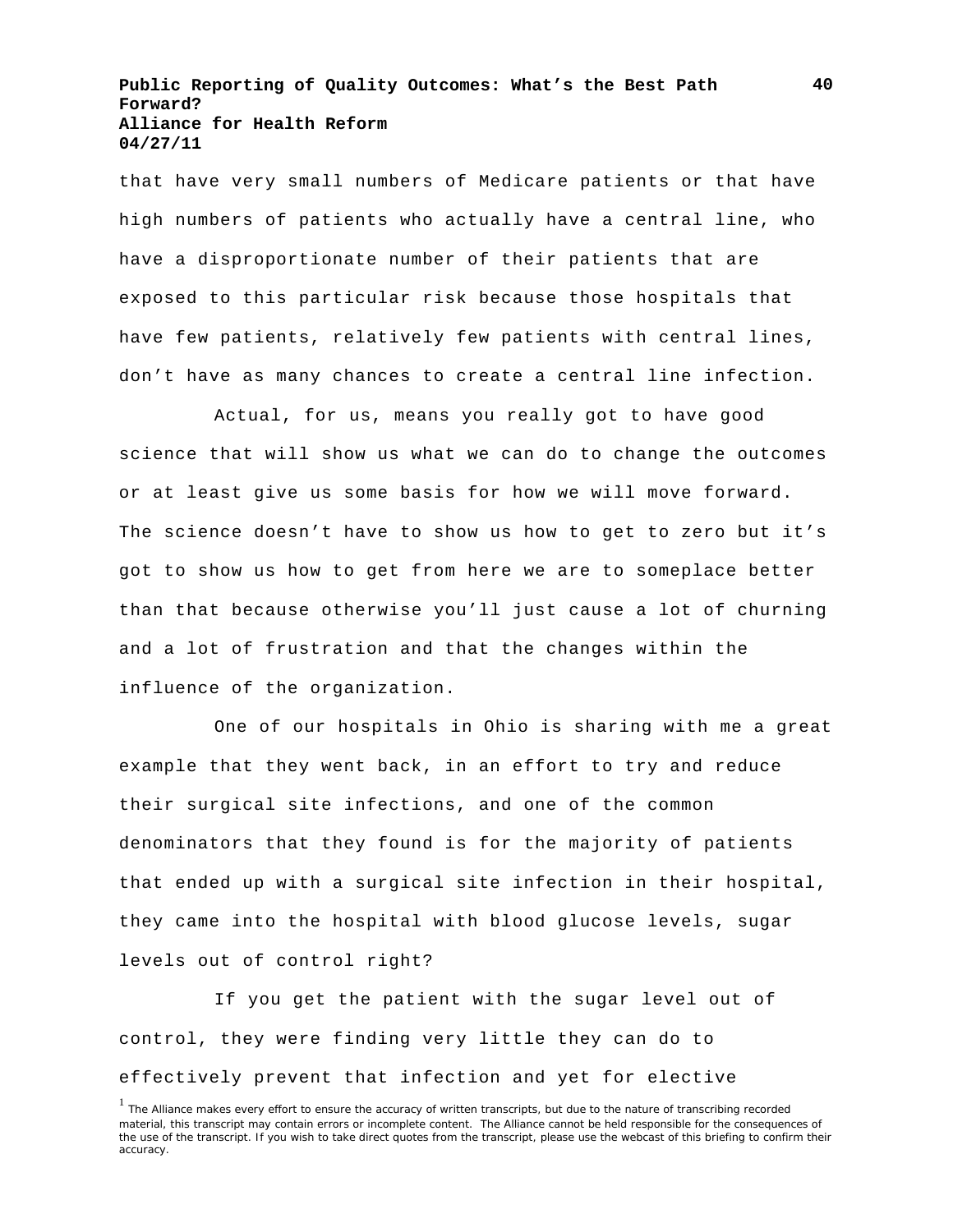surgeries that is within the control of the primary care provider or the surgeon before he or she admits the patient rather than the hospital when you got the patient in there. So lots of things need to be thought about as you're thinking about what measures are appropriate and how do we use this information. There are regulatory factors we should deal with as well.

In terms of fairness in measurement, we want to make sure that we adjust for all of the differences in the patient that will affect their outcome or whether or not they should get that process measure within the context of that measurement.

A lot of the measures that are on hospital compare do a very good job of that but there are questions being raised now about whether there are other factors that should be taken into account. For instance, in the mortality measures we're currently using, they look at mortality for heart attack, heart failure, and pneumonia from the time the patient is admitted to 30 days post-admission.

That's a good thing to be looking at but they don't take into account right now whether the patient may be in the last stages of life and decide that they don't want more aggressive treatment or the family members make that decision on behalf of the patient.

<sup>&</sup>lt;sup>1</sup> The Alliance makes every effort to ensure the accuracy of written transcripts, but due to the nature of transcribing recorded material, this transcript may contain errors or incomplete content. The Alliance cannot be held responsible for the consequences of the use of the transcript. If you wish to take direct quotes from the transcript, please use the webcast of this briefing to confirm their accuracy.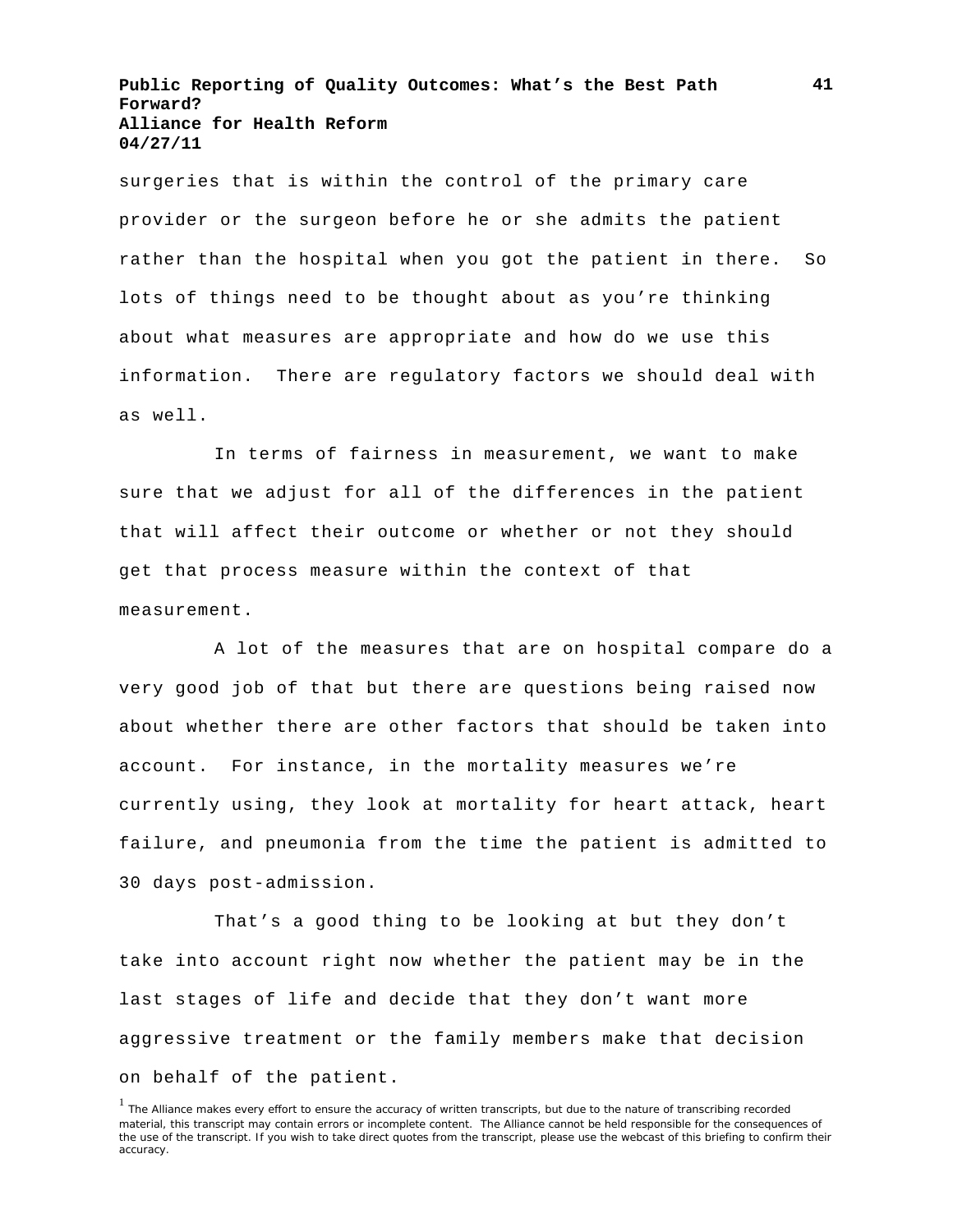So if you've got a large number of patients who have that personal option and make that choice that they don't want aggressive treatment, your mortality rates may look abnormally high. I put up genetic information here on this slide because lots of things are changing in the science.

We have to remember that you all are investing a lot of money in NIH and hopefully that will result in major changes in the available science to help clinicians deliver better care but as you do that and as we invest in and learn about things coming out of the genome project, I expect that different patients with different genetic make-ups will be getting different kinds of drugs.

So if we're measuring right now did this patient get the right antibiotic, our definition of the right antibiotic may be changing enormously over the next couple of years. All of that is a challenge for our measurement going forward.

We have to think about how this all changes as we move to these accountable care organizations, medical homes, and other organizations that try to stretch more broadly across the care delivery system. What is it we should be expecting of those?

Are the risk adjustments that we've used for these measures for so long the right ones when you're talking about a bigger piece of the action or not because within that bigger

<sup>&</sup>lt;sup>1</sup> The Alliance makes every effort to ensure the accuracy of written transcripts, but due to the nature of transcribing recorded material, this transcript may contain errors or incomplete content. The Alliance cannot be held responsible for the consequences of the use of the transcript. If you wish to take direct quotes from the transcript, please use the webcast of this briefing to confirm their accuracy.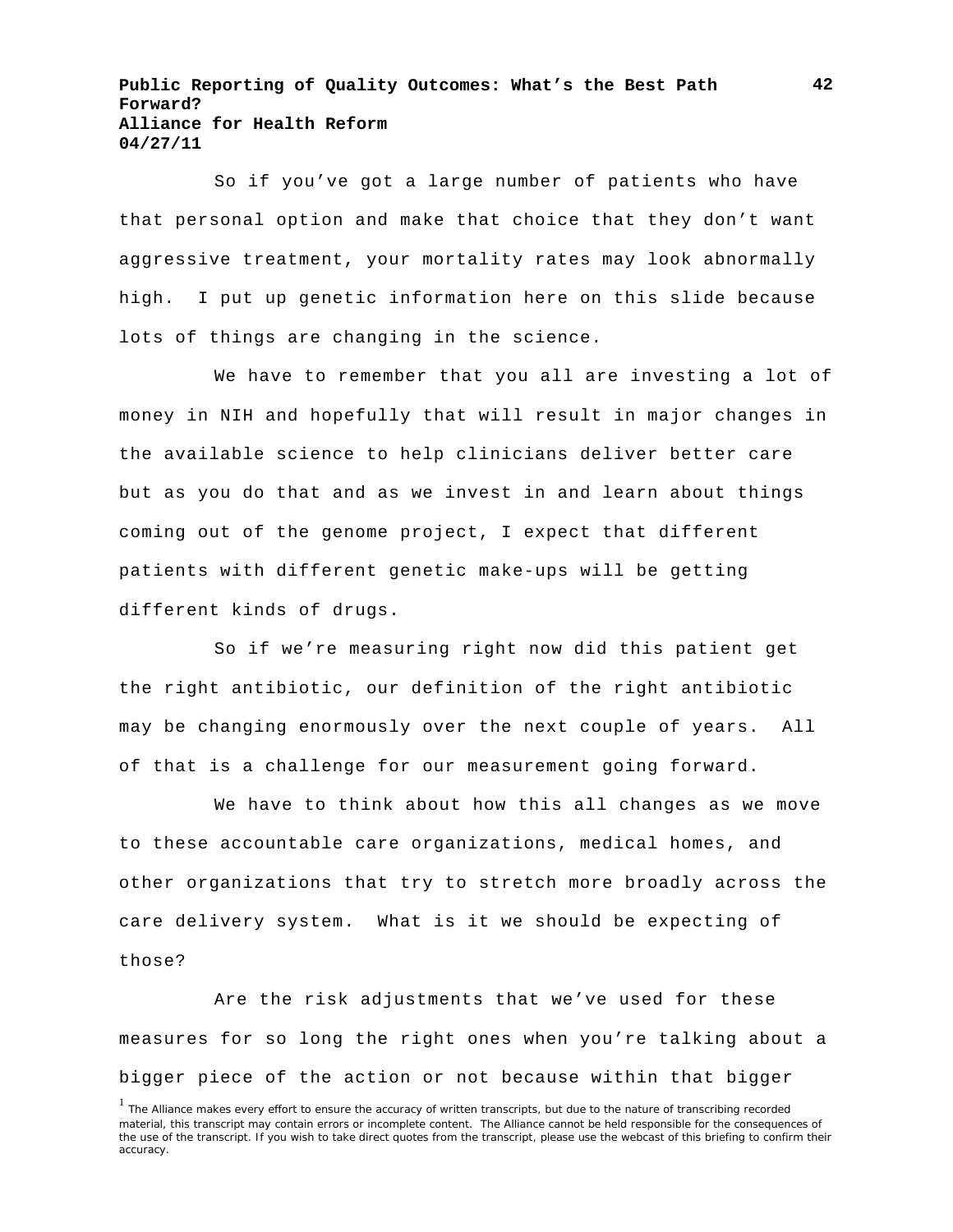piece of the action, you may have different expectations about what could be managed and what could be expected of the patients coming in the door.

Well 30-day readmissions would be a good example here of another issue around fairness. What we've found is in doing some deep analysis at the AHA is that when you look at the data, some of the hospitals that float to the top that have high readmission rates are those that you and I would call the safety net hospitals that operate in communities that lack effective health care resources abundantly for the patient population.

It shouldn't be a surprise to us that if they can't get their medications following discharge from the hospital that they can't get into the right physician office or rehab treatment or whatever else they need. Those patients are going to come back to us in larger numbers that in communities where they have adequate access to all those kinds of resources but does that mean that kind of hospital should get penalized? That's a public policy discussion we need to have because right now these measures are not adjusted for those socioeconomic factors.

We also see hospitals that have a disproportionate share of the low mortality rates having high readmission rates. I won't, because I'm out of time, I won't trouble you with

<sup>&</sup>lt;sup>1</sup> The Alliance makes every effort to ensure the accuracy of written transcripts, but due to the nature of transcribing recorded material, this transcript may contain errors or incomplete content. The Alliance cannot be held responsible for the consequences of the use of the transcript. If you wish to take direct quotes from the transcript, please use the webcast of this briefing to confirm their accuracy.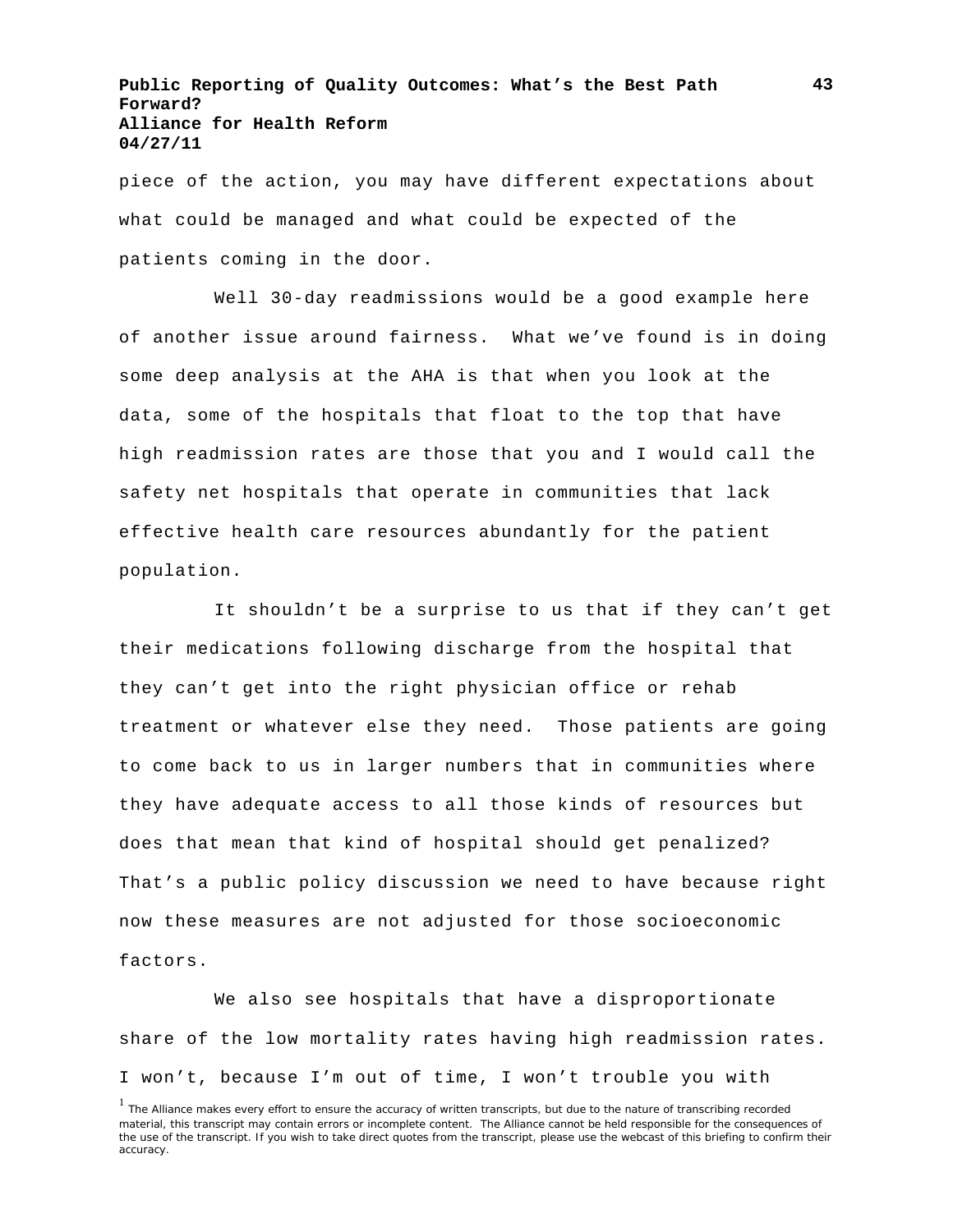going through all of this but if you look at this, this is the heart attack and heart failure, those who are shown to be at the outside, high levels of readmissions but low levels of mortality and the red arrows point to those that are on both lists, unexpectedly high readmissions, unexpectedly low mortality or unpredicted low mortality. Hopefully it's expected but that kind of dichotomy makes us wonder are we measuring the right things? Are we going to cause some unintended consequences?

Again an important public debate to have none of which should be taken to mean that we should stop doing this measurement but we should get smart about it and Mark Chasen and his colleagues at the Joint Commission have laid out an incredibly important paper for us to use in thinking about what measures should be driving our performance and how do we review those. I would commend that paper to you and thank you very much.

**ED HOWARD:** Great, thanks very much Nancy. Finally we're going to hear from David Share. David is the vice president for value partnerships at Blue Cross Blue Shield of Michigan. He's a physician and for 30 years, he was the medical director of the Corner Health Center in Ipsilanti, community-based health center for teenagers and their children where he still practices.

<sup>&</sup>lt;sup>1</sup> The Alliance makes every effort to ensure the accuracy of written transcripts, but due to the nature of transcribing recorded material, this transcript may contain errors or incomplete content. The Alliance cannot be held responsible for the consequences of the use of the transcript. If you wish to take direct quotes from the transcript, please use the webcast of this briefing to confirm their accuracy.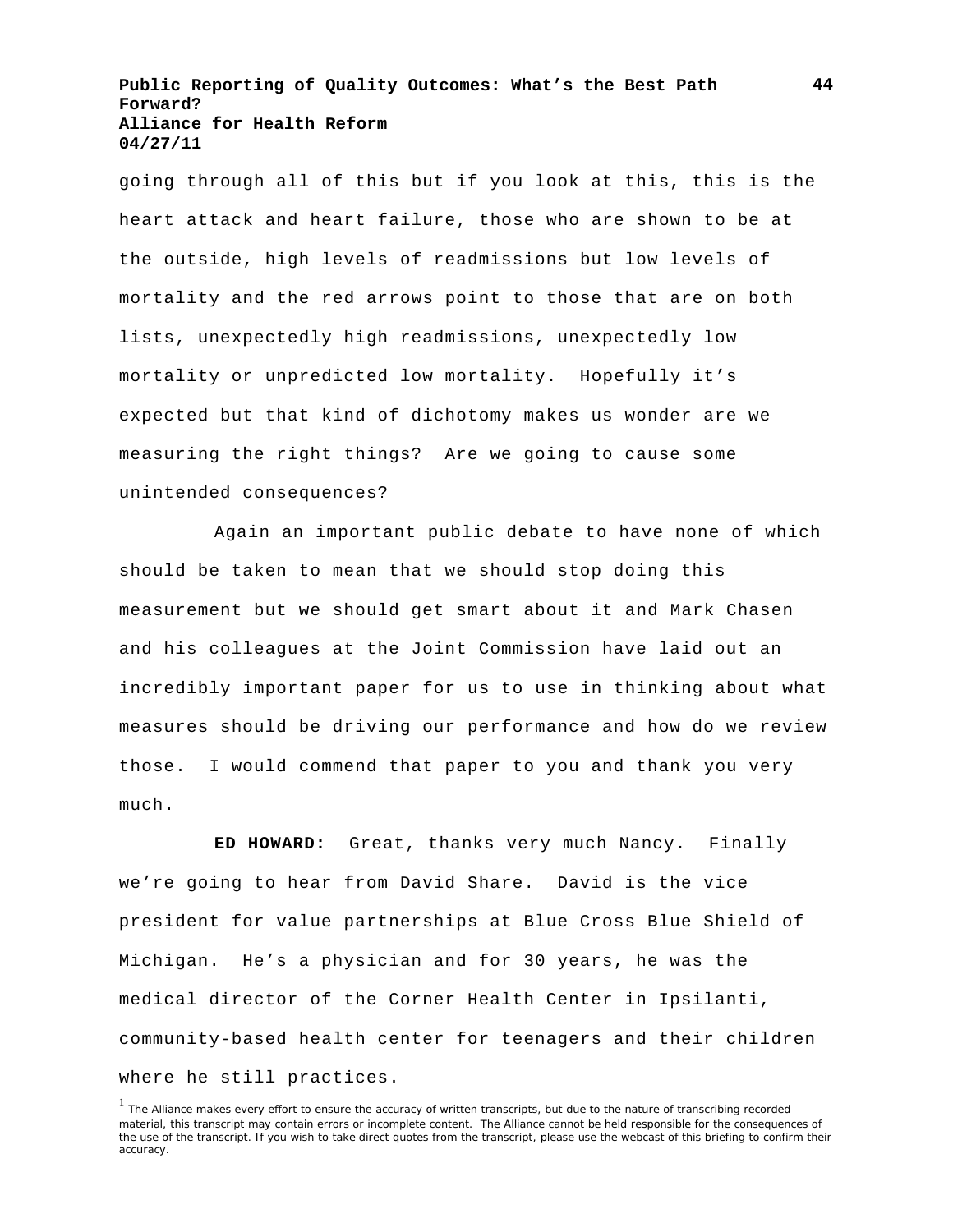Today, he's agreed to share with us the view of a health care purchaser of the importance of health quality reporting for hospitals and also share some cautions about the possible unintended consequences of public reporting. David thank you for being with us.

**DAVID SHARE:** Thank you very much Ed. So I notice they ran out of time. I'm not going to do that. So I'm going to go quickly and hope that if there are question, we'll be able to address them with the time that will be left. I'm going to divide my comments into some comments about the issue of public reporting from the consumer perspective and from the provider perspective.

We have touched on both of those but I'm going to separate them a little bit more. In my mind, the consumers are the most important and the fundamental goal is to empower them, empower them to do what? Not just to seek or find the best care because ultimately we want all of the hospitals and all of the doctors' practices that our consumers and our communities have access to, to be of high quality.

What we want them to do is to be activated, to be empowered in terms of their personal behaviors, in terms of their health care-seeking behavior, and in terms of their role as an active participant in the health care when they're actually encountering a need and seeking care from providers.

 $<sup>1</sup>$  The Alliance makes every effort to ensure the accuracy of written transcripts, but due to the nature of transcribing recorded</sup> material, this transcript may contain errors or incomplete content. The Alliance cannot be held responsible for the consequences of the use of the transcript. If you wish to take direct quotes from the transcript, please use the webcast of this briefing to confirm their accuracy.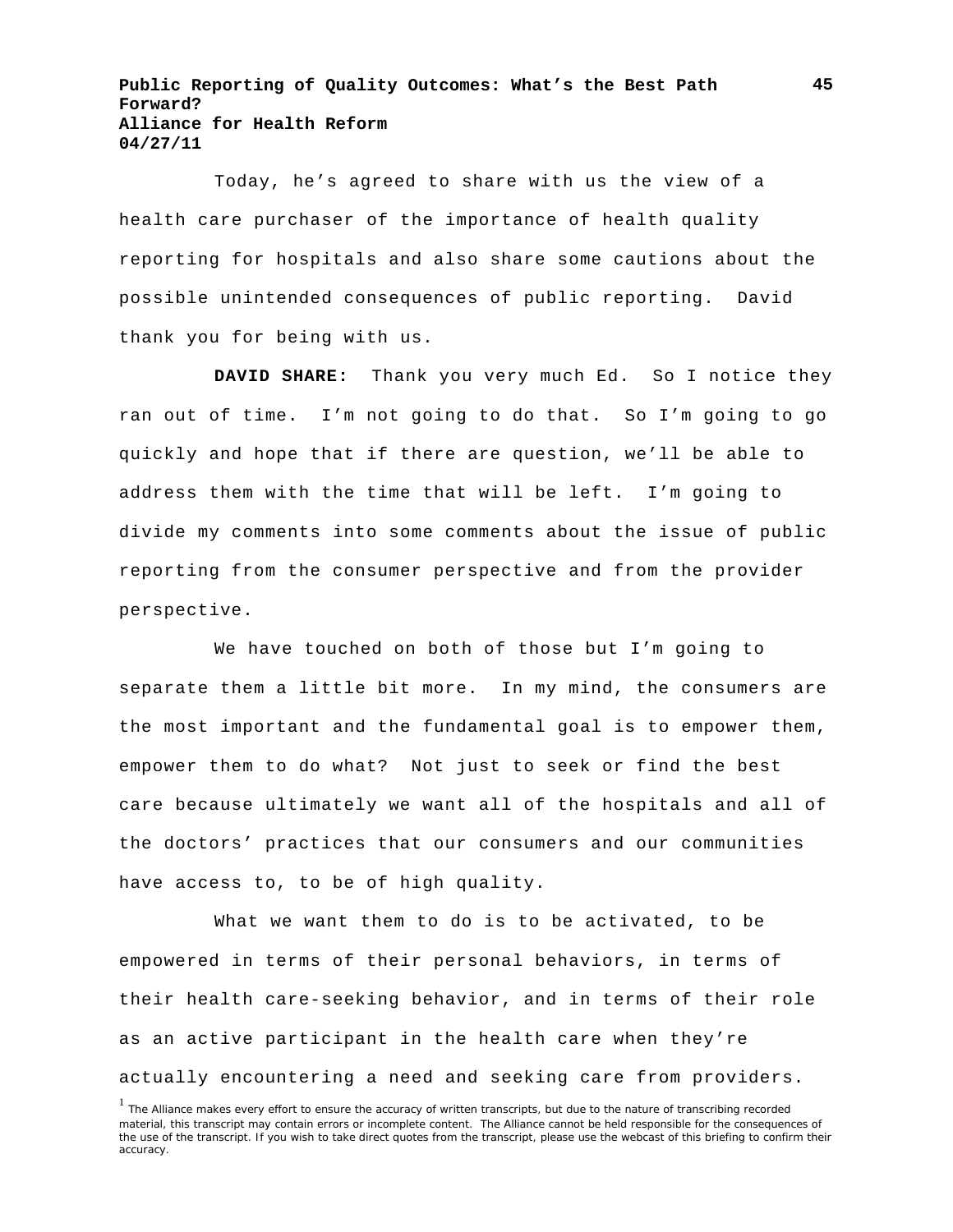Currently there's pretty much, in my view, no evidence that consumers use the existing information as publicly reported to seek health care. There are few people, very few, small single digit percentages, who look at websites and find out who does well on a particular service that's technically complex and high-risk that they may need in the not too distant future and they may make a choice based on that but that's quite unusual.

Also the available data, when we talk about the kinds of aspects of care that are reported on tend, in my view, if you just step back and look at it, just shine very narrow spotlights on selected aspects of care where we know the relationship between process and outcome or where we can measure an outcome with some degree of reliability, the caveats that Nancy just offered notwithstanding. The vast majority of health care that patients need is much more complex than that. Those areas are still pretty much left in darkness.

Also fundamentally, I don't think, from my experience as a physician from everything I read when people study it that patients or consumers have much interest at all in the kinds of clinical measures that we report on hospital and doctor performance. It just doesn't inspire or motivate them. It's too technical. It doesn't speak to their life experience and the health issues that they face.

<sup>&</sup>lt;sup>1</sup> The Alliance makes every effort to ensure the accuracy of written transcripts, but due to the nature of transcribing recorded material, this transcript may contain errors or incomplete content. The Alliance cannot be held responsible for the consequences of the use of the transcript. If you wish to take direct quotes from the transcript, please use the webcast of this briefing to confirm their accuracy.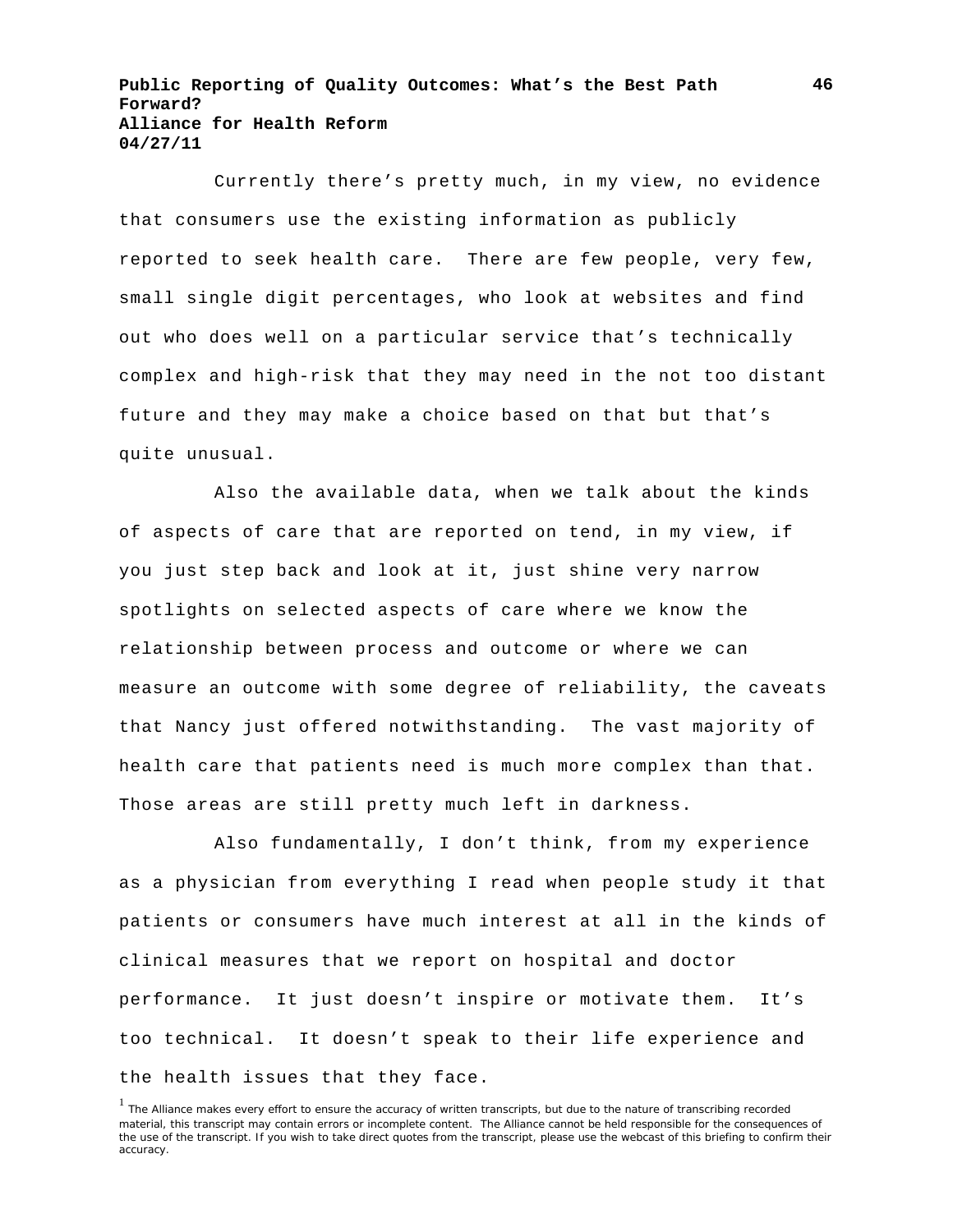From the provider perspective, there's no question it's demonstrated today that provider behavior has been changed substantially in response to publicly reported performance data. There's evidence of a tight link there that behavior change is catalyzed by publicly reporting data not just sort of a vague general effect.

However, again think of this image of health care on the stage, narrow spotlights highlighting very selected aspects of care. There are no floodlights out there in terms of the kinds of data that we report publicly casting broad light on large swaths of health care. So if we only rely on public reporting, I think we're pretty limited. I think we're hamstringing ourselves even if you look at the 65 measures that CMS is proposing for the new ACO demonstrations. They're nice but they still are these tiny little finely focused spotlights.

So I'll just mention very briefly a couple of other models. The AHA Get with the Guidelines Program and the American College of Cardiology GAP, Guidelines Applied in Practice Programs, are very good examples of how hospitals and doctors can come together to identify aspects of care where the process is known to be linked to a good outcome and to standardize practice to provide more reliable care in terms of the provision of those particular services, and we know that

<sup>&</sup>lt;sup>1</sup> The Alliance makes every effort to ensure the accuracy of written transcripts, but due to the nature of transcribing recorded material, this transcript may contain errors or incomplete content. The Alliance cannot be held responsible for the consequences of the use of the transcript. If you wish to take direct quotes from the transcript, please use the webcast of this briefing to confirm their accuracy.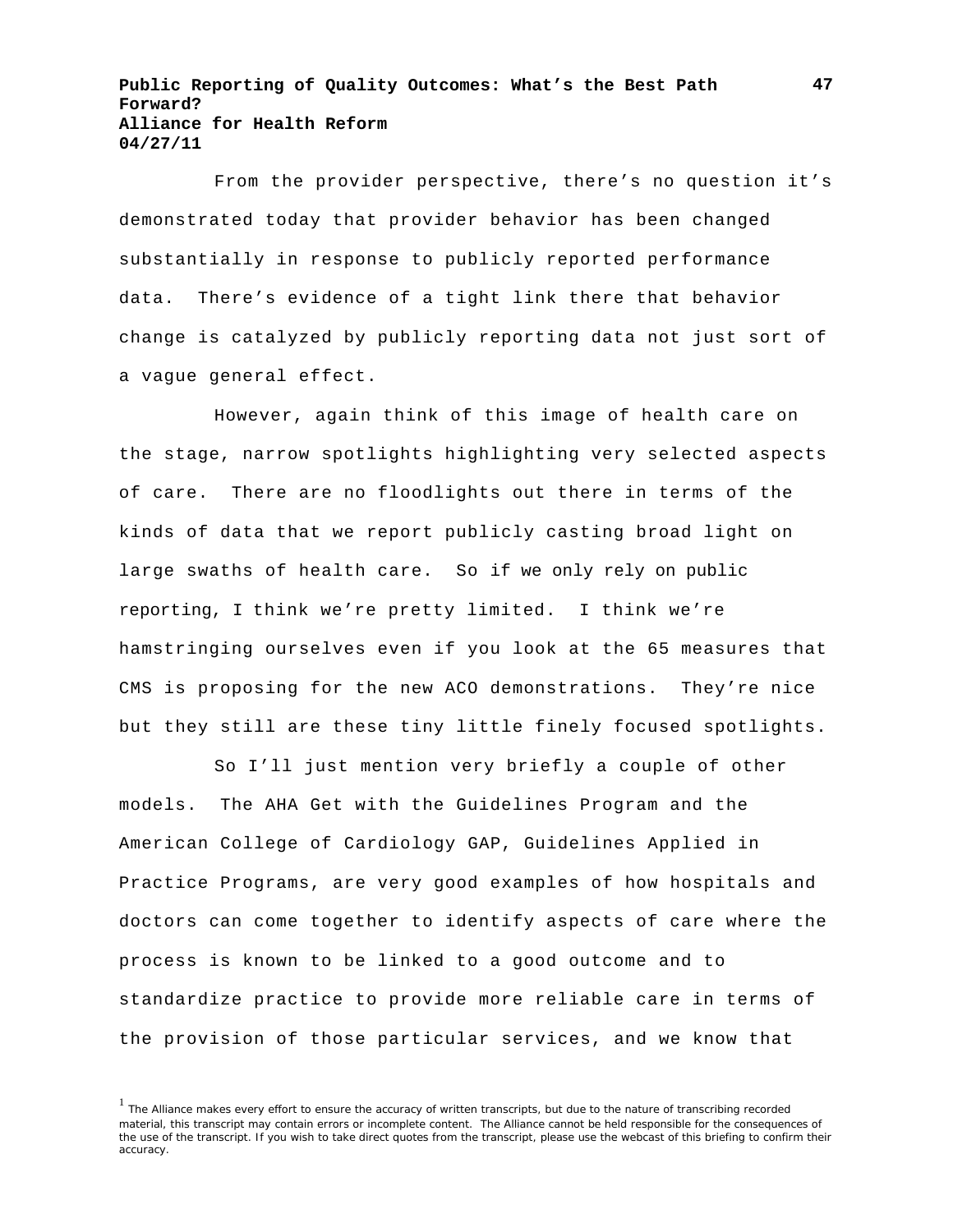that leads to better outcomes. That's all without public reporting.

Another example, which I'm particularly excited about and there's an article referenced in the booklet or rather the packet that you have today in your list of references. It came out in *Health Affairs* this month from a group that I work with in Michigan and basically it's taking the workings of comparative effectiveness research with comprehensive clinical databases on complex areas of care, general surgery, vascular surgery, cardiac surgery, coronary angioplasty, breast cancer care, collecting data on all patients across the vast majority of hospital providing the care in a region, getting the doctors and the hospitals' experts together to examine their performance collectively in a cross-setting and learn from one another what works.

So basically harnessing comparative effective research in the real world with real patients to catalyze hospitals and doctors to be continuously self-optimizing. Dramatic reductions in mortality and morbidity, dramatic savings as a result, again all without public reporting. So there are other models.

I want to speak briefly to unintended consequences of public reporting. Nancy' spoken to some of the challenges of reporting. When we think about diabetes performance

<sup>&</sup>lt;sup>1</sup> The Alliance makes every effort to ensure the accuracy of written transcripts, but due to the nature of transcribing recorded material, this transcript may contain errors or incomplete content. The Alliance cannot be held responsible for the consequences of the use of the transcript. If you wish to take direct quotes from the transcript, please use the webcast of this briefing to confirm their accuracy.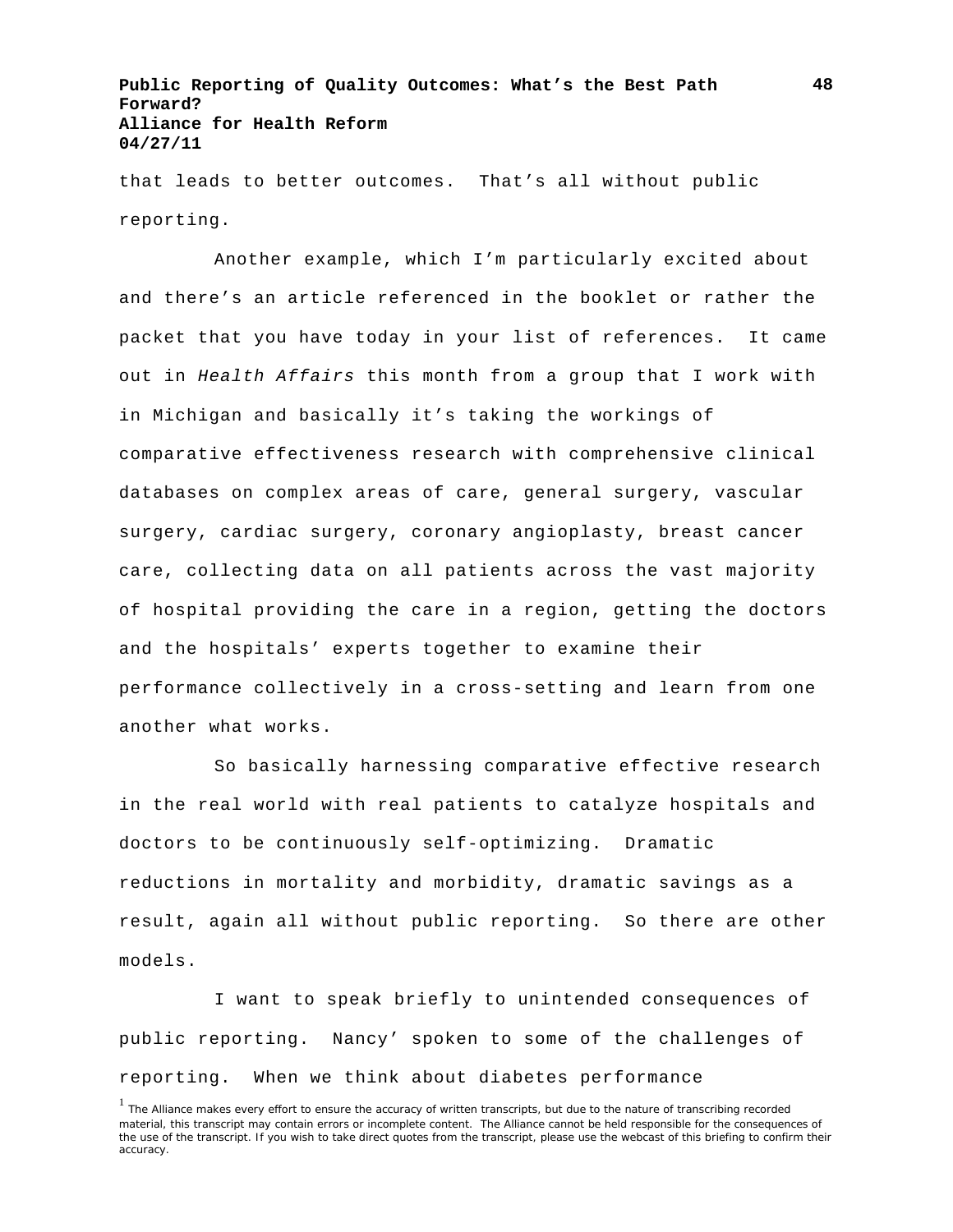measurement, we tend to talk about the reduction or glucose control below a certain level, seven is a common number.

If your number's under seven, you're likely to have better outcomes but it turns out you get a lot more bang for the buck in terms of health care improvement and outcome improvement, if you move from nine to 8.5 then if you move from say 7.5 to under seven but that doesn't tend to be the focus of public reporting. So sometimes the way we measure actually forces providers to focus on cohorts of patients who aren't going to get the most benefit but they'll focus there because they are concerned that they won't look good if they don't.

So this is a little challenging to understand. I'm going to run through it quickly but this is a report of some work that we did and it was reported on in one of the journals of the American College of Cardiology in 2005. Basically we compared using comprehensive identically risk-adjusted data registries from New York State and Michigan, public reporting in New York, no public reporting in Michigan.

It turns out that unadjusted mortality rates in New York were almost twice or rather half as high as in Michigan. So boy Michigan's bad. Don't go to Michigan for your cardiac care but when risk-adjusted, it turns out that the mortality rates actually were identical.

<sup>&</sup>lt;sup>1</sup> The Alliance makes every effort to ensure the accuracy of written transcripts, but due to the nature of transcribing recorded material, this transcript may contain errors or incomplete content. The Alliance cannot be held responsible for the consequences of the use of the transcript. If you wish to take direct quotes from the transcript, please use the webcast of this briefing to confirm their accuracy.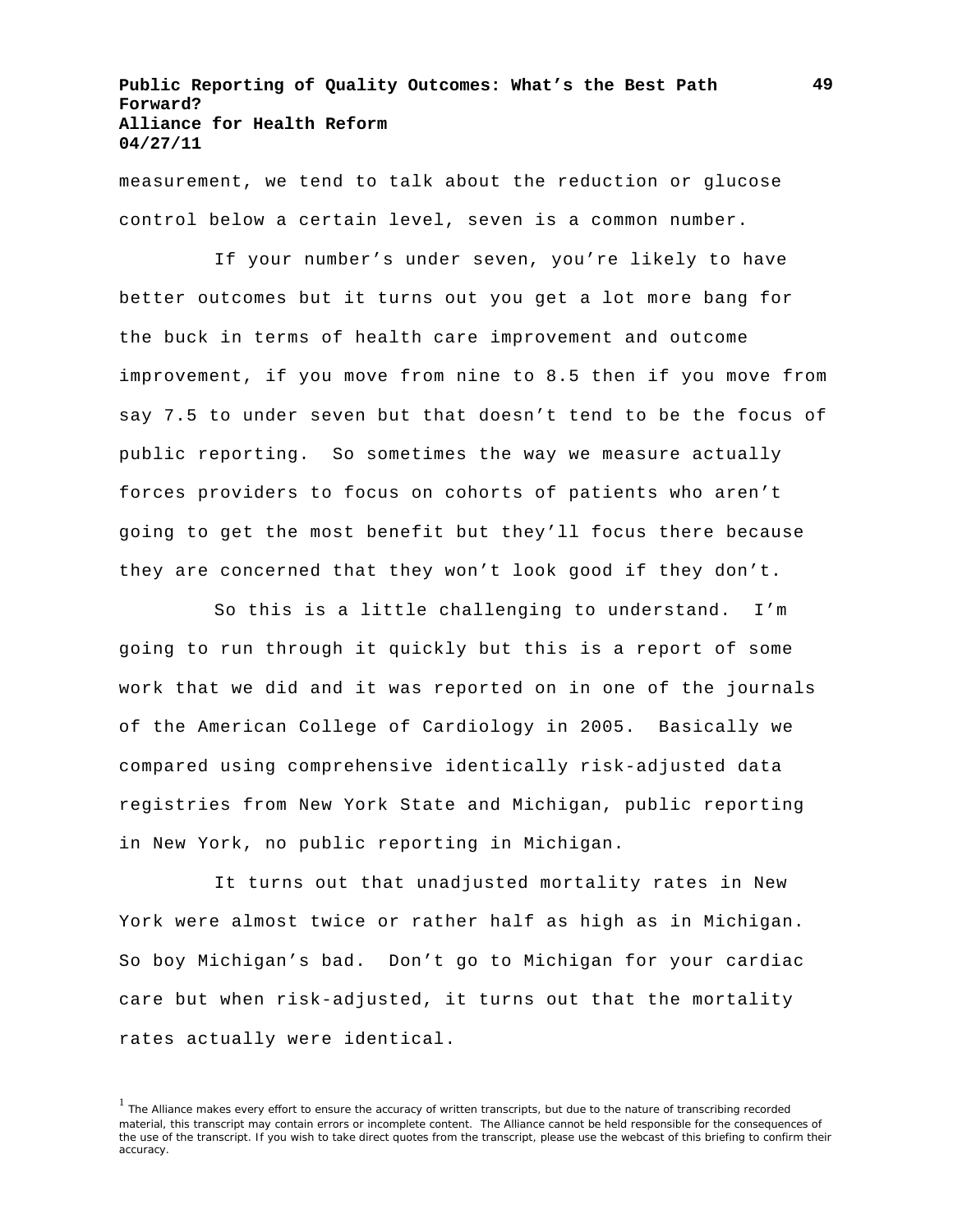The differences in the patients that drove the differences in the raw mortality rates were that in Michigan almost twice as many patients who had heart attacks were getting angioplasty and in Michigan, several times more patients, almost six times, who had heart failure got coronary angioplasty than in New York.

I might have misstated it but anyway, so the patients in Michigan were sicker than in New York but those patients, it turns out, have better outcomes if they get the service than if they don't. So they were more often not getting it in New York than in Michigan. They weren't just disappearing. Their hearts were more damaged. They had less good functional status.

They might've died on the medical service of a heart attack out on the interventional cardiology service but it looked good in public reporting. When we talked to leaders of catheterization labs in New York or just rank and file cardiologists in New York, they say we avoid the sicker patients intentionally because of public reporting. So there are definite negative consequences associated with it.

I want to speak briefly about the frame of reference of public reporting. We didn't talk much about doctors. We talked more about hospitals so far today but there's very much interest in focusing on physician performances as well.

<sup>&</sup>lt;sup>1</sup> The Alliance makes every effort to ensure the accuracy of written transcripts, but due to the nature of transcribing recorded material, this transcript may contain errors or incomplete content. The Alliance cannot be held responsible for the consequences of the use of the transcript. If you wish to take direct quotes from the transcript, please use the webcast of this briefing to confirm their accuracy.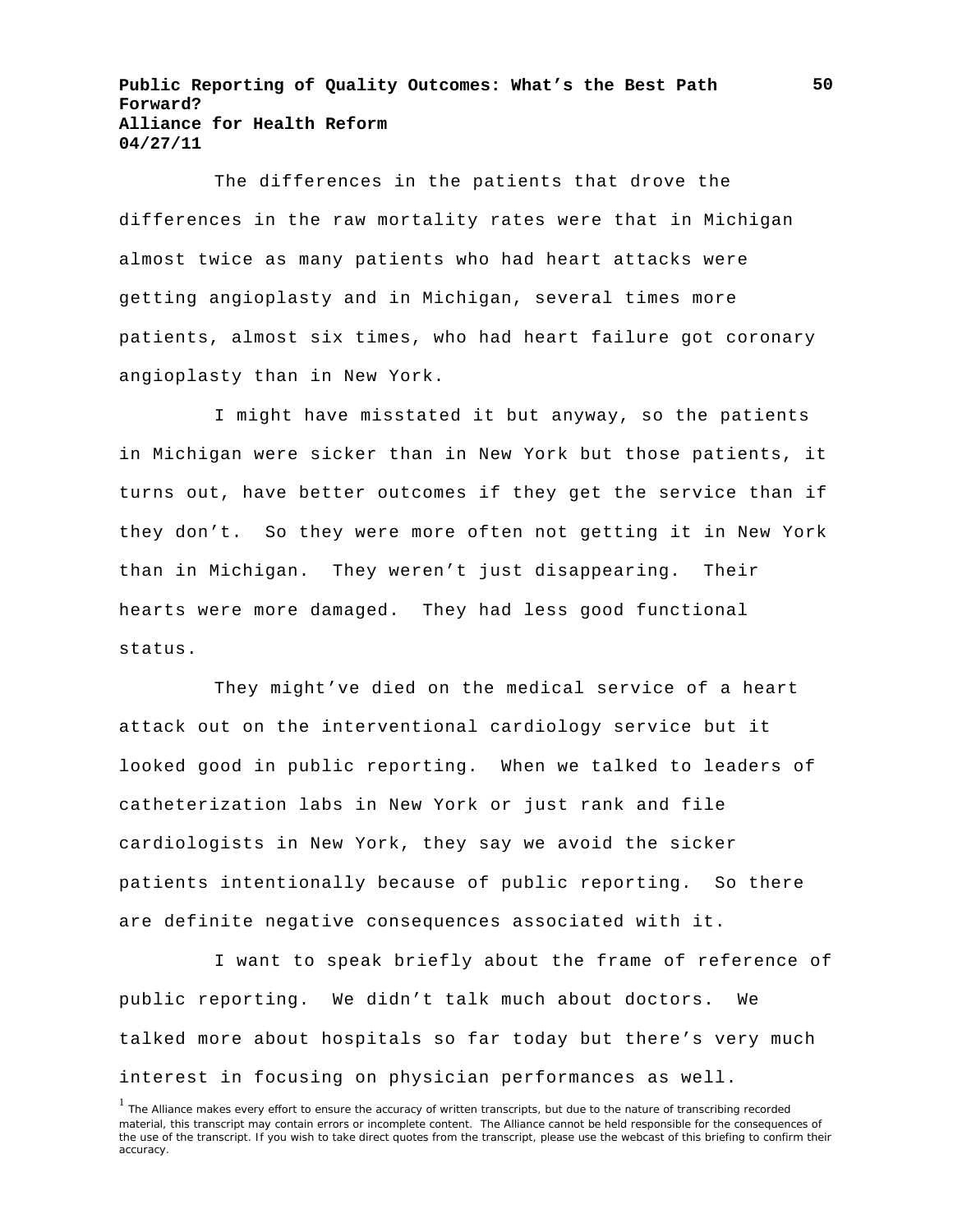When we talk about individual doctors or even doctors in small practices and their practice performance, a small number of problems lead to accuracy problems. Also so my practice is with poor teenagers and their children, so a very high-risk population, Medicaid and uninsured. When my reports come out, they tend to have about oh 40 to 50-percent of them in the 30 to 70-year-old age range. I see teenagers.

So the opportunity to or the ability to measure accurately at the individual physician level is limited but also if you start doing public reporting at that level, they're going to want to avoid those high-risk patients. They're going to want to avoid the Medicaid patients because they can guarantee their reports won't look as good.

So it's much better to think about public reporting and provider behavior at a population level, A, because it's more accurate and B, because the problem isn't with individual provider performance. The problem is the systems in which they work are not structured to yield reliably high quality care. So let's reframe it and focus on system performance instead. I may not actually finish on time.

So I'm going to suggest that reporting should be thought of as separately for reporting on providers and reporting to consumers. I've actually already mentioned the idea that we should be reframing to focus on systems of care

<sup>&</sup>lt;sup>1</sup> The Alliance makes every effort to ensure the accuracy of written transcripts, but due to the nature of transcribing recorded material, this transcript may contain errors or incomplete content. The Alliance cannot be held responsible for the consequences of the use of the transcript. If you wish to take direct quotes from the transcript, please use the webcast of this briefing to confirm their accuracy.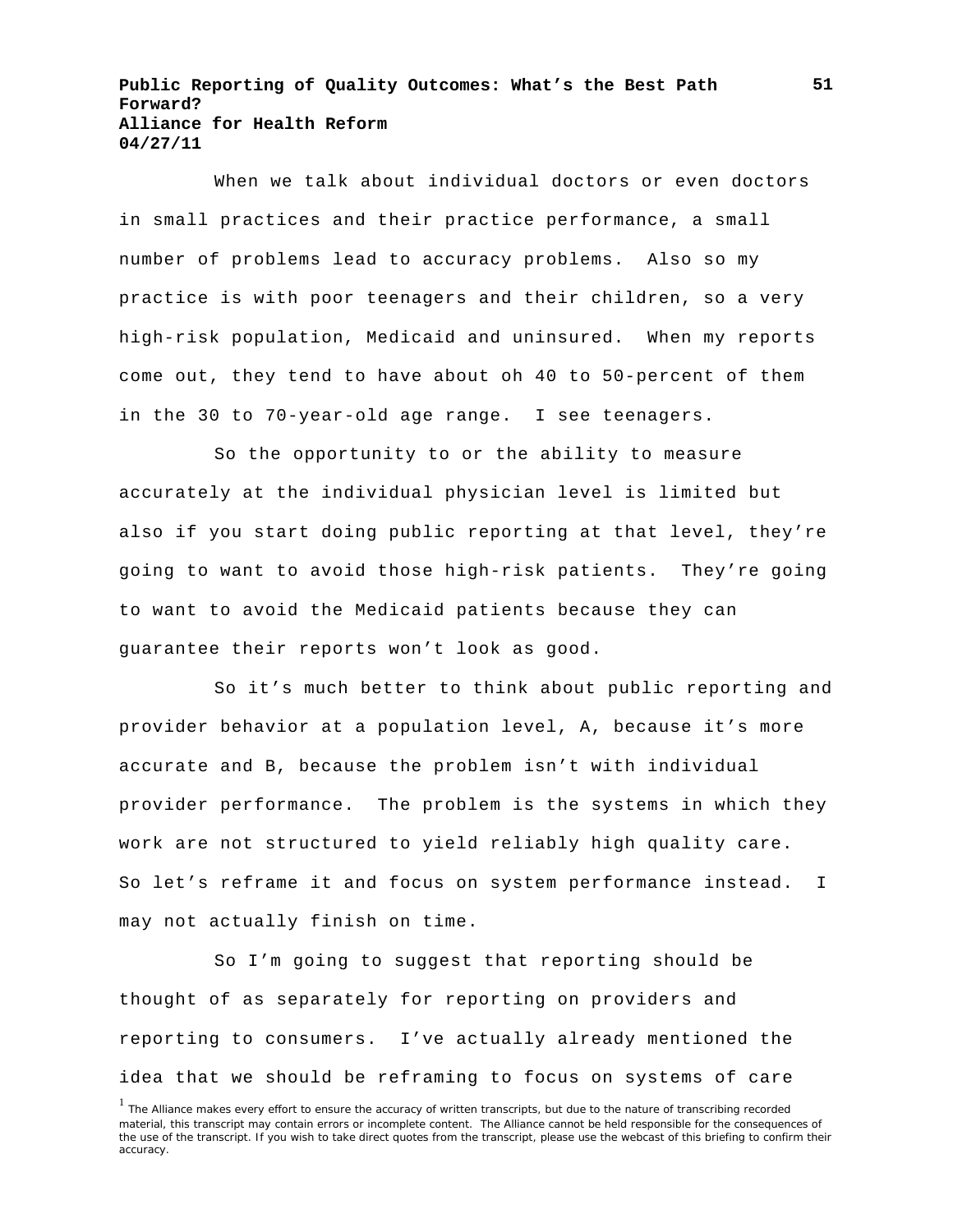but we want them to not only get information about their performance, we want to hold them accountable.

The accountable care organizations are wildly talked about now. I'm not sure anybody will sign up for them the way they're structured but people are now getting the idea that population management and systems to assure good quality and good results at a population level, quality results in cost performance. All of that matters. So let's begin focusing our performance reporting at that level as well.

Then I want to finish by making some comments about what we should be reporting to consumers or groups of patients or potential patients. So again getting back to this notion that we want to empower them, what do we want to do? We want to foster and active engage patient community to be closely connected to a medical home and to be focused not on procedurebased care but on relationship-based care.

So instead of telling them about the 65 measures that CMS is going to require for ACOs and for the doctors or doctor practices in their community, information they won't look at, why not focus on telling them about the patient-centered medical home-based practices in their community that already have demonstrated the willingness to implement sophisticated capabilities to partner with patients and manage their care

<sup>&</sup>lt;sup>1</sup> The Alliance makes every effort to ensure the accuracy of written transcripts, but due to the nature of transcribing recorded material, this transcript may contain errors or incomplete content. The Alliance cannot be held responsible for the consequences of the use of the transcript. If you wish to take direct quotes from the transcript, please use the webcast of this briefing to confirm their accuracy.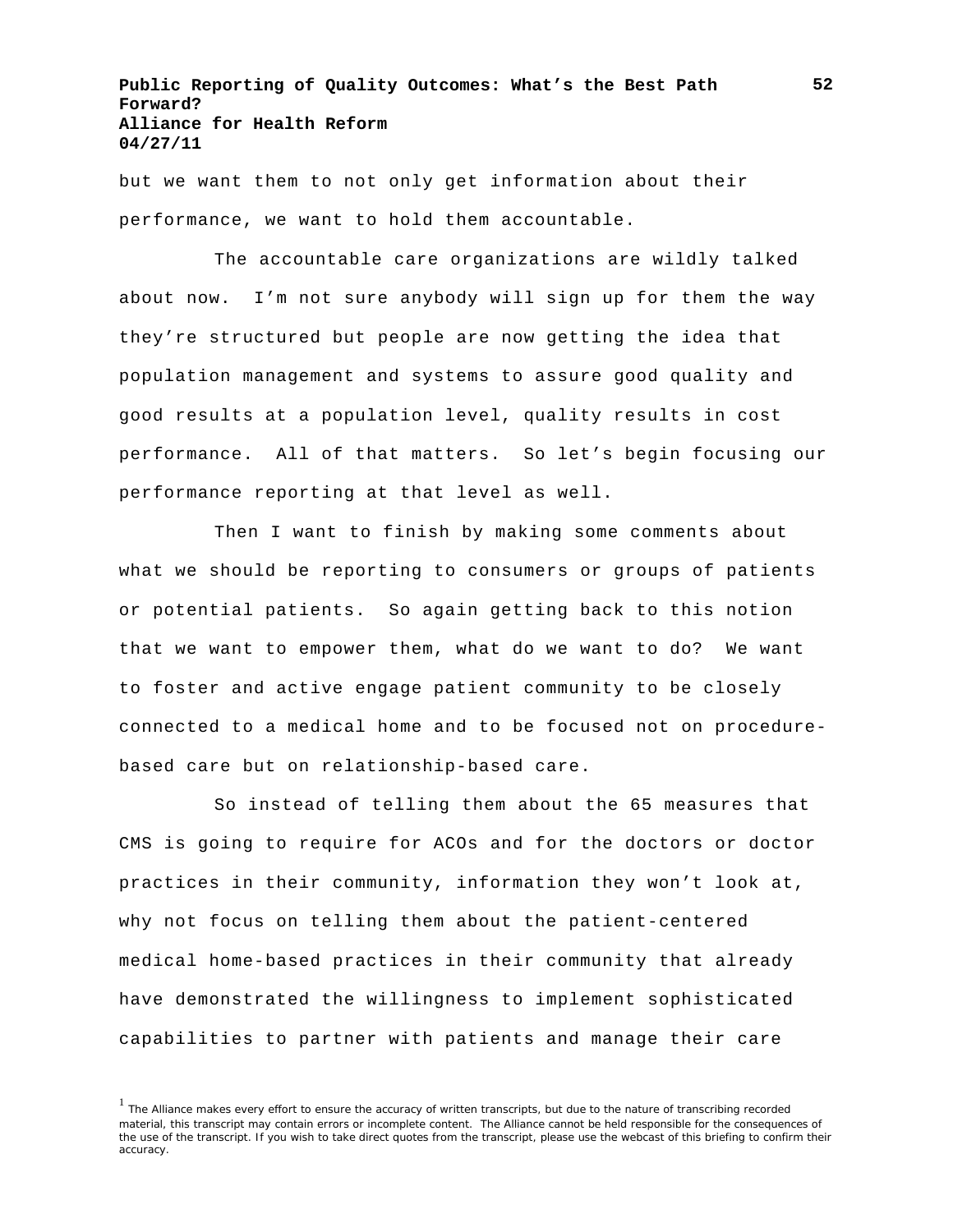effectively and to integrate care across the continuum of care in service of those patients.

Also instead of focusing on clinical quality measures like we do with providers, let's focus folks on patient engagement and patient satisfaction. So are the medical homes that patients might seek or the systems of care from which they might seek care, are they doing a good job satisfying patients and engaging them? That's probably a lot more meaningful to patients and will be more useful in guiding their decisions.

So then lastly, let's not think of public reporting as a strong lever or catalyst on its own. Let's think of it in a context, a situation in which we were trying to reframe the incentives that exist not just for providers to scurry around and fix care in the areas with the narrow spotlights that we happen to be focusing on but let's reframe incentives so that providers come together in communities of care givers with collective responsibility for population level performance where they receive more resources if they do a good job at a population level in cost and quality outcomes and in satisfying patients and meeting their needs from patients' perspective.

Let's also decrease the member liability, the out-ofpocket costs for individuals when they go to a medical homebased practice.

<sup>&</sup>lt;sup>1</sup> The Alliance makes every effort to ensure the accuracy of written transcripts, but due to the nature of transcribing recorded material, this transcript may contain errors or incomplete content. The Alliance cannot be held responsible for the consequences of the use of the transcript. If you wish to take direct quotes from the transcript, please use the webcast of this briefing to confirm their accuracy.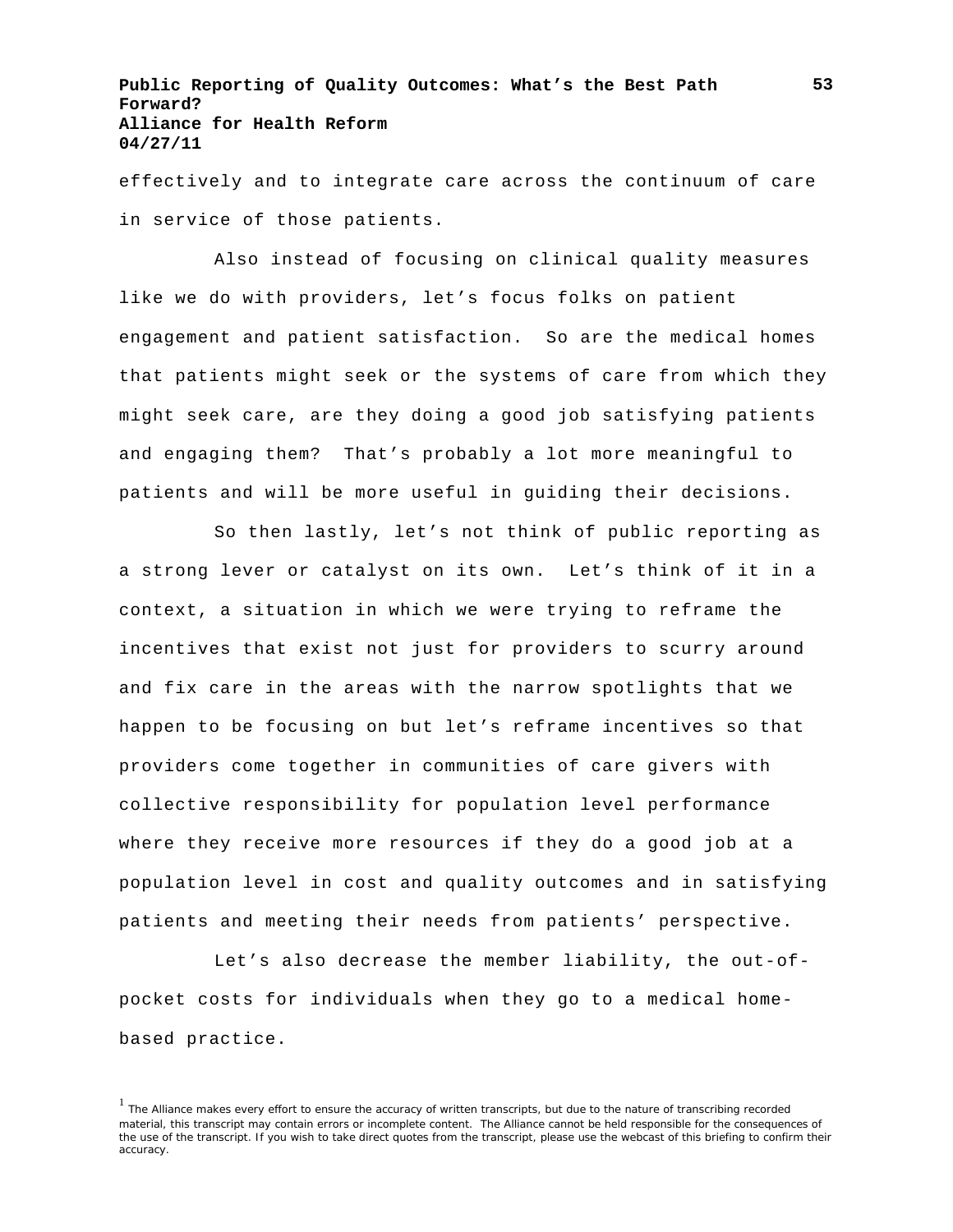So then the information you give them about where a medical home is helps to lead them to a source of care at which it's going to be less costly for them because they know they're going to get better value. Let's decrease the cost of care from a specialist when they're referred by the medical home for a chronic illness. That will help sort of harness the knowledge that we can offer them in public reporting to information that will lead to new relationships, more effective relationships, and more effective patient behavior. Thank you very much.

**ED HOWARD:** Thank you very much David. Green cards are the order of the day. If you want to fill out a question and hold it up, someone will pluck it from your hands and bring it forward. There are microphones at the far left and the far right. I won't tell you which is which so that you can ask the questions directly if you would like. Let me just reiterate that my co-moderator, Dr. Audet, should feel free to jump in with questions of your own. In fact, we want to start with that, that's a good idea.

**ANNE-MARIE AUDET:** Thank you. Yes, while we're waiting for your questions, David, I just wanted to continue on the wave of your discussion because I think you have a really important point about the population-based approach to this.

<sup>&</sup>lt;sup>1</sup> The Alliance makes every effort to ensure the accuracy of written transcripts, but due to the nature of transcribing recorded material, this transcript may contain errors or incomplete content. The Alliance cannot be held responsible for the consequences of the use of the transcript. If you wish to take direct quotes from the transcript, please use the webcast of this briefing to confirm their accuracy.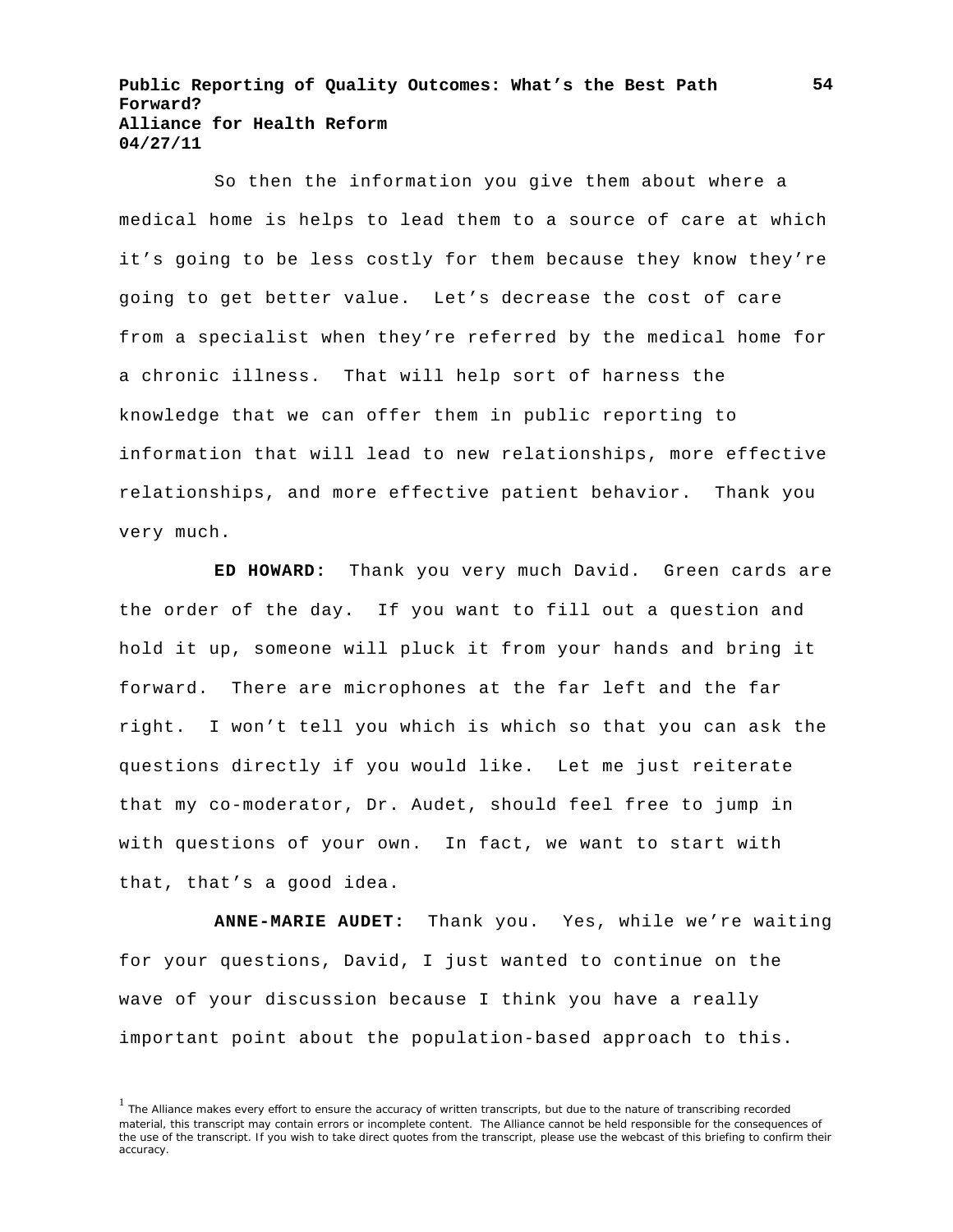The big challenge I hear though is that for that, we're segregated and we're siloed in how we measure providers, hospitals, physicians, specialists, etc. but we're also siloed because the source of our data is often from payers. So a few of you have mentioned all-payer data. How do we get there because a lot of groups, a lot of communities are really trying and some of them more or less successful but it's still a big challenge so how can we get on that route so that we really get to population-based measurement?

**DAVID SHARE:** So I know that in Wisconsin and I'm sure there are other states that have done this but only a few that they have a comprehensive community-wide all-payer, all-patient registry and we are working on it in Michigan.

Also it's important not just to have this common source of data from which you can generate more robust and more complete analyses that speak to the totality of care that people get in the community not just in silos by provider type or by region or wherever but also it's important, as a foundational challenge, to get natural communities of care givers, primary care doctors, the specialists with whom they collaborate, and the facilities that they use to self-identify so that you can begin to define the population on which you're reporting based on the patients seeing by the primary care

<sup>1</sup> The Alliance makes every effort to ensure the accuracy of written transcripts, but due to the nature of transcribing recorded material, this transcript may contain errors or incomplete content. The Alliance cannot be held responsible for the consequences of the use of the transcript. If you wish to take direct quotes from the transcript, please use the webcast of this briefing to confirm their accuracy.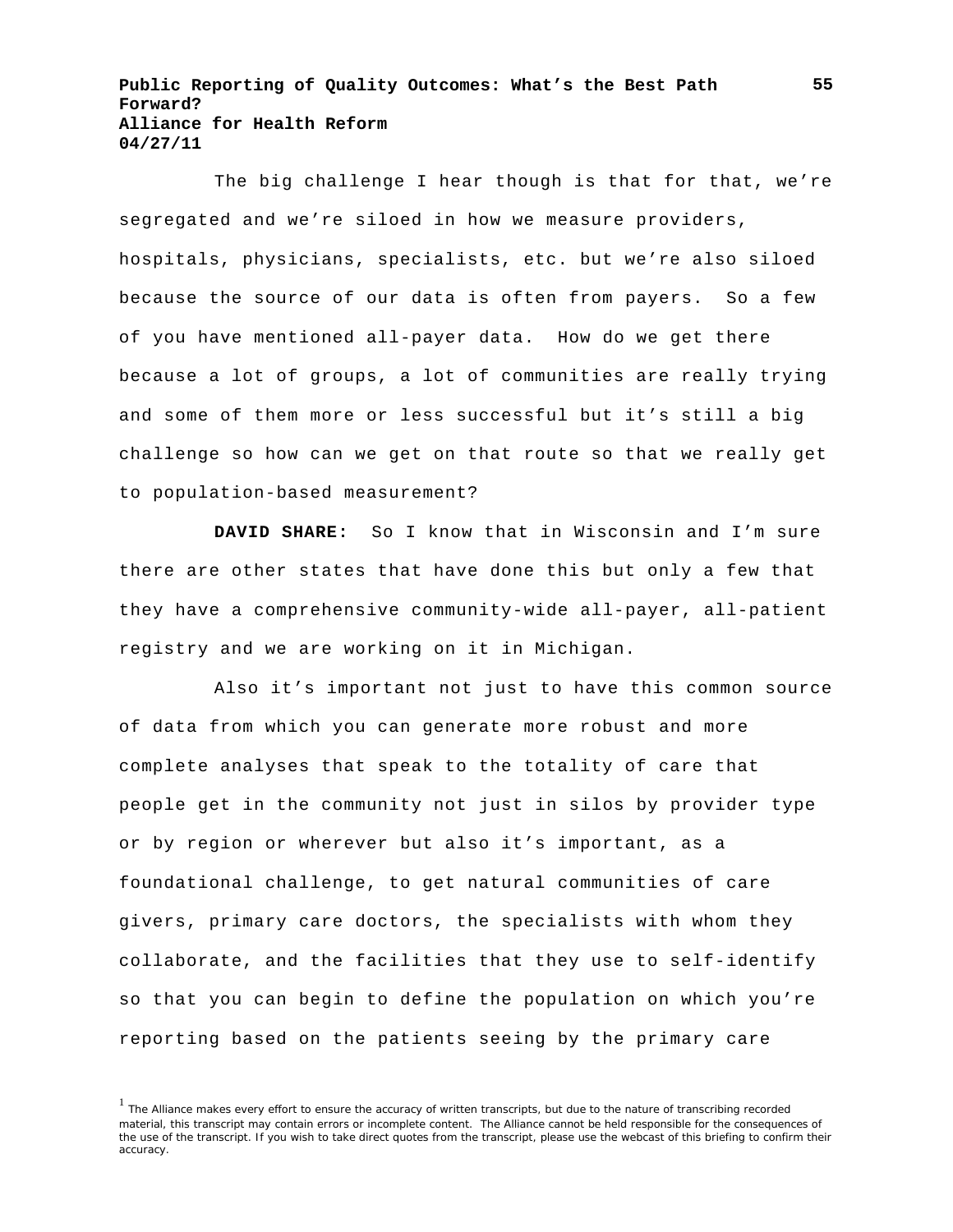practices because that should be the foundation, the basis of the population of interest.

**ED HOWARD:** Yes, Gerry?

**GERRY SHEA:** Just a follow-on. We've been severely hampered in all those enterprise by basically only being able to develop those measures and somebody came forward and said we'll pay to develop them. It's like a quarter million dollars to do one of these measures and to test it out to make sure it is right and it is not going to lead to the unintended consequences and even then, you have to refine it all the time because the science changes.

So we had a huge accomplishment early this year, which is that the first national quality report was issued in the nation, which should drive all of the federal agency work on quality and should be the basis on which we identify well where do we need the measures and so forth and then not to ask for money in a no-money time, somebody's got to put up the money for these things.

So is there just like a basic practical matter here about, and we can debate which is the best way to do it and so forth but basically we've developed those measures that somebody came forward, whether it's a foundation or it's CMS or it's a Joint Commission. Somebody's come forward and said well we'll pay for this.

<sup>&</sup>lt;sup>1</sup> The Alliance makes every effort to ensure the accuracy of written transcripts, but due to the nature of transcribing recorded material, this transcript may contain errors or incomplete content. The Alliance cannot be held responsible for the consequences of the use of the transcript. If you wish to take direct quotes from the transcript, please use the webcast of this briefing to confirm their accuracy.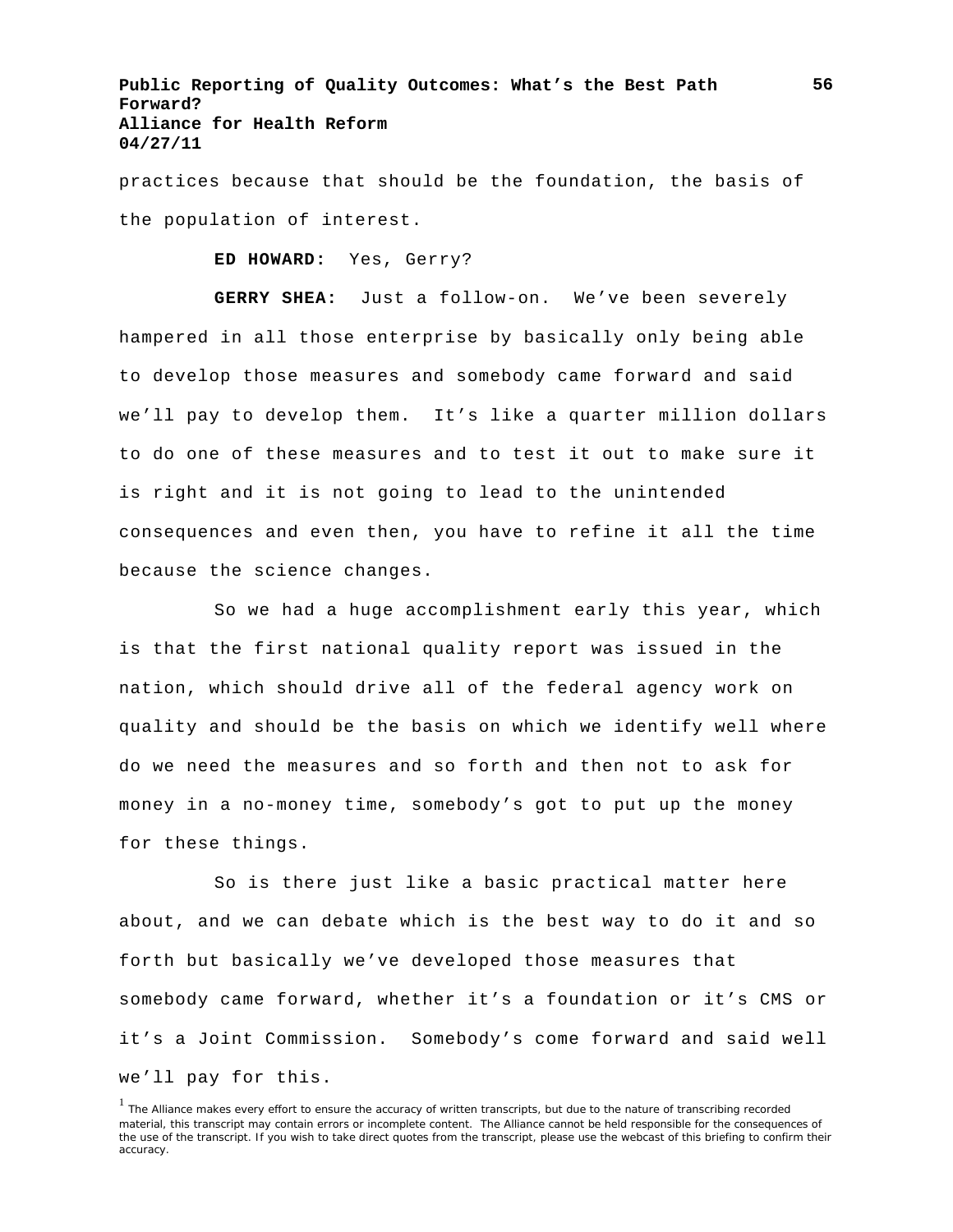**ED HOWARD:** Okay. Yes, start over here. I ask that you identify yourself and keep your questions as brief as you can. Thank you. Mike?

**MIKE MILLER:** Thanks Ed. It's Mike Miller. I'm a physician health policy consultant of too many years. Gerry and Tom did a great job just discussing the history of quality reporting but I just want to make sure people understand the context back in the 80s when this all started. It took what, two years before you had any information about the hospitals. So you're looking retrospectively back two years ago.

So now my impression is people can get data that looks back maybe three months about how health systems or physicians are operating. That's really important if you're going to change behavior and a lot of that's been driven by the health information technology and I know people were talking about the Accountable Care Act but a lot of the incentives and funding that came for that came from the economic stabilization acts back in '08 and '09.

It's funded through ONC and also the Medicare/Medicaid incentives. I just wondered if people could talk a little bit about that health IT infrastructure and how critical it is and what steps need to be taken to keep moving that forward to enable the kind of quality reporting, quality assessment, public reporting that's needed. Thank you.

<sup>&</sup>lt;sup>1</sup> The Alliance makes every effort to ensure the accuracy of written transcripts, but due to the nature of transcribing recorded material, this transcript may contain errors or incomplete content. The Alliance cannot be held responsible for the consequences of the use of the transcript. If you wish to take direct quotes from the transcript, please use the webcast of this briefing to confirm their accuracy.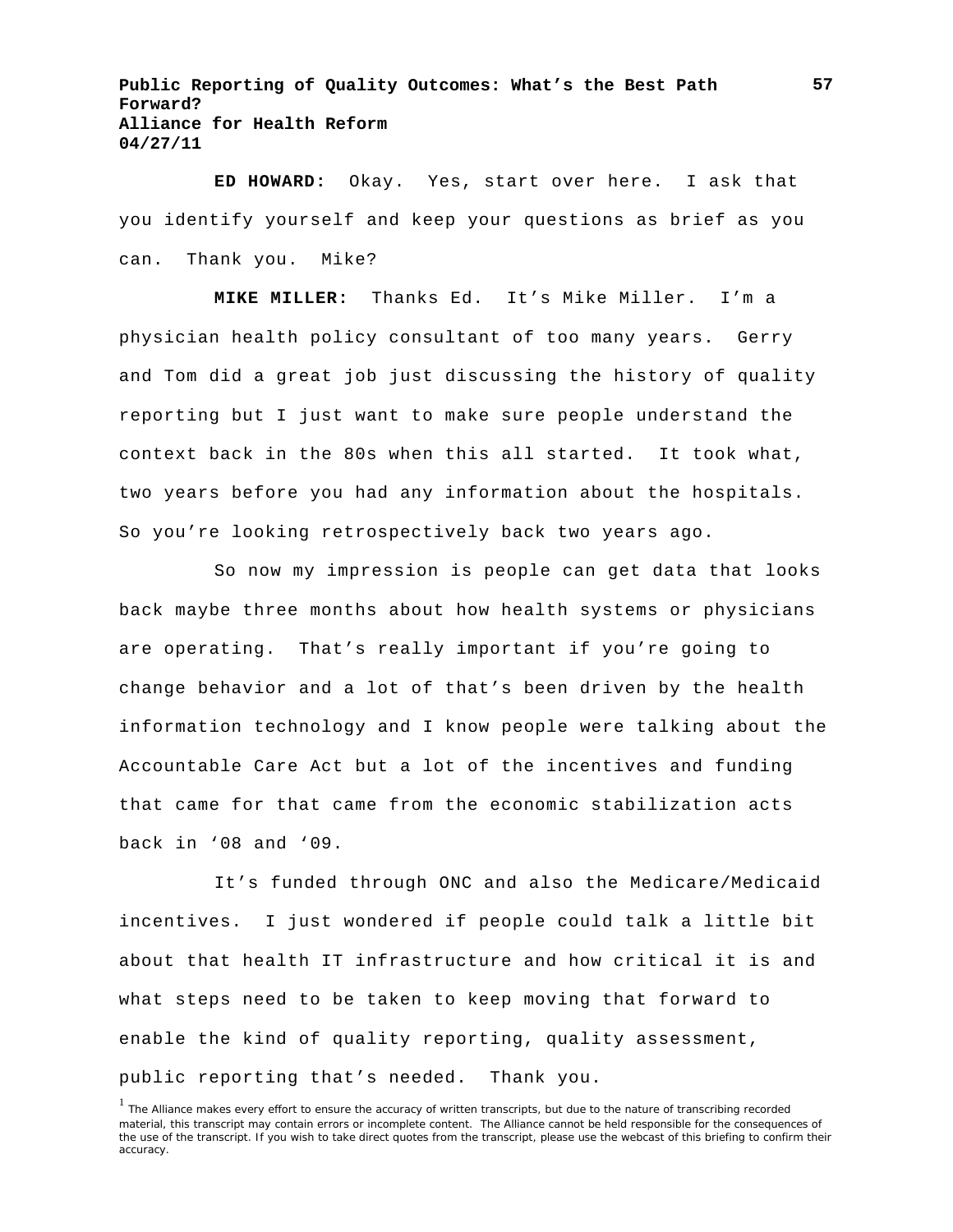**ED HOWARD:** Nancy?

**NANCY FOSTER:** Sure. Let me take the first stab at it. In all honesty, most of the measures that we have up on hospital compare right now are data that are at its most recent, a year and a quarter old because that's the cycle for collection and scrubbing the data, doing all of that other stuff. We would love to get to the point where you can push a button and generate quality information both at the local hospital level or for a broader array of providers who come together in a health information exchange.

There is, as you know, an enormous amount of work to be done. It starts at the very ground level of making sure we all have agreement on what a common data element looks like so that as nonsensical as it seems, the health IT vendors can all know how we want to describe what the data of admission looks like because if you don't have that in the common way, you can't build off of that to embed it in all of your measurement.

So there's that ground level data but then there's the fact that most of our measures that are at least in the hospital role, most of our measures are collected not from claims data but by individual extraction from medical records. That requires that we go back and respecify those measures so they could be collected in electronic format. Lots of

<sup>&</sup>lt;sup>1</sup> The Alliance makes every effort to ensure the accuracy of written transcripts, but due to the nature of transcribing recorded material, this transcript may contain errors or incomplete content. The Alliance cannot be held responsible for the consequences of the use of the transcript. If you wish to take direct quotes from the transcript, please use the webcast of this briefing to confirm their accuracy.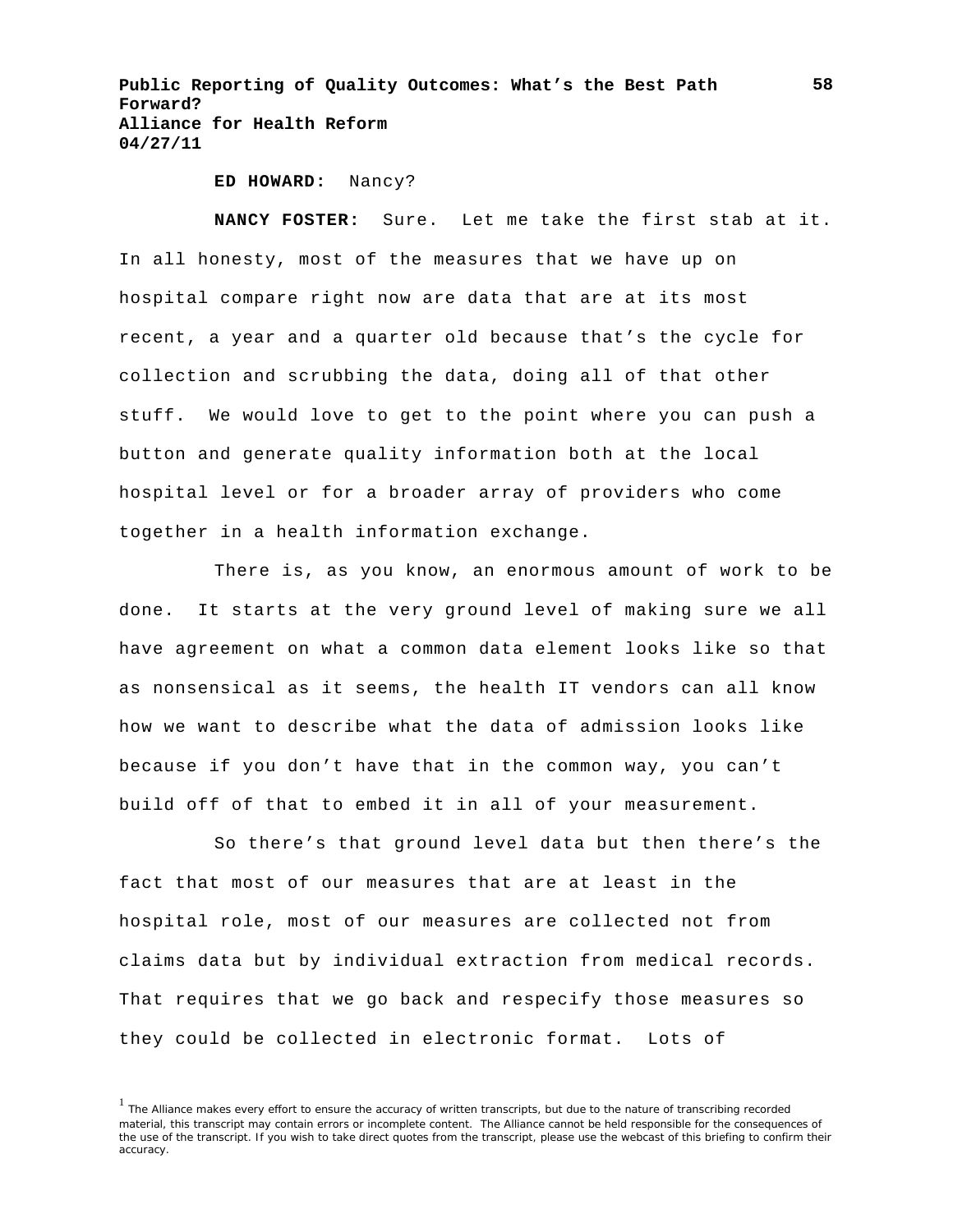fundamental work needs to be done and no ready source of support for that level of work that has yet emerged.

**ED HOWARD:** Yes go ahead.

**TOM SCULLY:** You got to keep a balance here and I'm a big fan of obviously reporting. As Nancy mentioned, you got to make sure you don't torture the providers and you're getting stuff you really need, which is a balance because it's expensive. Somebody gave you a grant to go do the study and that's great but you got to look at what's happening to the hospital CEO and the nurses and the time and the effort and you only want to make sure that you're getting the right stuff.

This is ancient history but in 2002, is something called Oasis, which is for home health. Some of you may remember this but we were doing a collection of Oasis data, which is the home health measurement and we got into redoing it and we had 64 measures and it turned out there were 30-some.

I still remember they weren't being used and I said how the hell did that happen? What's going on there? Well the guys doing this years ago in Colorado thought they were neat to collect. We weren't doing it with them. Every home health agency in the country had to collect them.

We had a big fight and can't get rid of them but the point is every home health agency in the country was collecting

<sup>&</sup>lt;sup>1</sup> The Alliance makes every effort to ensure the accuracy of written transcripts, but due to the nature of transcribing recorded material, this transcript may contain errors or incomplete content. The Alliance cannot be held responsible for the consequences of the use of the transcript. If you wish to take direct quotes from the transcript, please use the webcast of this briefing to confirm their accuracy.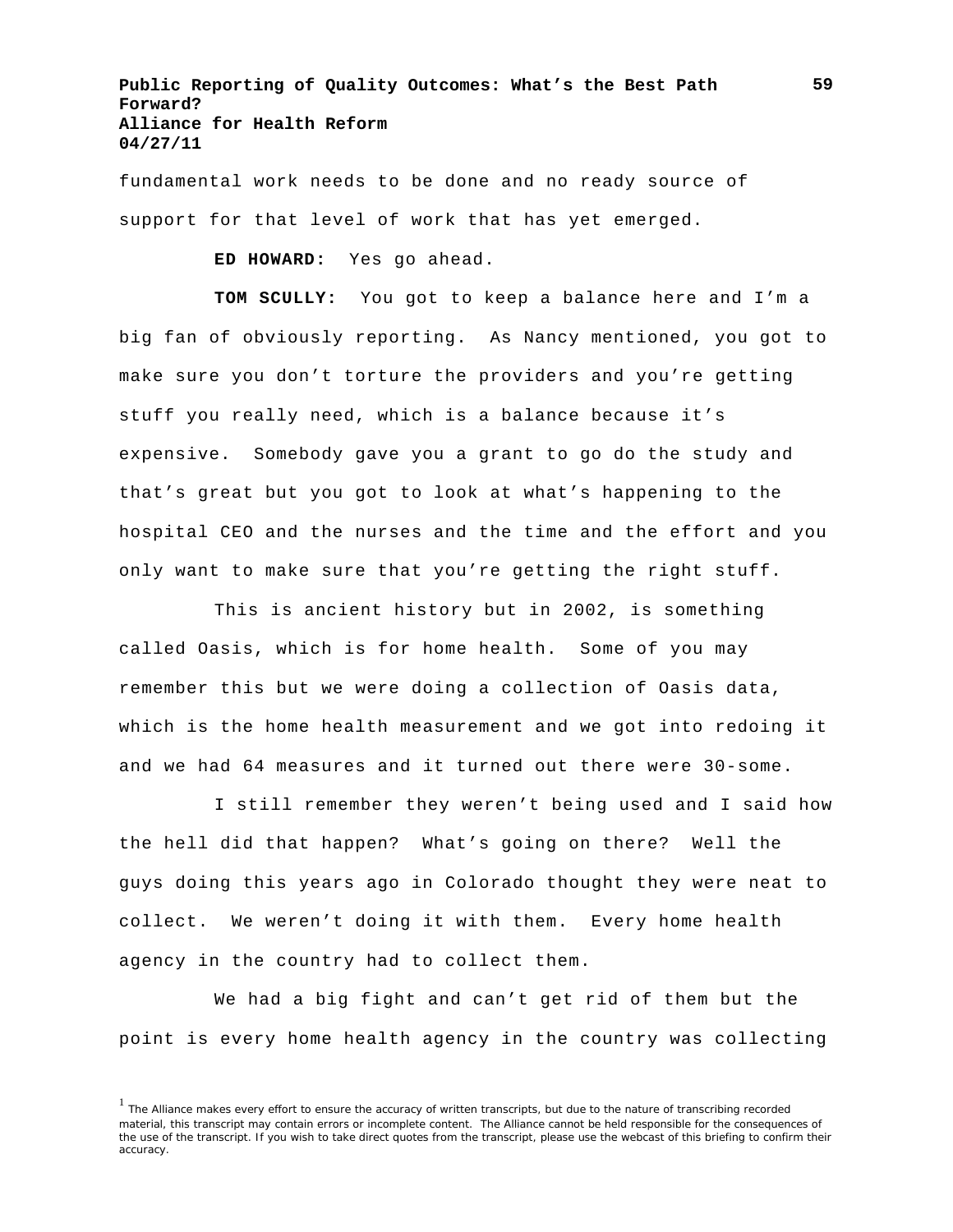32 measures, if I remember, that were completely useless and it was a huge waste of time. They weren't used by anybody.

So keeping the balance between, no matter who gives you the grant, between looking at it from the consumer's point of view and the hospital's point of view and the doctor's point of view, what's the right thing to collect? It's not always necessarily with all due respect what a grantee wants to collect. It's what's useful you get out there for the world to use. It's not a waste of time for the providers and incredibly expensive in the system to collect.

**ANNE-MARIE AUDET:** Just a few other comments or ideas here, I think as many of our speakers have said, there's a lot of limitations to claims data that are really designed for payment and with the development of the information technology infrastructure, the goal or the vision would be that the data that's collected is as a result of the delivery system.

It's not something that's done after the case. So in the case of eprescribing, for instance, I mean as soon as you do it, it's automatically, the transaction is information that can be used. So it's not something you collect retrospectively. So it's just in time. Now to get from where we are today to there, it's going to take a long time because if actually if you go to NQF and their website, I mean they're doing a lot of work in translating all the measure

<sup>&</sup>lt;sup>1</sup> The Alliance makes every effort to ensure the accuracy of written transcripts, but due to the nature of transcribing recorded material, this transcript may contain errors or incomplete content. The Alliance cannot be held responsible for the consequences of the use of the transcript. If you wish to take direct quotes from the transcript, please use the webcast of this briefing to confirm their accuracy.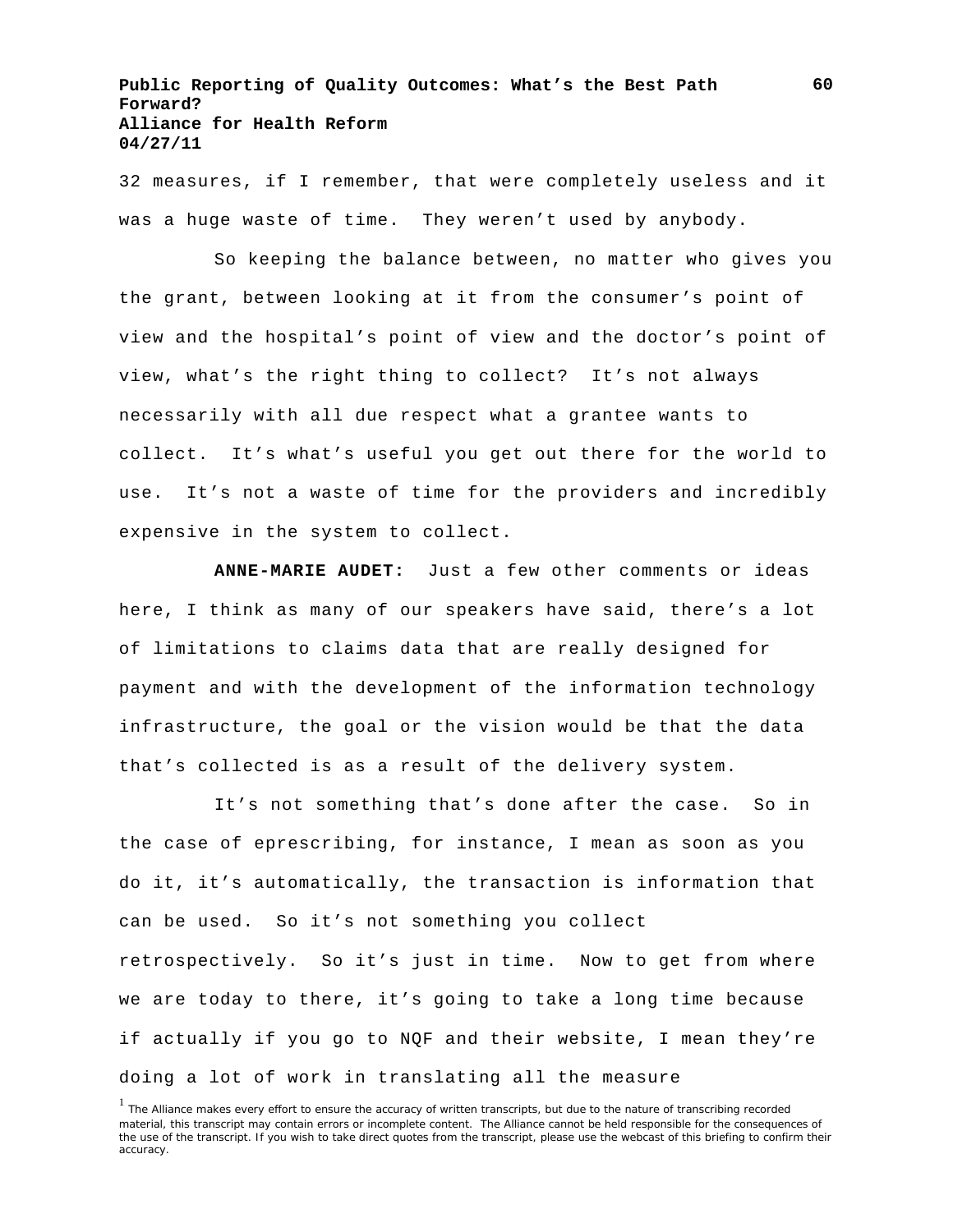specifications into electronic format. It's just amazing and it's very complicated but that's where the movement should be going towards.

**DAVID SHARE:** So I understand the theoretical potential of health information technology but I have to say that either in the literature or in the real world where I practice and the people with whom I practice, I'm not seeing it realizing that the tools are actually quite weak. They're actually mostly made for capturing data and billing also not for managing populations.

So to tie meaningful use to anything like ACOs or pretty much anything else is premature and I think it's a little misguiding. We've been working on catalyzing the development of medical home-based practices in Michigan and have several thousand practices involved in this adventure since 2005. We have 5,000 that have a critical mass of medical home capabilities and good results on cost and quality at a population level.

They're very far advanced and their experience and our experience in examining them in a pretty nuanced way is that it's not those that have sophisticated or current state-of-theart HIT in place that are doing the best. It's those that are committed to population management, committed to engaging with their patients actively, have a clinical registry, a

<sup>&</sup>lt;sup>1</sup> The Alliance makes every effort to ensure the accuracy of written transcripts, but due to the nature of transcribing recorded material, this transcript may contain errors or incomplete content. The Alliance cannot be held responsible for the consequences of the use of the transcript. If you wish to take direct quotes from the transcript, please use the webcast of this briefing to confirm their accuracy.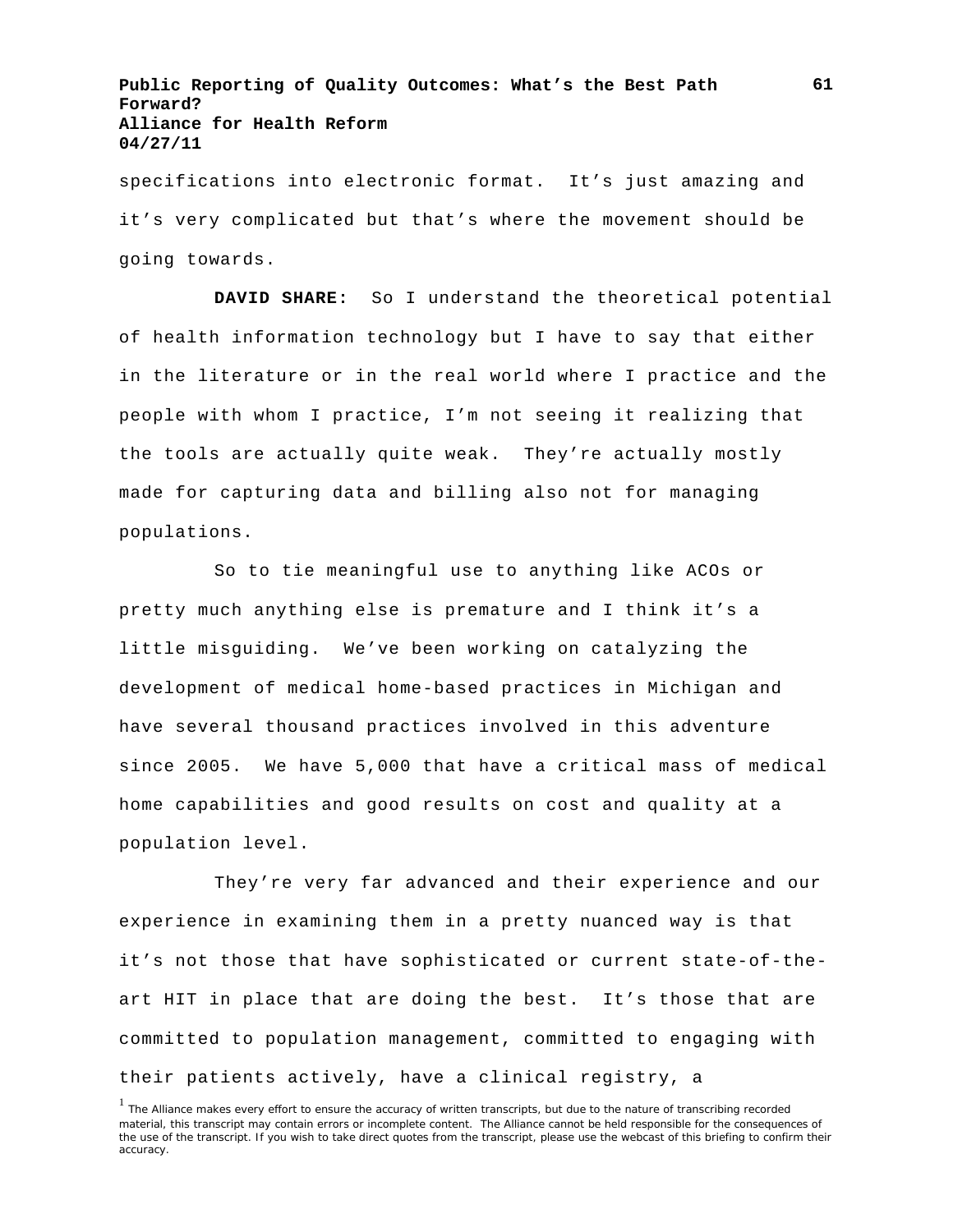comprehensive patient registry so they know who the patients are and what they need. They do eprescribing and they have a care coordination and care management system in place. It's pretty much relationship-based not technology-based. Those are the ones that are performing the best so far.

**ED HOWARD:** Interesting. Yes, go right ahead.

**WARREN GREENBERG:** Yes. My name is Warren Greenburg from George Washington University. I know the title of the seminar is public reporting but I wanted to ask this question. How do we create incentives for the private sector, Blue Cross, United, Aetna, and the rest, the health insurers to provide quality information and to help out in this quality effort?

For example, what incentives do we need to have Blue Cross come out and say if you join our plan and you have a cardiac problem, we'll send you immediately to the Cleveland Clinic or the Mayo Clinic? I don't see any health insurers saying this. I think I know some of the reasons but I'd be interested to hear the panel's reasons why we don't have more private sector involvement in this.

**ED HOWARD:** Sounds like a question for David and Tom.

**DAVID SHARE:** Okay. So when I get the kind of question, the image that comes to mind is the cartoon with the VW bug and the clowns and it works in that context getting 80 percent of the population with needs for cardiac surgery into

<sup>&</sup>lt;sup>1</sup> The Alliance makes every effort to ensure the accuracy of written transcripts, but due to the nature of transcribing recorded material, this transcript may contain errors or incomplete content. The Alliance cannot be held responsible for the consequences of the use of the transcript. If you wish to take direct quotes from the transcript, please use the webcast of this briefing to confirm their accuracy.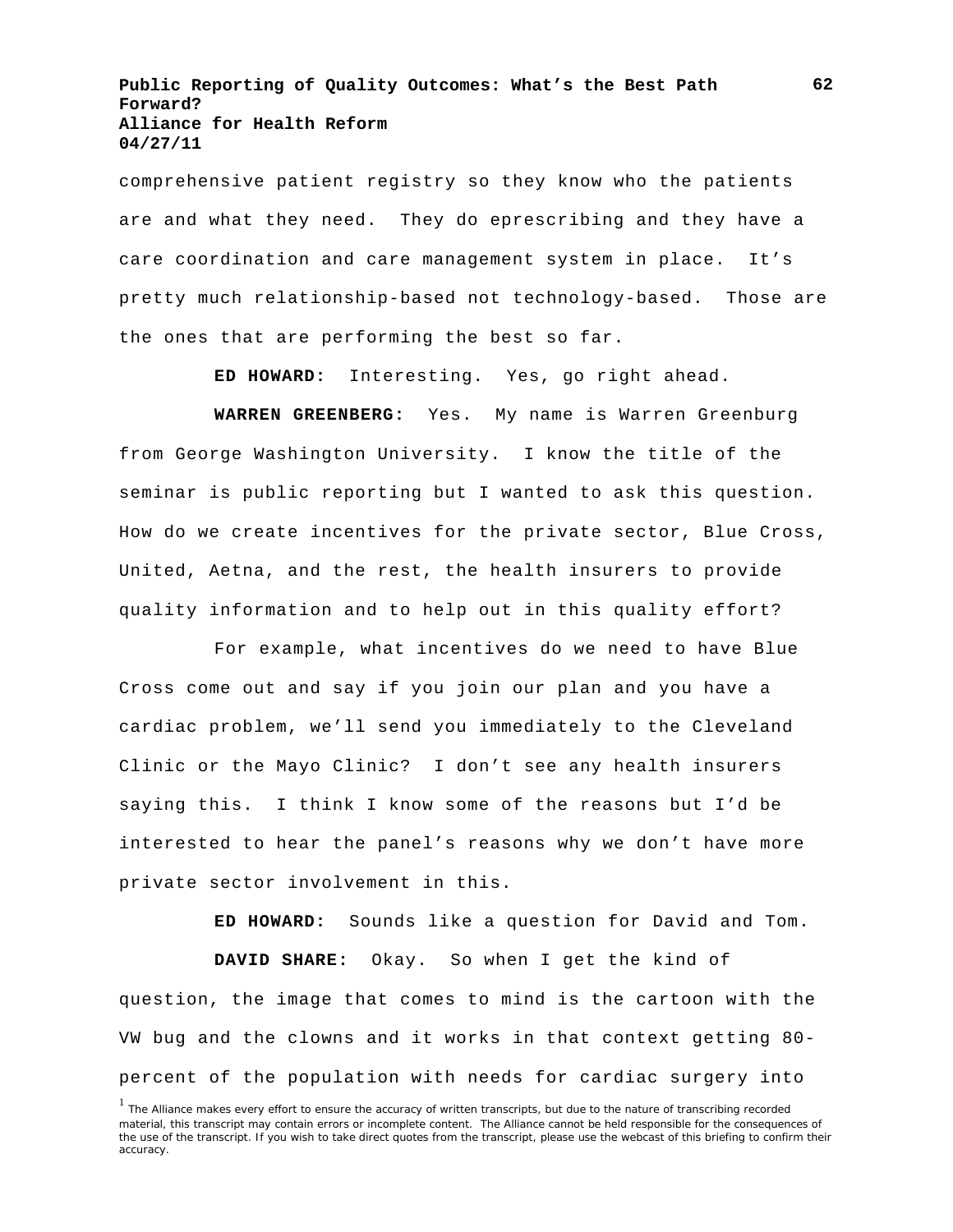institutions that have the capacity of five-percent of the national capacity just doesn't work. So we're taking a radically different approach. We're saying we need to raise the bar of quality across the entire state at all institutions.

We bring them together to collaborate using that registry-based approach that I mentioned and that is reported on this month's issue of *Health Affairs* and we've been pretty effective at achieving dramatic improvement.

Say nothing of the fact that when you look at and actually this was examined in New York, when you look at mortality reporting or other outcome reporting on cardiac surgery, we'll stick with that example, in year one and then follow that over two more years, the hospitals that were in the highest tercile tend to be in the middle or lowest by the end of three years. Those that were in the middle or lowest tend to have jumped up to the first and the reason isn't because some got worst and some got better.

It's because they're all kind of clustered pretty closely in performance and there's natural variation over time sort of regression to and from the mean. So our ability to actually say which are the truly best and consistently best especially when the data are a year-and-a-half old by the time they're getting out into the public's eye, I don't think that we have that ability.

<sup>&</sup>lt;sup>1</sup> The Alliance makes every effort to ensure the accuracy of written transcripts, but due to the nature of transcribing recorded material, this transcript may contain errors or incomplete content. The Alliance cannot be held responsible for the consequences of the use of the transcript. If you wish to take direct quotes from the transcript, please use the webcast of this briefing to confirm their accuracy.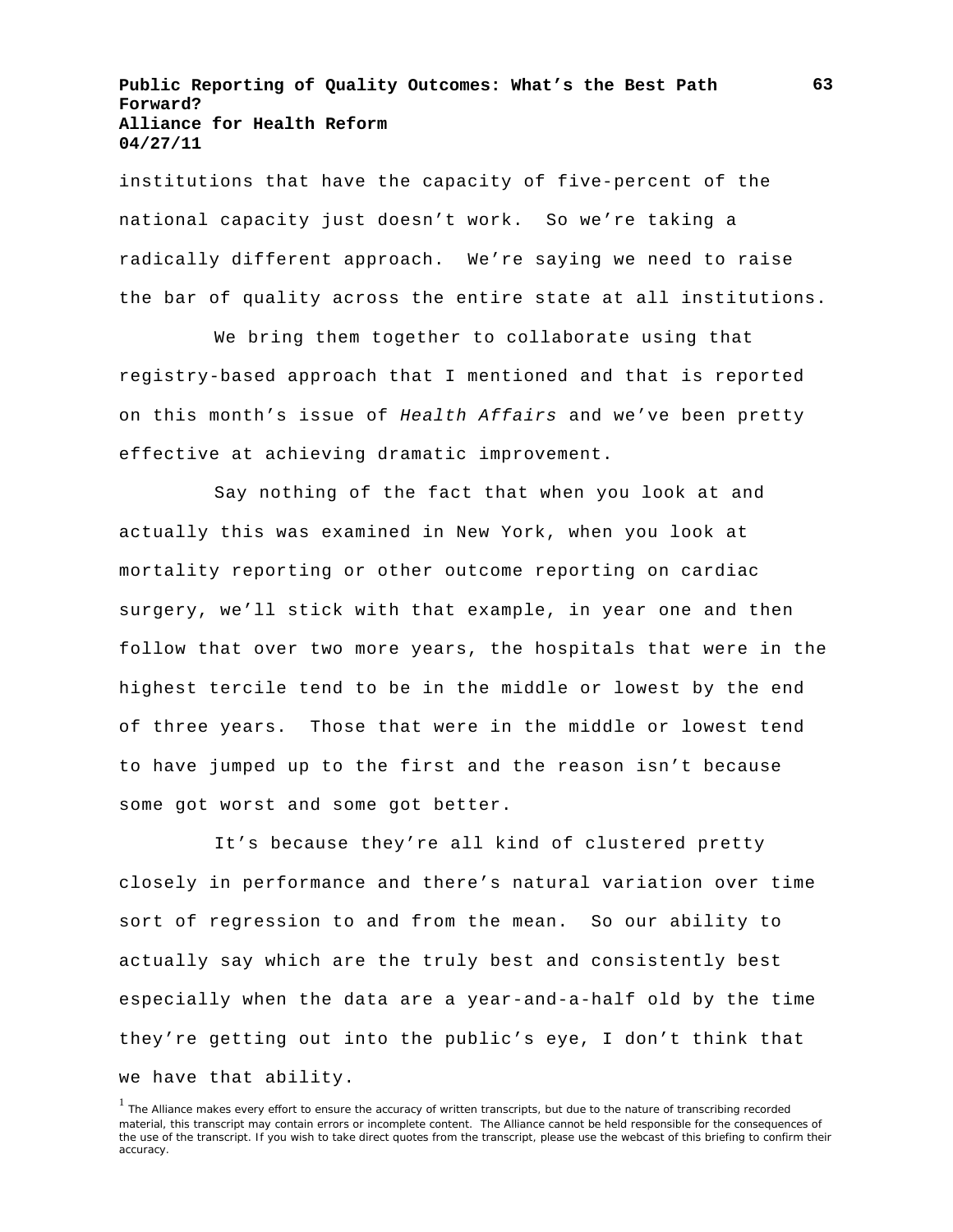**TOM SCULLY:** My answer will be much more unpleasant and more, I know of a few people in the health care world that still believes that capitalism exists. So my own view is last time I checked, we're spending too much in health care not too little. We want to expand coverage to another 40 million people, which I happen to be a fan of, through exchanges and other things.

So sending everyone to the Mayo Clinic as great as that may be is not the answer. The answer is how do you allocate health care resources the best and we can't send everybody off for Mercedes, BMW coverage. We have to give people effective rational coverage and consuming less is no, the per capita, is what we have to do, not more.

So my view is I don't think insurance companies are evil. I don't think auto companies are evil. I don't think any capitalist is evil if they're well regulated. A well regulated insurance company's probably going to have a four, five-percent margin. My own view is I would much rather send my patient or my taxpayer dollars just as I do for every Senator and Congressman, to Blue Cross of Michigan or Aetna, United with a four or five-percent margin, regulate them.

They do collect a lot of data. They're going to find because their money's at risk not the trust funds, and they don't fix prices and they don't pay every doc in every hospital

<sup>&</sup>lt;sup>1</sup> The Alliance makes every effort to ensure the accuracy of written transcripts, but due to the nature of transcribing recorded material, this transcript may contain errors or incomplete content. The Alliance cannot be held responsible for the consequences of the use of the transcript. If you wish to take direct quotes from the transcript, please use the webcast of this briefing to confirm their accuracy.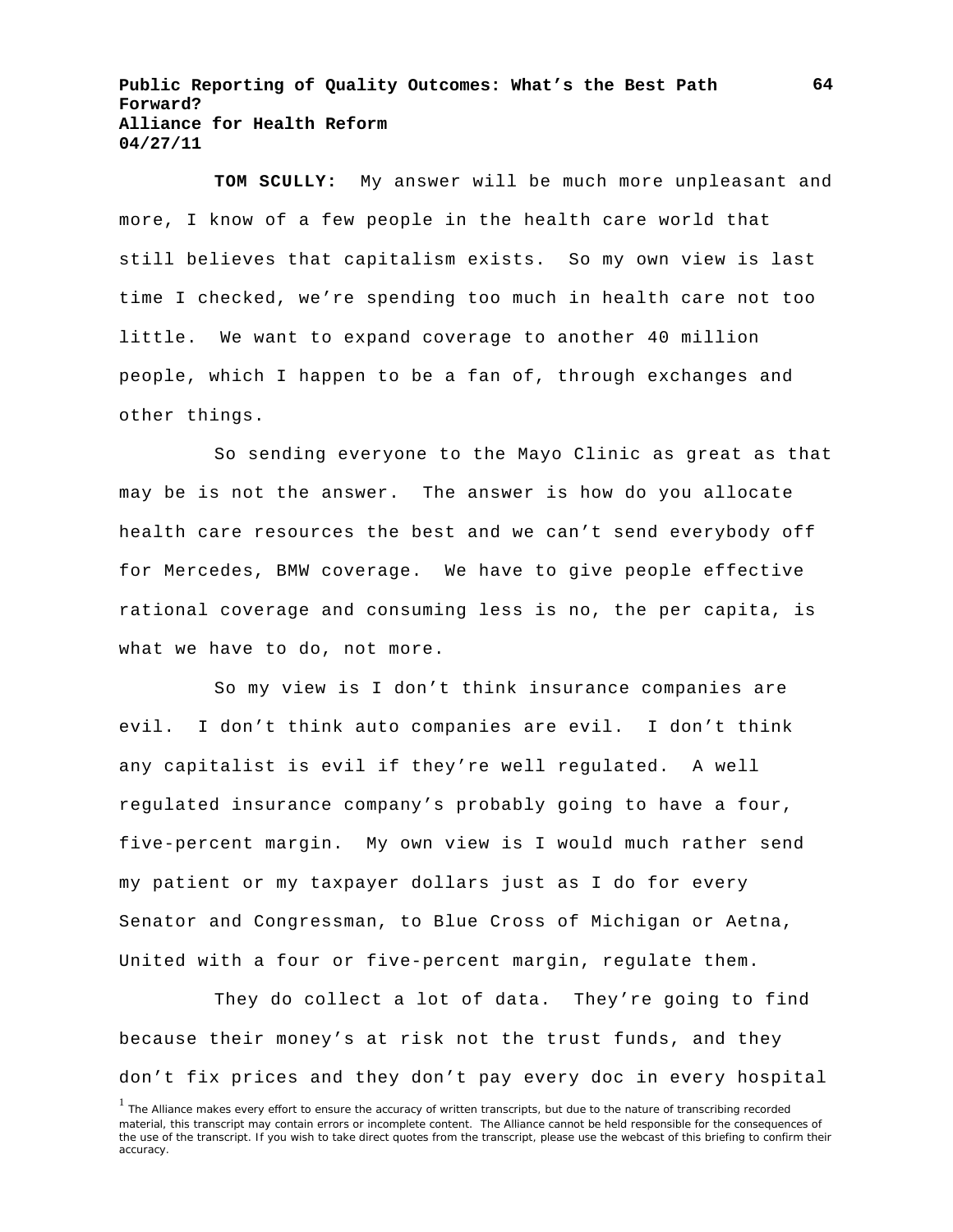the same thing. If you pay a well regulated capitalist \$12,000 a year like we do with Medicare, they're going get better outcomes.

If they think the best way to save money is to send the person to the Mayo Clinic, they'll do it but they're not going to do 15 MRIs a week on you. They're not going to churn the fee-for-service system. They're not going to pay every doc in every hospital the same thing.

So if you're looking for long-term health care outcomes, spending more money and sending everybody in the country to the Mayo Clinic is exactly the wrong way to go, the right way to go, in my opinion, is to find honest, well regulated capitalists and put their cash at risk like we do for every other sector in this economy instead of the trust funds. That's a much more global problem.

**GERRY SHEA:** Just a different dimension to this. In the wake of CMS' announcement of the beginning the patient safety initiative, there was a tremendous response among private purchasers, among corporate, among union funds, among employer, I mean the enthusiasm level is just through the roof because this is the first opportunity that private purchasers have been asked to participate with the big 800-pound payer, which is Medicare.

<sup>&</sup>lt;sup>1</sup> The Alliance makes every effort to ensure the accuracy of written transcripts, but due to the nature of transcribing recorded material, this transcript may contain errors or incomplete content. The Alliance cannot be held responsible for the consequences of the use of the transcript. If you wish to take direct quotes from the transcript, please use the webcast of this briefing to confirm their accuracy.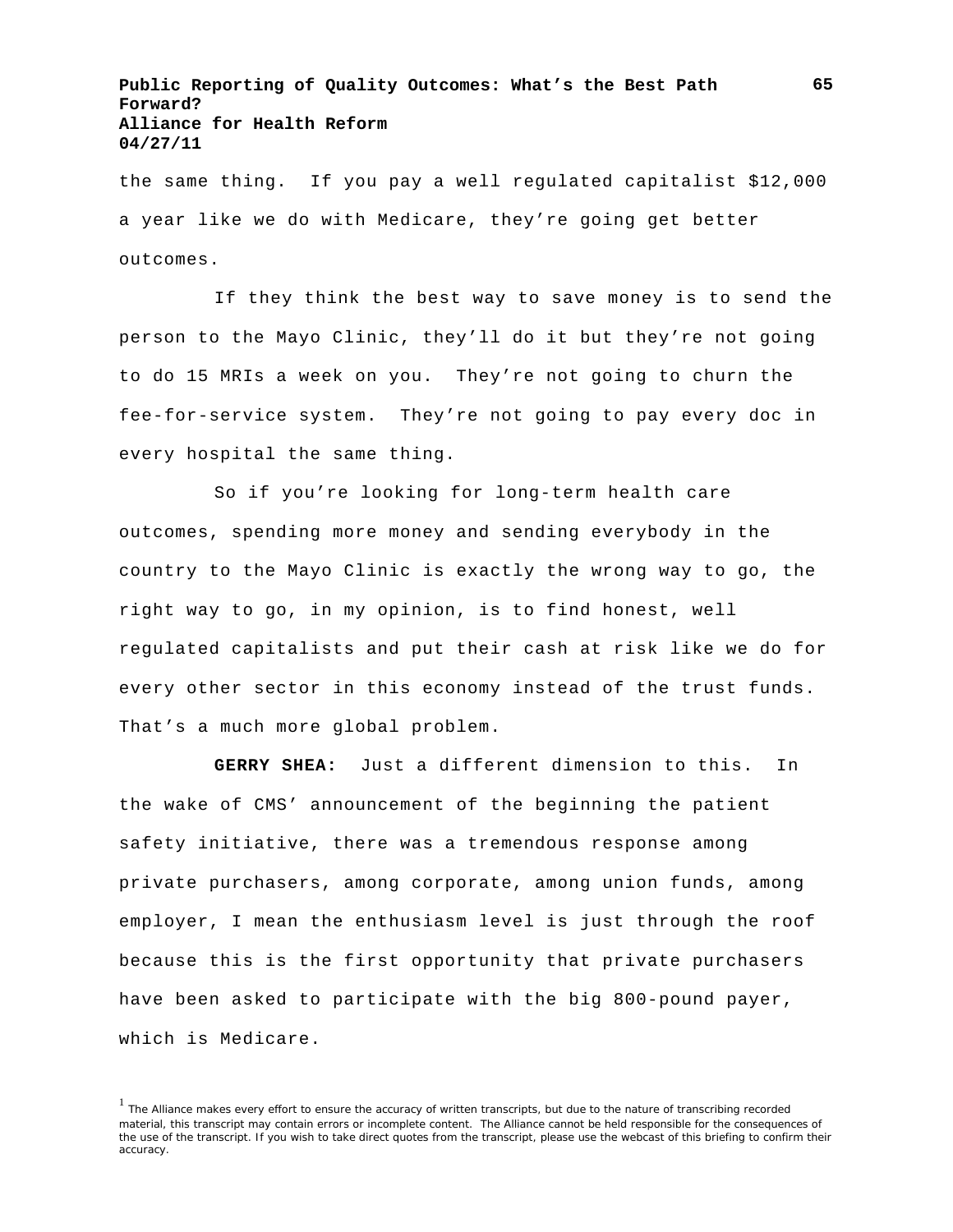Once you get Medicare in the game then it's a matter of getting the private purchasers to follow Medicare's lead, which is exactly what a number of us are spending our time trying to organize.

Whether it's the value-based purchasing, the ninepercent of the Medicare money that's in play, or it's ACOs and patient-centered medical homes, we have the opportunity here to do something we've never done before because the structure has finally been set up for the private purchasers to play on real ground.

By the way, not a minor point here is the market power involved in current negotiations between purchasers and providers is enormously tilted towards providers not every provider but if you are an insurance company, like a big insurance company or a large employer and you go to some systems in the country, actually many places in the country and you say we want you to meet these standards and we want to pay this price or we want to negotiate it, their basic answer is go jump. They say oh I guess your people don't want our doctors because they know they hold the cards, which is people do want those doctors and they want those facilities.

This story has been repeated time and time again across the country. So we have to get purchasing power. It may come as a surprise if you're not familiar, it's like the big

<sup>&</sup>lt;sup>1</sup> The Alliance makes every effort to ensure the accuracy of written transcripts, but due to the nature of transcribing recorded material, this transcript may contain errors or incomplete content. The Alliance cannot be held responsible for the consequences of the use of the transcript. If you wish to take direct quotes from the transcript, please use the webcast of this briefing to confirm their accuracy.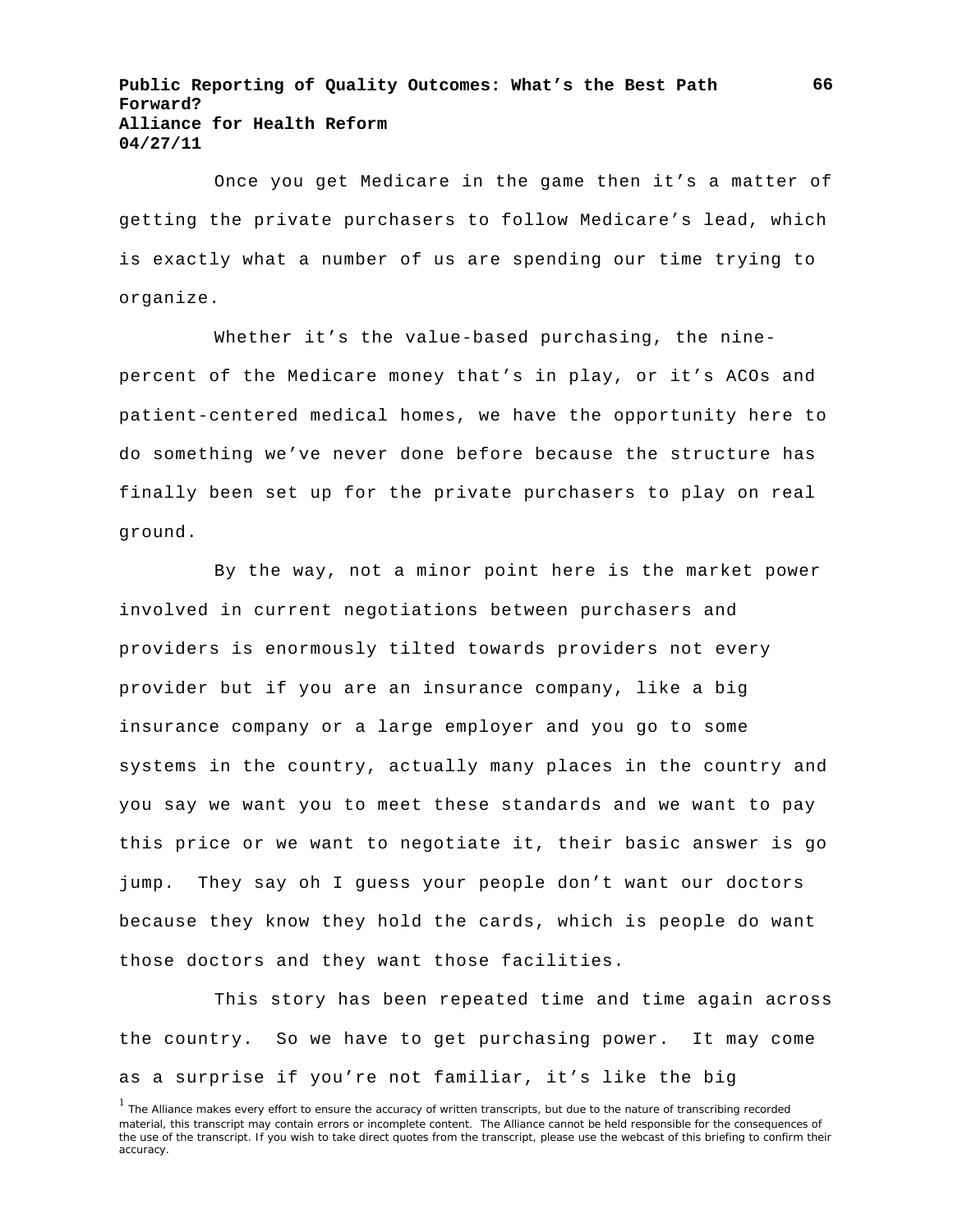insurance companies don't have enough purchasing power. So we finally got the structure set up where we can actually make this thing work we believe and we're going to try to do it.

**ED HOWARD:** Nancy, you had some comments?

**NANCY FOSTSER:** Just one other thing and that is Gerry, I'm going to speak on behalf of the patients here. They have a say in this too and not everybody wants to go to the Cleveland Clinic, as wonderful a place as it is or to the Mayo Clinic, as wonderful a place as it is, they may want their care more locally. I'm with David.

I think our job is to make sure that we raise the bar so that every place in the country that's offering cardiac care is doing it as reliably and as error-free as possible because if we can't do that then we're actually asking people to have disjointed health care, go halfway across the country to get your hospitalization then come back to us for the follow-up care.

That doesn't square right with our notions, our current notions of how you get the best long-term outcomes. So I think we have some thoughts to work through here before we start shipping people around the country but having the purchasers involved as Gerry has mentioned, will be enormously helpful in bringing more to light.

<sup>&</sup>lt;sup>1</sup> The Alliance makes every effort to ensure the accuracy of written transcripts, but due to the nature of transcribing recorded material, this transcript may contain errors or incomplete content. The Alliance cannot be held responsible for the consequences of the use of the transcript. If you wish to take direct quotes from the transcript, please use the webcast of this briefing to confirm their accuracy.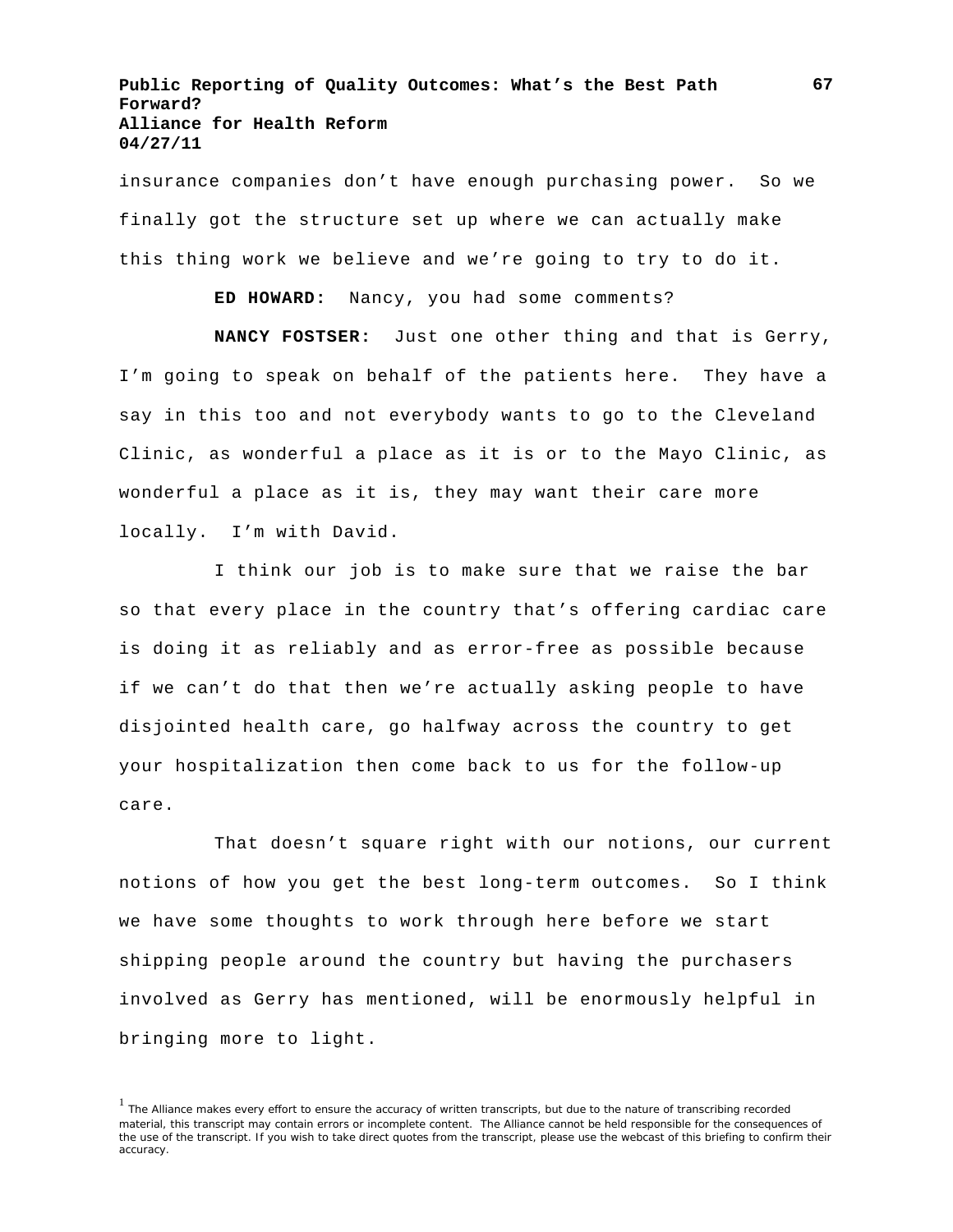**ED HOWARD:** We have a number of folks standing at the microphones. We have a limited amount of time. If you have filled out one of these cards and you desperately want to get that question answered, I suggest you line up behind these folks and we'll get as many of them asked as possible. So the pressure is on.

**JOYCE FRIEDEN:** Hi, Joyce Frieden, MedPage Today. This question is for Gerry Shea. You mentioned that you think doctors should be paid and have the time to talk to patients about how decisions are made and why quality measurement is important. I wanted to hear more about that because I think doctors already feel they don't have enough time with patients and I'm trying to envision a CPT code for quality.

**GERRY SHEA:** I didn't mean the physician, herself or himself, needs to do it but it needs to be embedded in the clinical experience. It needs to be in the practice. I'm talking about just we need a new paradigm for engaging consumers because what we've done so far simply has not worked. Now one thing is to give information, as David made the point, give consumers the information that they say they want.

That would be a good start. So the California study's very useful in that and they're not the first to point that out but I think that beyond that, we need to get this part of the clinical experience.

<sup>&</sup>lt;sup>1</sup> The Alliance makes every effort to ensure the accuracy of written transcripts, but due to the nature of transcribing recorded material, this transcript may contain errors or incomplete content. The Alliance cannot be held responsible for the consequences of the use of the transcript. If you wish to take direct quotes from the transcript, please use the webcast of this briefing to confirm their accuracy.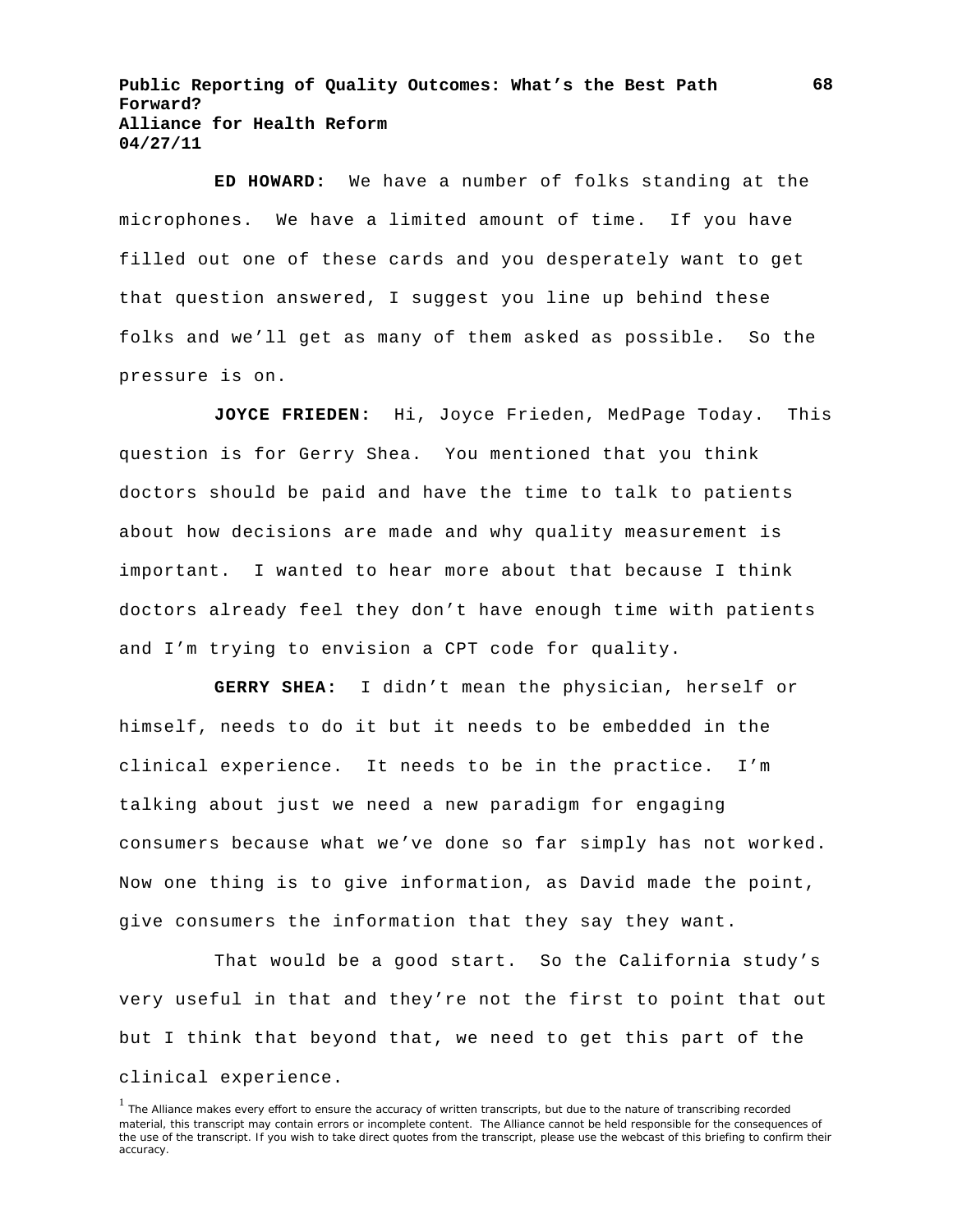When you go to see your primary care physician and part of the process, whether it's the physician, herself or himself, or it's the nurse or it's an assistant, ought to sit down with you and say by the way, you may some day need to go to a hospital, many people to do. So we want to tell you the information we look at when we make recommendations and it ought to be quality information.

Just sort of explain to them and say you might want to sort of check out some of these sources but more than an idea, we have an opportunity to build that into these patientcentered medical homes and accountable care organizations. These regulations are going to be written in the next six months. They ought to be in there as part of the process. That's the only way, it's Tom's experience. You've got to get them into the federal regulations to get Medicare to do them and then the other people will follow the lead.

**ED HOWARD:** Anne-Marie?

**ANNE-MARIE AUDET:** Yes. We recently head from the Cambridge Health Alliance who has implemented the medical home model and it was really interesting because we heard from the physicians and they work in clinical teams so every patient has a primary care physician, nurse manager, pharmacist, social worker, so it's a true clinical team, and over the past year, they've been able to reduce their, they had a number of

<sup>&</sup>lt;sup>1</sup> The Alliance makes every effort to ensure the accuracy of written transcripts, but due to the nature of transcribing recorded material, this transcript may contain errors or incomplete content. The Alliance cannot be held responsible for the consequences of the use of the transcript. If you wish to take direct quotes from the transcript, please use the webcast of this briefing to confirm their accuracy.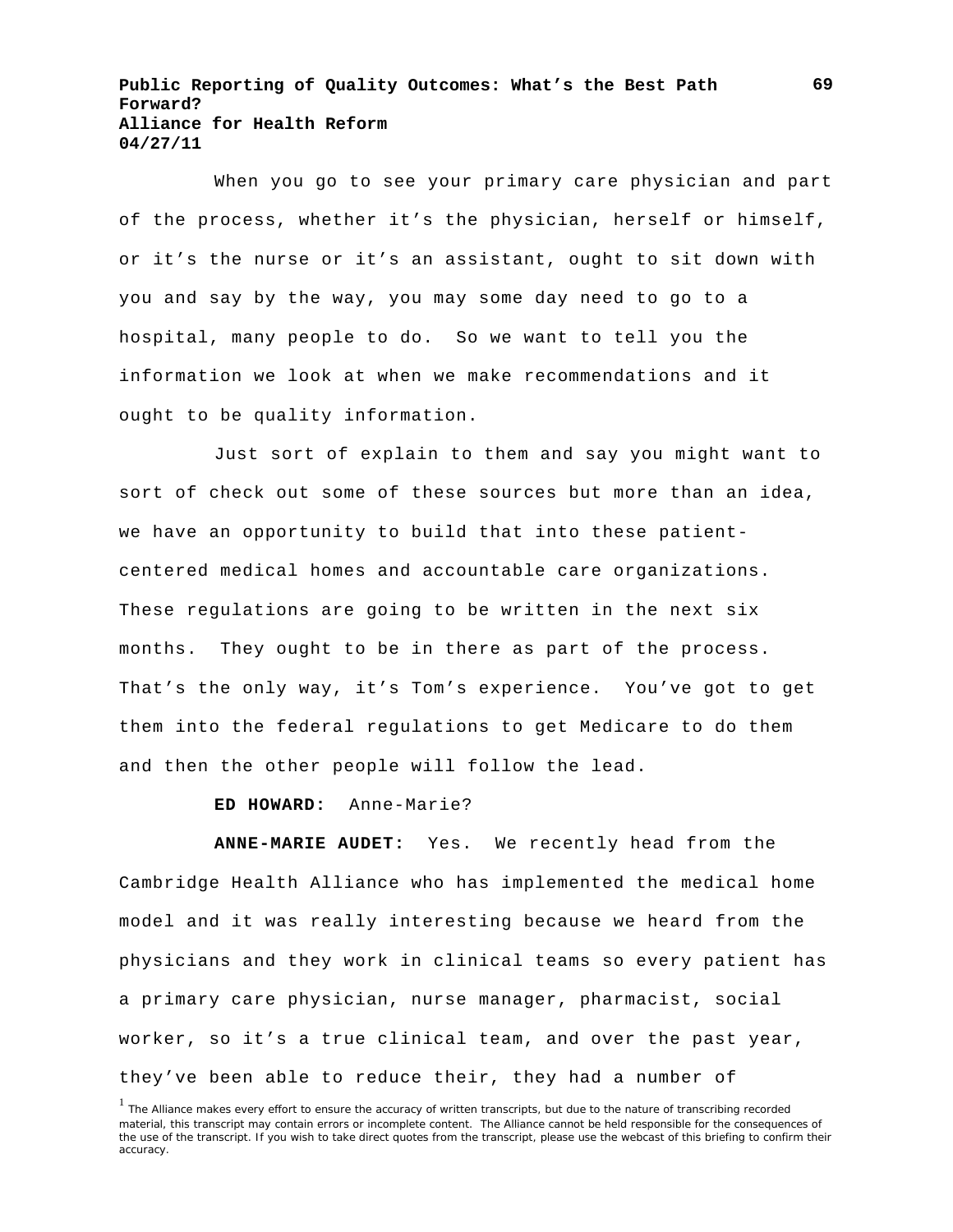different types of visits, long visits for complicated patients, short visits, etc.

Well they now have only two types of visits and they've been able to improve their productivity because when a physician sees a patient with a lot of complex conditions, they've already been seen by all of the other members of the care team. They know all about the patient. The patient's already prepped with some questions and so it's really improving the efficiency with which the physician is able to deal with very complicated patients.

So again it's really redesigning how you deliver care and going to this medical home functionalities, clinical care teams, and then you have multiple points in the patient visit to be able to talk to the patient and to address many of their questions and it's not only one person who does that.

**DAVID SHARE:** So that's a great description of a model that can be used, clinical model to actually provide relationship-based care and if we want to move away from volume-driven and procedure-based care towards cognitive relationship-based care then payers have to pay for that. CMS needs to change its reimbursement structure so that EMM fees go up and procedure-based fees go down and other insurers need to follow suit.

<sup>&</sup>lt;sup>1</sup> The Alliance makes every effort to ensure the accuracy of written transcripts, but due to the nature of transcribing recorded material, this transcript may contain errors or incomplete content. The Alliance cannot be held responsible for the consequences of the use of the transcript. If you wish to take direct quotes from the transcript, please use the webcast of this briefing to confirm their accuracy.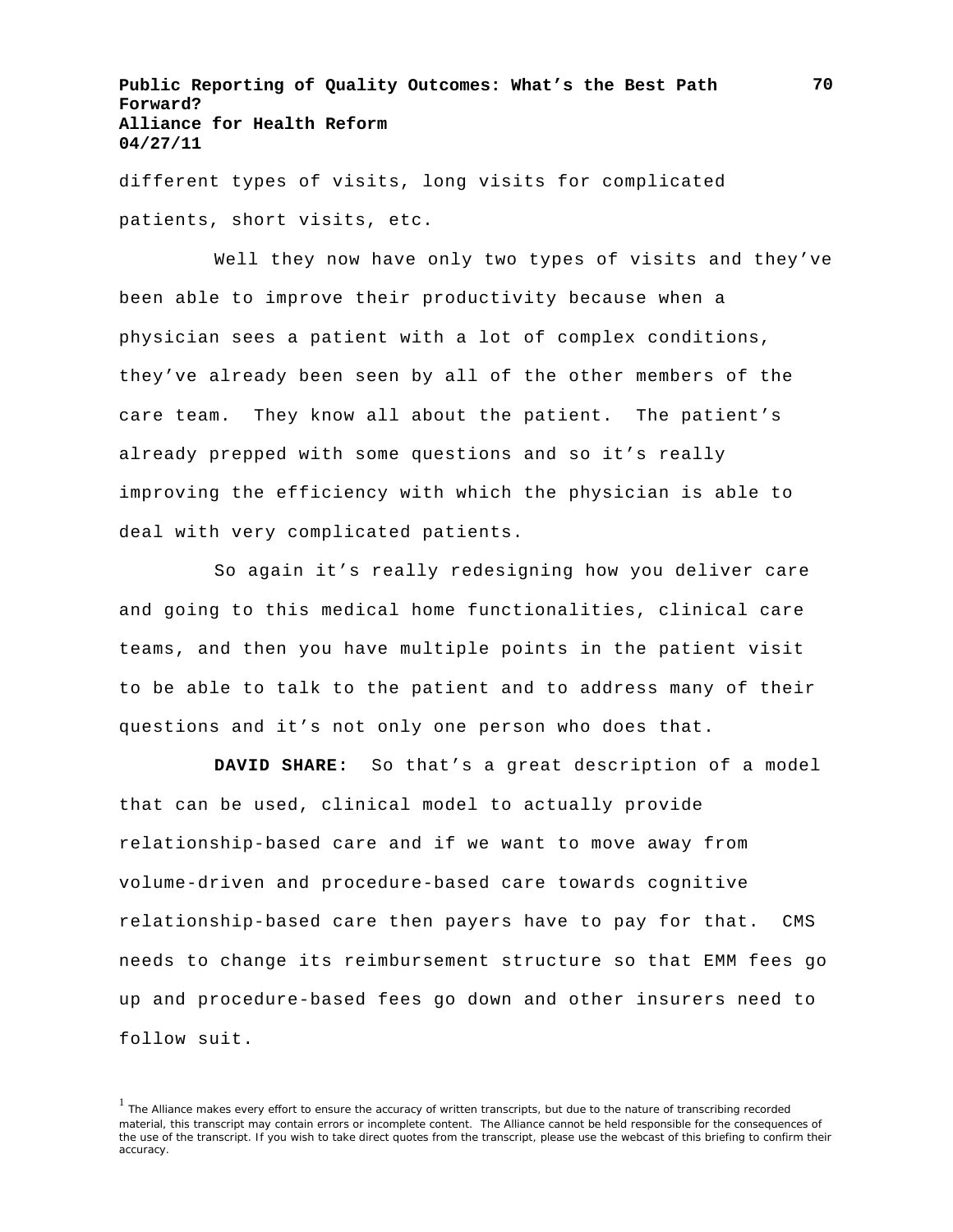I mention our physician organization incentive where we have 500 medical homes in place. We are actually paying them not across the board more money but more money for cognitive services in the office setting relationship-based care and reward money for building medical home capabilities for achieving good results at a population level and cost and quality. When you add all that together, all these various incentives, many of these medical home practices are able to get 30 to 40-percent increased reimbursement from us, these primary care practices and that's what's allowing them to then sustain this new model that Anne-Marie described.

**ED HOWARD:** Tom, you have a quick comment or not?

**TOM SCULLY:** Well I just say that the way the docs save money, it's just a fact of life and it's not driven by Medicare, when you look at medical homes and you look at any special doc practice and this is the problem again with ACOs going forward, is they save money by keeping patients out of hospitals because they love hospitals, those are the cost centers. It's just flat out one plus two equals three.

So when you get to ACOs, I mean the issue is you're going to capitate docs, put them at risk, give them some involvement, make the medical home. They do two things. They knock out name brand drugs and they push out generics and they lower hospital days. I can give you a million examples but

<sup>&</sup>lt;sup>1</sup> The Alliance makes every effort to ensure the accuracy of written transcripts, but due to the nature of transcribing recorded material, this transcript may contain errors or incomplete content. The Alliance cannot be held responsible for the consequences of the use of the transcript. If you wish to take direct quotes from the transcript, please use the webcast of this briefing to confirm their accuracy.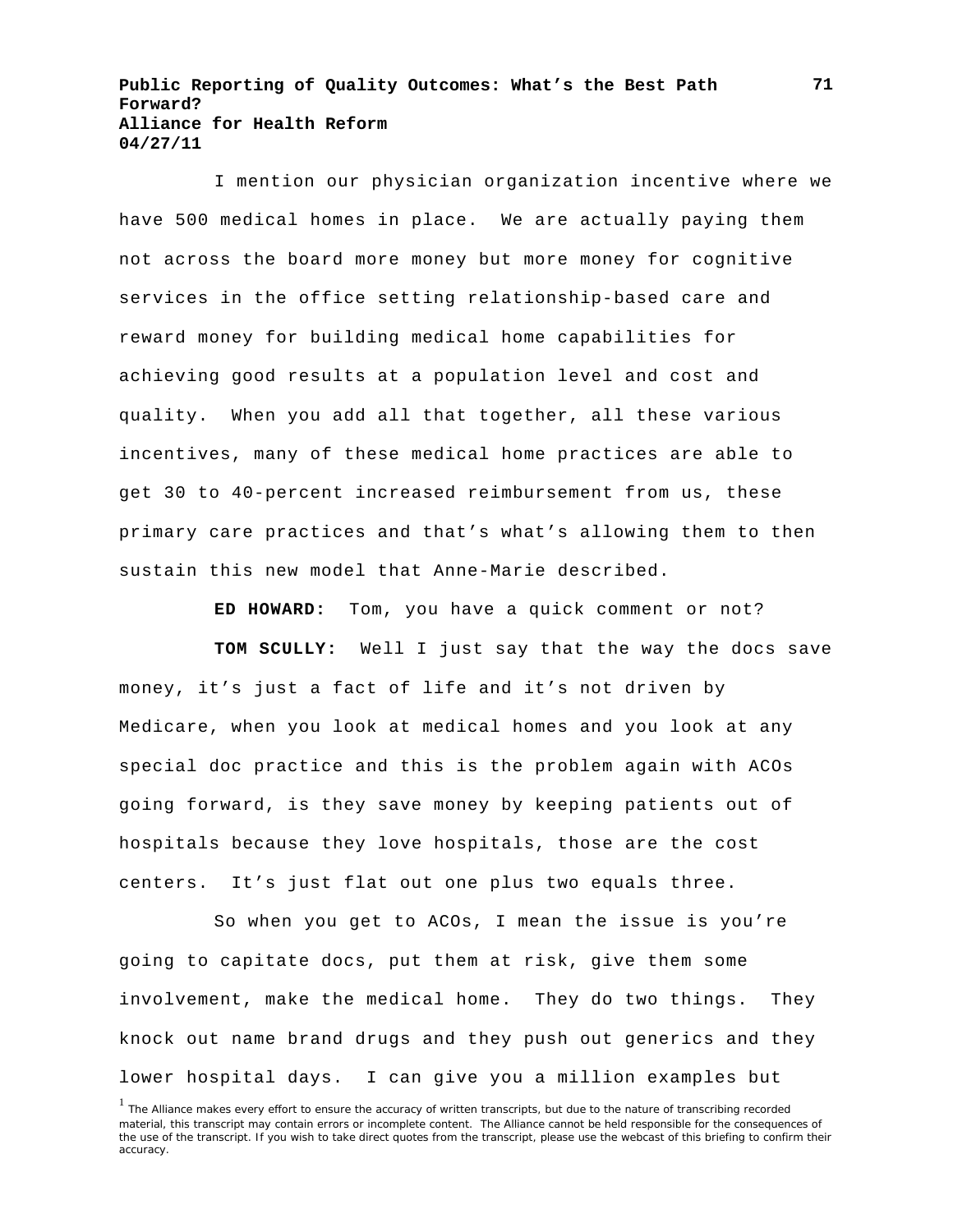that's simple math. Those are the choices. So I'm a big fan of medical home. I'm a big fan of doing all this stuff but the reality is this is all about dollars and costs. We're dreaming if we think it's not.

**DAVID SHARE:** Could I just respond to that please? So I agree and so before ACOs were talked about, this medical home model that we have in our state, we've been thinking of as an evolutionary step towards what we call organized systems of care. Facilities are in those organized systems not as competitors but as partners and we're now in the process, although it's a slower process to get them engaged, of holding them accountable for population level performances well. So there's a glide path towards sustainability for facilities.

They're able to reframe and restructure so that they're providing the right amount of service and the right amount of capacity to a community based on the need not just on again a desire to churn volume. So there is a way to do what Tom just said, which is to save the money through avoiding high cost, facility-based services but also to not just simply cut the legs out from under the hospitals at the knees as a result. It doesn't have to be a conflict.

**ED HOWARD:** Yes, go ahead.

**AMANDA BROADNAX:** Hi, my name is Amanda Broadnax from Congressman Rangel's office. My question deals with the fact

<sup>&</sup>lt;sup>1</sup> The Alliance makes every effort to ensure the accuracy of written transcripts, but due to the nature of transcribing recorded material, this transcript may contain errors or incomplete content. The Alliance cannot be held responsible for the consequences of the use of the transcript. If you wish to take direct quotes from the transcript, please use the webcast of this briefing to confirm their accuracy.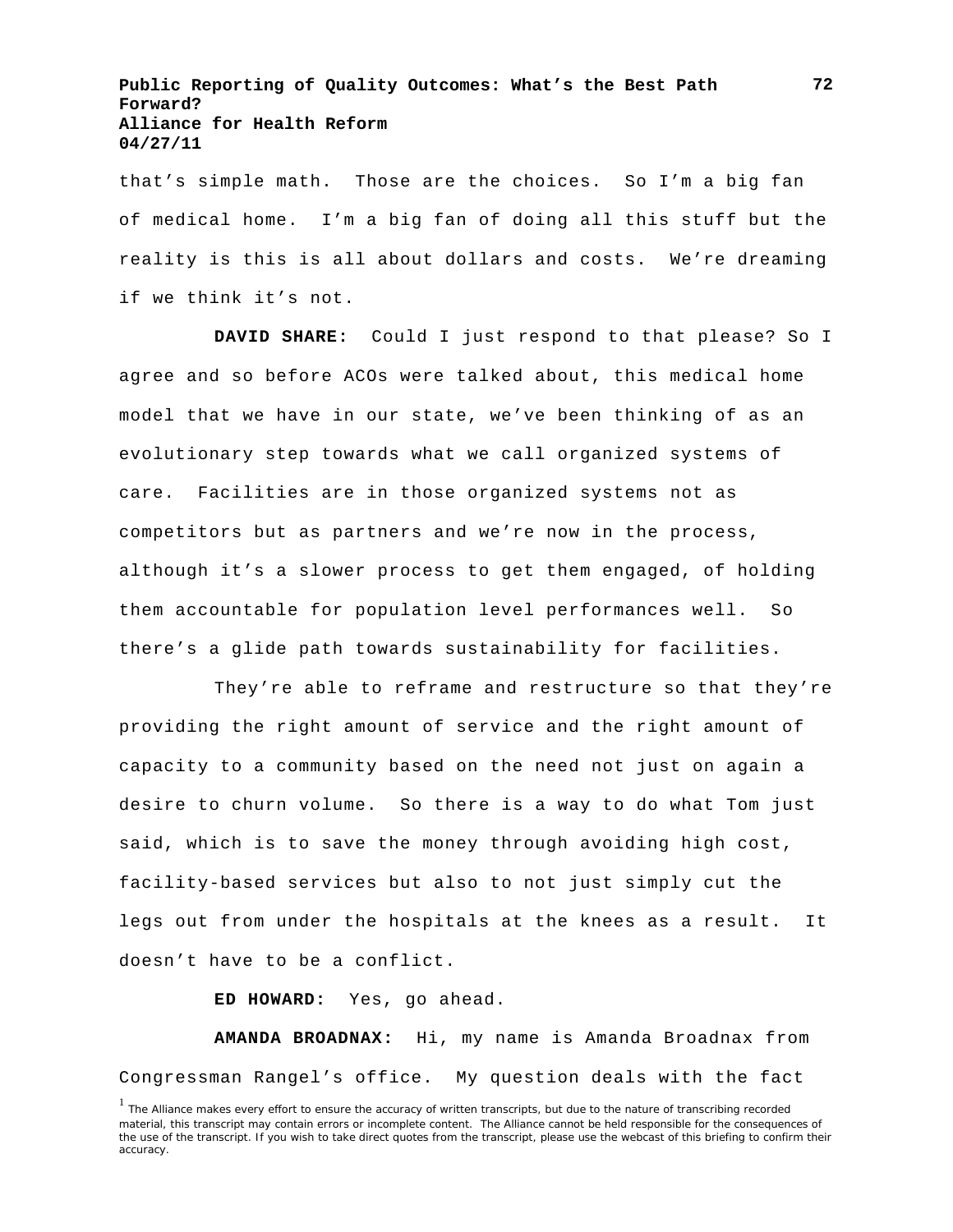that it was addressed that the data currently is not used to help consumers base their decisions and if that's going to be something that's going to be implemented going forward, how will you address the fact that some people that are low-income or receive Medicaid or Medicare don't have access to the Internet?

**ED HOWARD:** Right and I would throw in one of the card questions that asked about shared decision making, which sort of fits into that same framework. Gerry?

**GERRY SHEA:** Yes. I'm really glad you asked that question because there is this model in some policy discussions that you build a website and they will come and then they'll use this information. I think it highlights the importance of focusing on purchasers as well as representatives of consumers as well as consumers themselves and you see good examples in low-income communities, community hospitals, I don't remember the exact name of them, in North Carolina, the Medicaid system, they've done phenomenal jobs at this.

So it's not enough to simply rely on individuals. I think we've proven that doesn't work. The question is how can you help people get into this? I think we need a culture change with individuals but it starts with getting the purchasers playing a significantly different kind of role.

<sup>&</sup>lt;sup>1</sup> The Alliance makes every effort to ensure the accuracy of written transcripts, but due to the nature of transcribing recorded material, this transcript may contain errors or incomplete content. The Alliance cannot be held responsible for the consequences of the use of the transcript. If you wish to take direct quotes from the transcript, please use the webcast of this briefing to confirm their accuracy.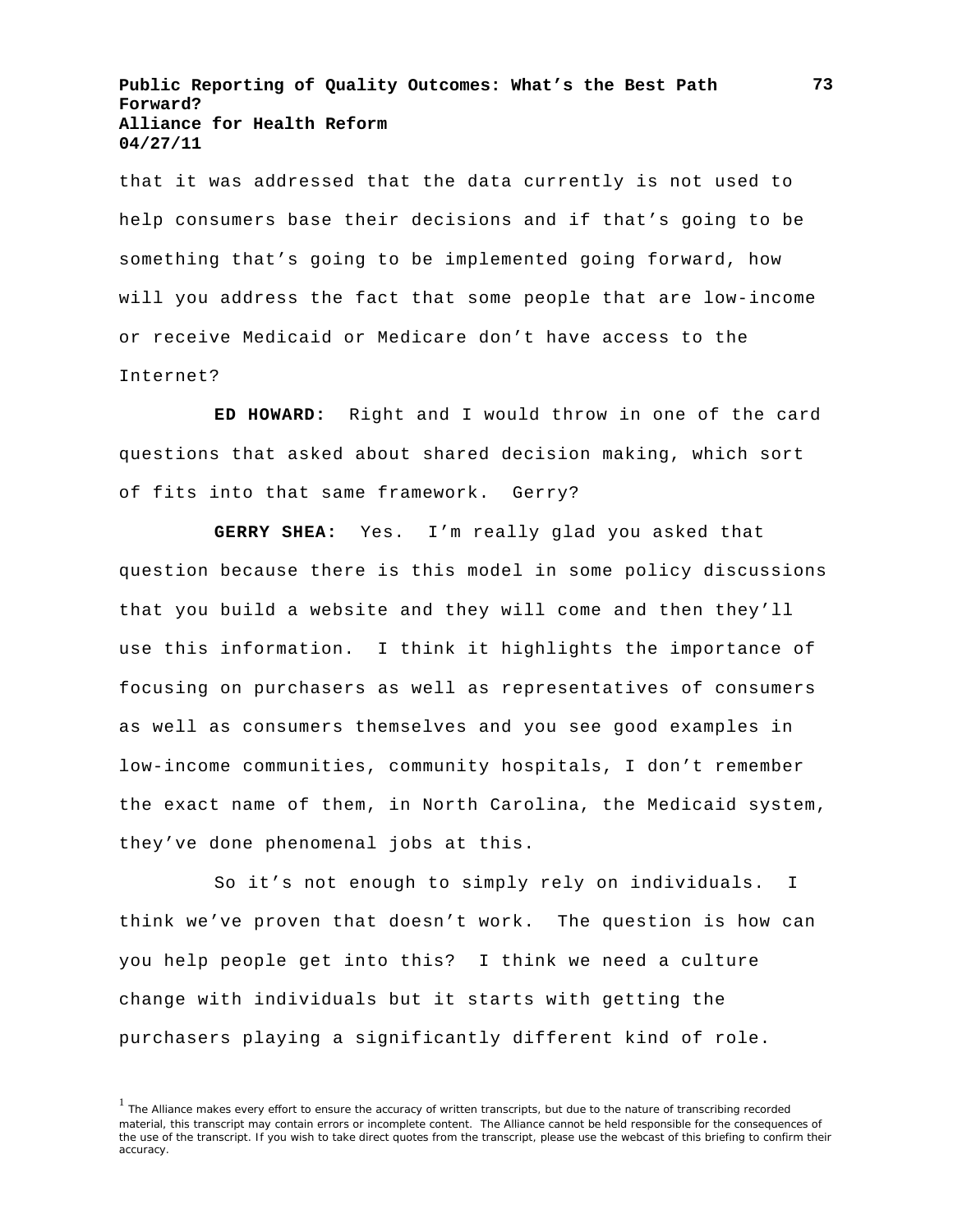**DAVID SHARE:** I just want to add that so my practice is in a low-income community and mostly poorer and at-risk teens. We're certainly not relying on the purchaser or the payer to do anything to help us out with that. Really if the frame of reference, if we keep our focus on the frame of reference being the doctor/patient medical home team, patient relationship and relationship to the community.

It's not just the people who stumble in the door with an acute problem; it's the community of people for whom you are responsible to provide care. Safety net providers, federally qualified health centers, and other types of safety net providers do a good job of that.

They're not relying on the Internet, although starting to, although 144 characters with Twitter's maybe not enough but they're reaching out through community partners, community agency partners, school and faith-based organizations and so forth to make these connections to get the community whom they serve has some ownership of the service or the organization that serves them.

**ED HOWARD:** Nancy, do you have a 144-character comment? **NANCY FOSTER:** Yes I do. One of the important things that's happened as a result of the publication, the data in hospital compare is that newspapers and other media across the

<sup>&</sup>lt;sup>1</sup> The Alliance makes every effort to ensure the accuracy of written transcripts, but due to the nature of transcribing recorded material, this transcript may contain errors or incomplete content. The Alliance cannot be held responsible for the consequences of the use of the transcript. If you wish to take direct quotes from the transcript, please use the webcast of this briefing to confirm their accuracy.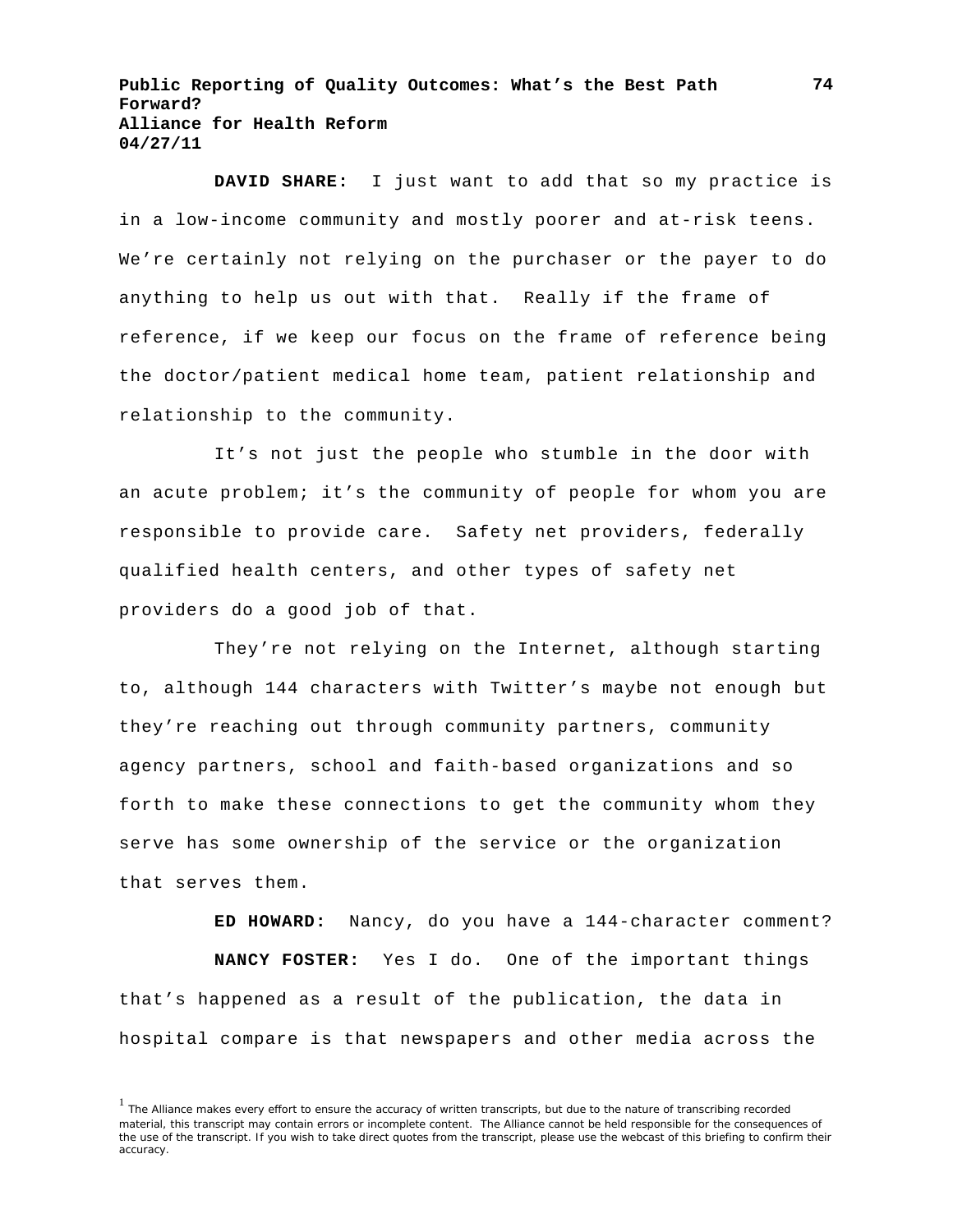country have picked up on that and are publishing it many times in their own way.

That is helping to reach a broader audience and engage people in conversations. It may not be the decision making that people had envisioned yet but at least is engaging a really broad community in asking the questions of their hospitals, so how are you doing on preventing infections or other errors in care? That is a start.

**TOM SCULLY:** I have just one thing to add. From the beginning I never thought and I think we need to get as much information to low-income folks who don't have the access to the Internet as you can, but from the beginning, my view and this was just to drive providers.

Nobody wants to be in the lowest quartile if you're a doc or a hospital but almost every hospital and doc and every other provider I know is trying to do the right thing and there, of course, nobody wants to be, my seventh graders want to be in the lowest quartile of their class in school either but I'll tell you when somebody sees the grade, she changes her behavior and this drives immediate changes by putting it out there.

Everybody's worried about how they're going to look and oh my God, my hospital, my doc practice might be the worst in town but the fact is they change the behavior immediately as

<sup>&</sup>lt;sup>1</sup> The Alliance makes every effort to ensure the accuracy of written transcripts, but due to the nature of transcribing recorded material, this transcript may contain errors or incomplete content. The Alliance cannot be held responsible for the consequences of the use of the transcript. If you wish to take direct quotes from the transcript, please use the webcast of this briefing to confirm their accuracy.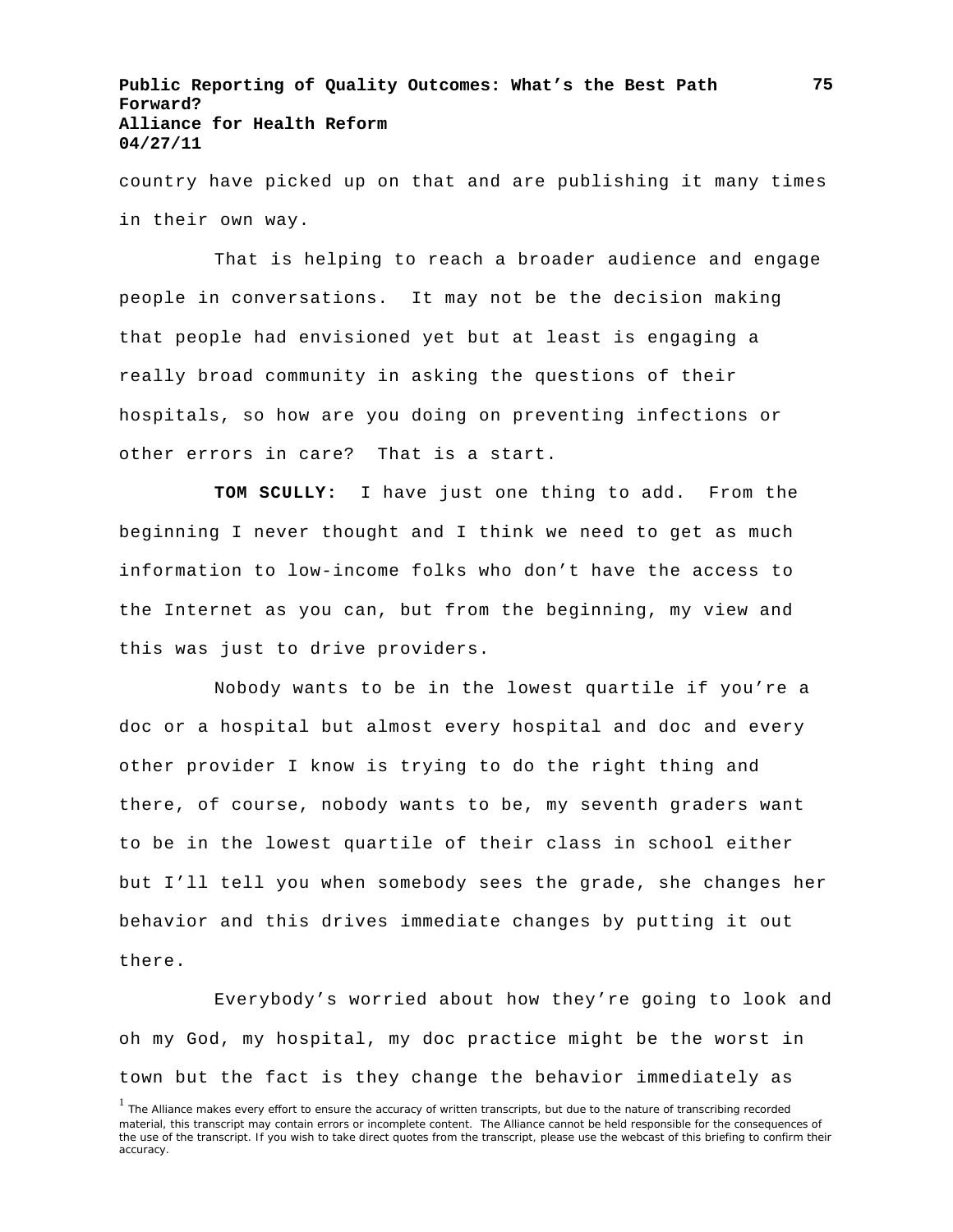soon as they see it and just getting it out there as long as it's credible and useful changes behavior whether the consumers see it or not.

I think, to me, the biggest goal here is to drive physicians to take care of patients not hospitals, all due respect, their high-tech office buildings filled with docs. When people see this information, they change their behavior overnight. It's just getting out there even if nobody sees it is extremely helpful.

**NANCY FOSTER:** And nurses, and nurses [Laughter].

**ED HOWARD:** While we turn to my right for the last question, I would ask you to fill out the evaluation forms while you listen and it's a lot of pressure to come up with a great question to end this discussion.

**TANYA ULTRAS:** Hi, this is Tanya Ultras at the Consumer Purchaser Disclosure Project at the National Partnership for Women and Families. My question is for David. On your last slide where you talked about some of the different ways of thinking about public reporting for consumers, all which I thought were really progressive and much needed; one thing that's missing is ratings of individual providers.

That's, right now, one of the things that's really missing out there for the average consumer who is looking for anything from a primary care doctor to a specialist is how do

<sup>&</sup>lt;sup>1</sup> The Alliance makes every effort to ensure the accuracy of written transcripts, but due to the nature of transcribing recorded material, this transcript may contain errors or incomplete content. The Alliance cannot be held responsible for the consequences of the use of the transcript. If you wish to take direct quotes from the transcript, please use the webcast of this briefing to confirm their accuracy.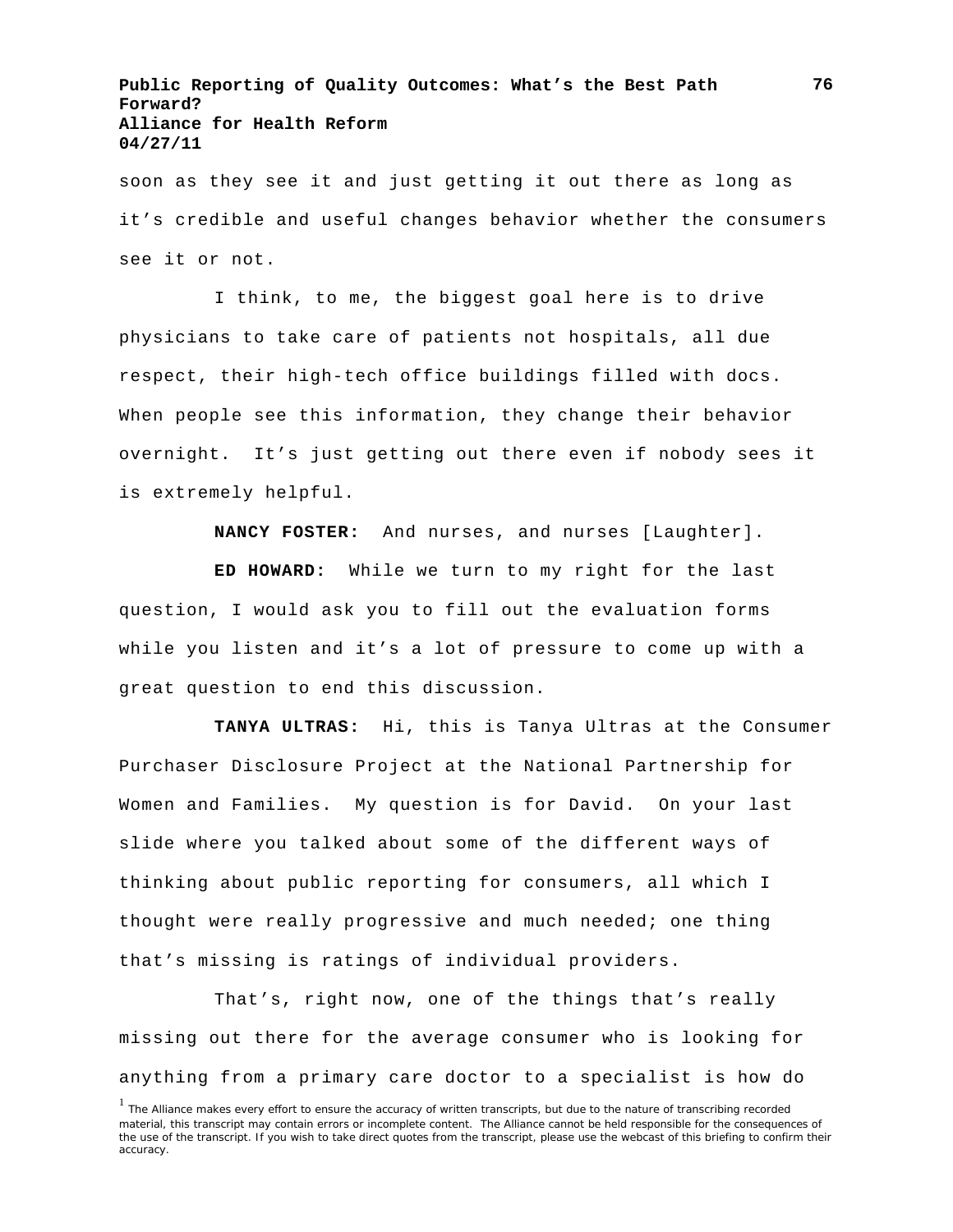they go online and find comparative information on the quality of the providers who are in their community. Right now people go to their coworkers or their family members but there's no place to go for standardized information on variability and quality and cost. It's a whole different forum. So just wondering was there a reason why that wasn't part of your list and if you wanted to address that.

**DAVID SHARE:** Yes. So I'm known for lapses but that wasn't unintentional. I did leave that off the list on purpose because I'm not a fan or a proponent of reporting at the individual practitioner level. I mentioned briefly that when you try and measure individual physician performance, there's some really serious limitations. One, I'll give you an example. Diabetes is a very common chronic illness.

In our Blue Cross population, there are many diabetics, 20-some thousand doctors have some contact with those diabetics in the state in a given year but if you want to get enough data to reliably measure quality performance on an individual doctor basis, we actually can only study it reliably about 1,200 doctors and then if you add three quality measures in the mix and you say so you can't just say a doctor is good, treat a good practitioner for patients with diabetes.

If you have one quality measure, let's say three are needed, it turns out that we can only reliably identify about

<sup>&</sup>lt;sup>1</sup> The Alliance makes every effort to ensure the accuracy of written transcripts, but due to the nature of transcribing recorded material, this transcript may contain errors or incomplete content. The Alliance cannot be held responsible for the consequences of the use of the transcript. If you wish to take direct quotes from the transcript, please use the webcast of this briefing to confirm their accuracy.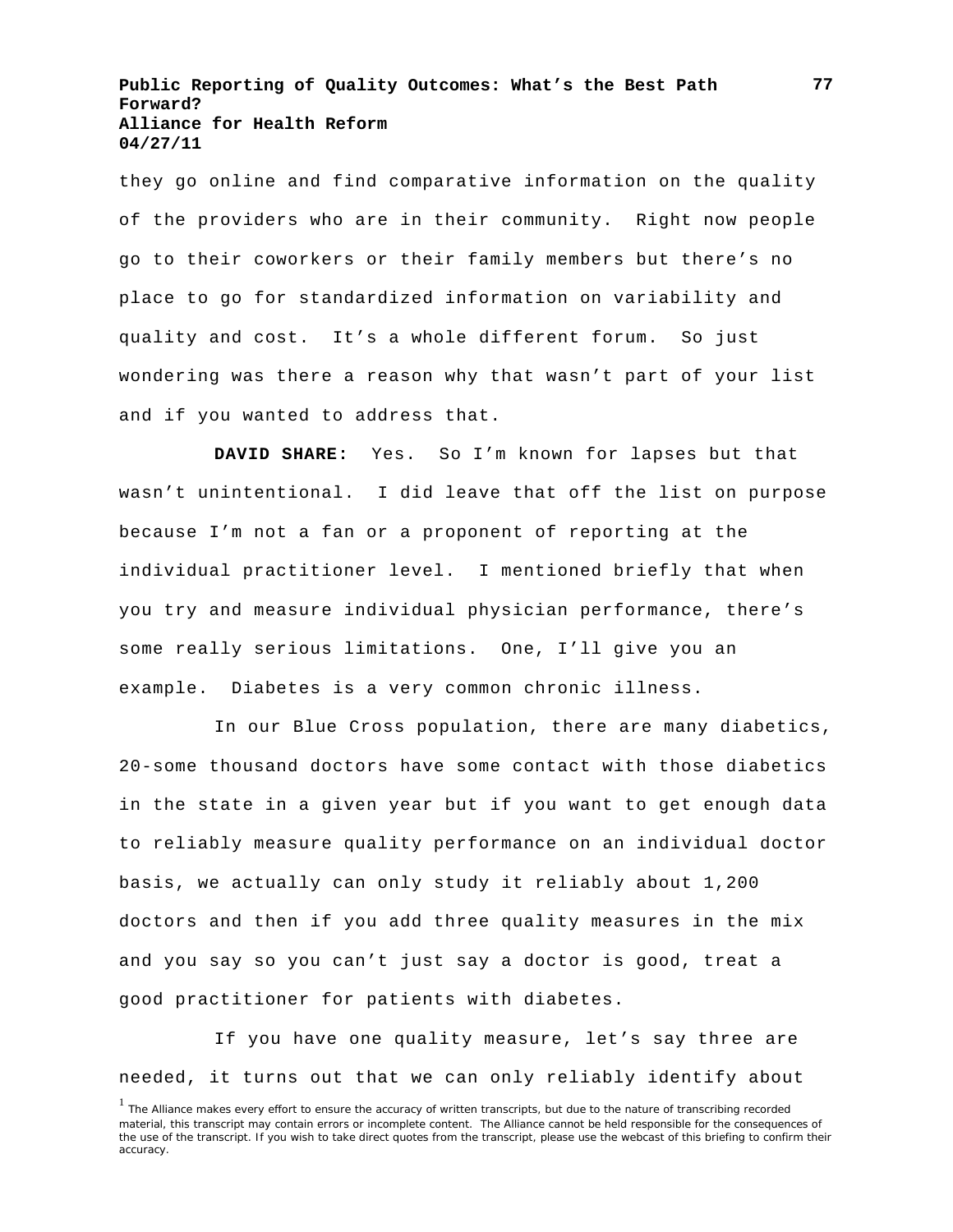100 or 115 doctors in the state of Michigan who do a really good, demonstrably good job with patients with diabetes so that there's a small numbers problem.

The other problem is the doctor who, well patients cluster, nonrandomly. They seek doctors with some patientdriven factors and so patients who go to a doctor tend to have some similar characteristics and if those characteristics involve lower socioeconomic status or complexity of care, comorbidities, psychiatric concerns, pain syndromes, that doctor's performance is going to look a lot worst even though that might be the very best doctor for that group of patients. So I think it's not safe. It's not good. It's not in the patient's interest to measure at that level and report at that level. More importantly, that's why I keep coming back to this medical home notion.

Patients need to know where are the practitioners in team-based clinics or practice, units we call them, where they are using comprehensive care management approaches. They're relying on a proactive approach to take care of people not just when they're in the office but over time and where they have been demonstrated as a group of practitioners to reliably offer good care and with good results.

Then lastly, no doctor takes care of a group of patients only and in isolation. It's always in partnership **78**

<sup>&</sup>lt;sup>1</sup> The Alliance makes every effort to ensure the accuracy of written transcripts, but due to the nature of transcribing recorded material, this transcript may contain errors or incomplete content. The Alliance cannot be held responsible for the consequences of the use of the transcript. If you wish to take direct quotes from the transcript, please use the webcast of this briefing to confirm their accuracy.